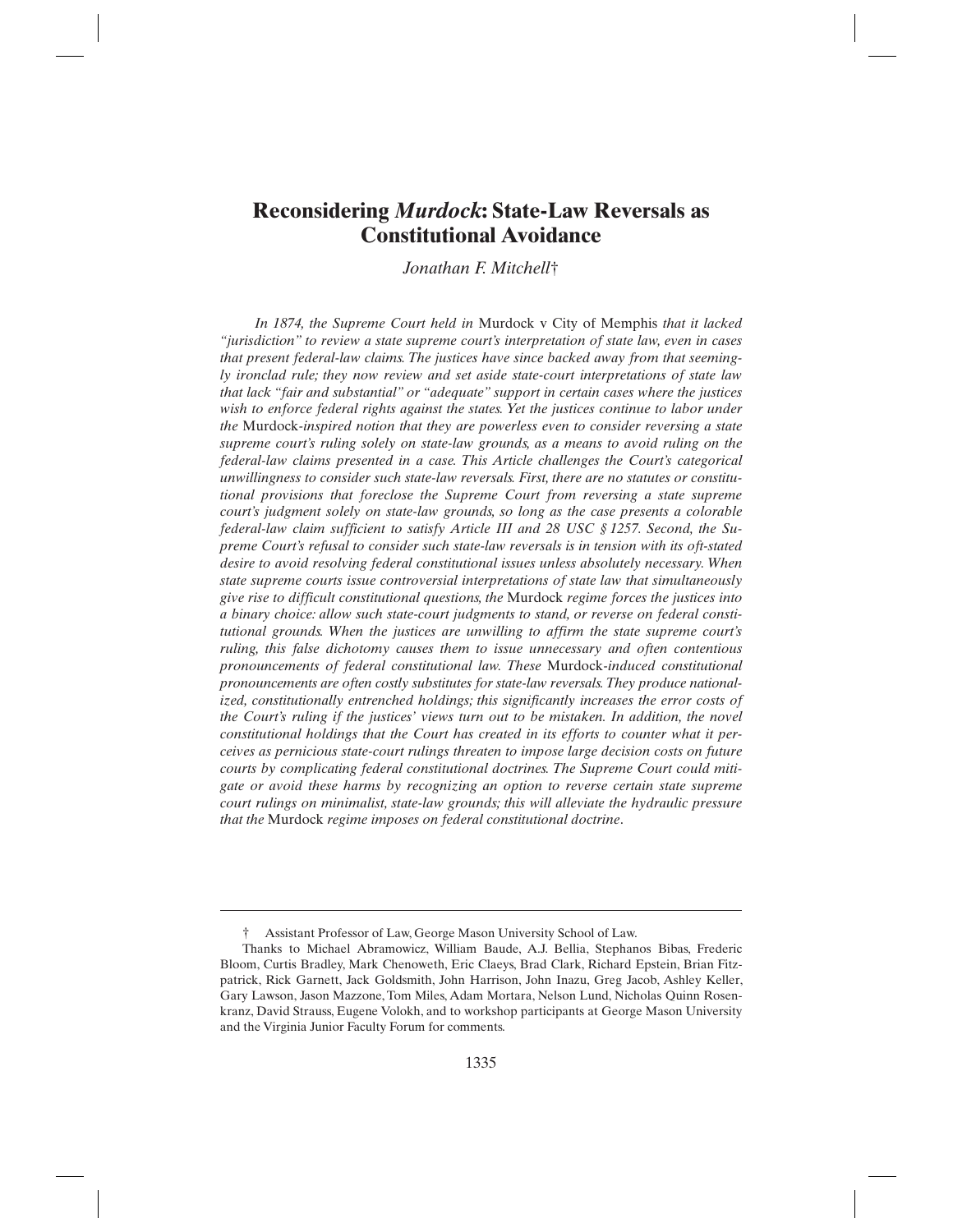### INTRODUCTION

State supreme courts occasionally issue questionable interpretations of their states' statutes, constitutional provisions, or other laws. Sometimes this reflects home-town favoritism or bias against out-ofstate parties.<sup>1</sup> On other occasions, state-court judges use their interpretive power over state law to combat political movements that they oppose. During the 1950s and 1960s, for example, state supreme courts in the South twisted state laws to thwart the nascent civil-rights movement.<sup>2</sup> More recent state supreme court rulings have generated controversy by forcing the Boy Scouts to accept homosexuals as Scoutmasters or sustaining large punitive-damages awards against foreign corporations. Yet everyone agrees that Supreme Court justices are powerless to reverse these decisions solely on state-law grounds, no matter how erroneous or misguided they think the state court's reasoning is. Instead, the Supreme Court may reverse a state supreme court only when it wishes to enforce some provision of federal law. This principle has become a pillar of judicial federalism, regularly assumed in court opinions and commentary with little analysis or justification.<sup>3</sup>

This Article challenges the longstanding notion that the Supreme Court should never reverse a state supreme court's judgment solely on

<sup>1</sup> See, for example, *World-Wide Volkswagen Corp v Woodson*, 585 P2d 351, 354 (Okla 1978) (adopting an expansive interpretation of Oklahoma's long-arm statute to reach an out-ofstate automobile distributor and retail dealer).

<sup>2</sup> See, for example, *Ex parte NAACP*, 91 S2d 214 (Ala 1956); *City of Columbia v Bouie*, 124 SE2d 332 (SC 1962). 3 See, for example, *Herb v Pitcairn*, 324 US 117, 125–26 (1945) (describing the reasons for

the Supreme Court's refusal to review state-court determinations of state law as "so obvious that it has rarely been thought to warrant statement. It is found in the partitioning of power between the state and federal judicial systems and in the limitations of our own jurisdiction. Our only power over state judgments is to correct them to the extent that they incorrectly adjudge federal rights."); William J. Brennan, Jr, *State Constitutions and the Protections of Individual Rights*, 90 Harv L Rev 489, 501 (1977) (asserting that state-court interpretations of state constitutional provisions "not only cannot be overturned by, they indeed are not even reviewable by, the Supreme Court of the United States. We are utterly without jurisdiction to review such state decisions."); Ernest A. Young, *The Constitutive and Entrenchment Functions of Constitutions: A Research Agenda*, 10 U Pa J Const L 399, 406 (2008) (noting that "Federal Courts scholarship . . . tends to view [the notion that] state courts are the final word on state law as fundamentally constitutive of our constitutional order").

Some recent scholarship has suggested that the Supreme Court's power to review a state supreme court's interpretation of state law may be more extensive than the conventional wisdom allows. See, for example, Henry Paul Monaghan, *Supreme Court Review of State Court Determinations of State Law in Constitutional Cases*, 103 Colum L Rev 1919 (2003) (arguing that the Supreme Court has "ancillary jurisdiction" to review de novo state-court determinations of state law in cases where the Constitution or federal law "directly constrains or incorporates state law"); John Harrison, *Federal Appellate Jurisdiction over Questions of State Law in State Courts*, 7 Green Bag 2d 353 (2004) (arguing that Article III of the Constitution permits the Supreme Court to review state-law questions decided by state courts).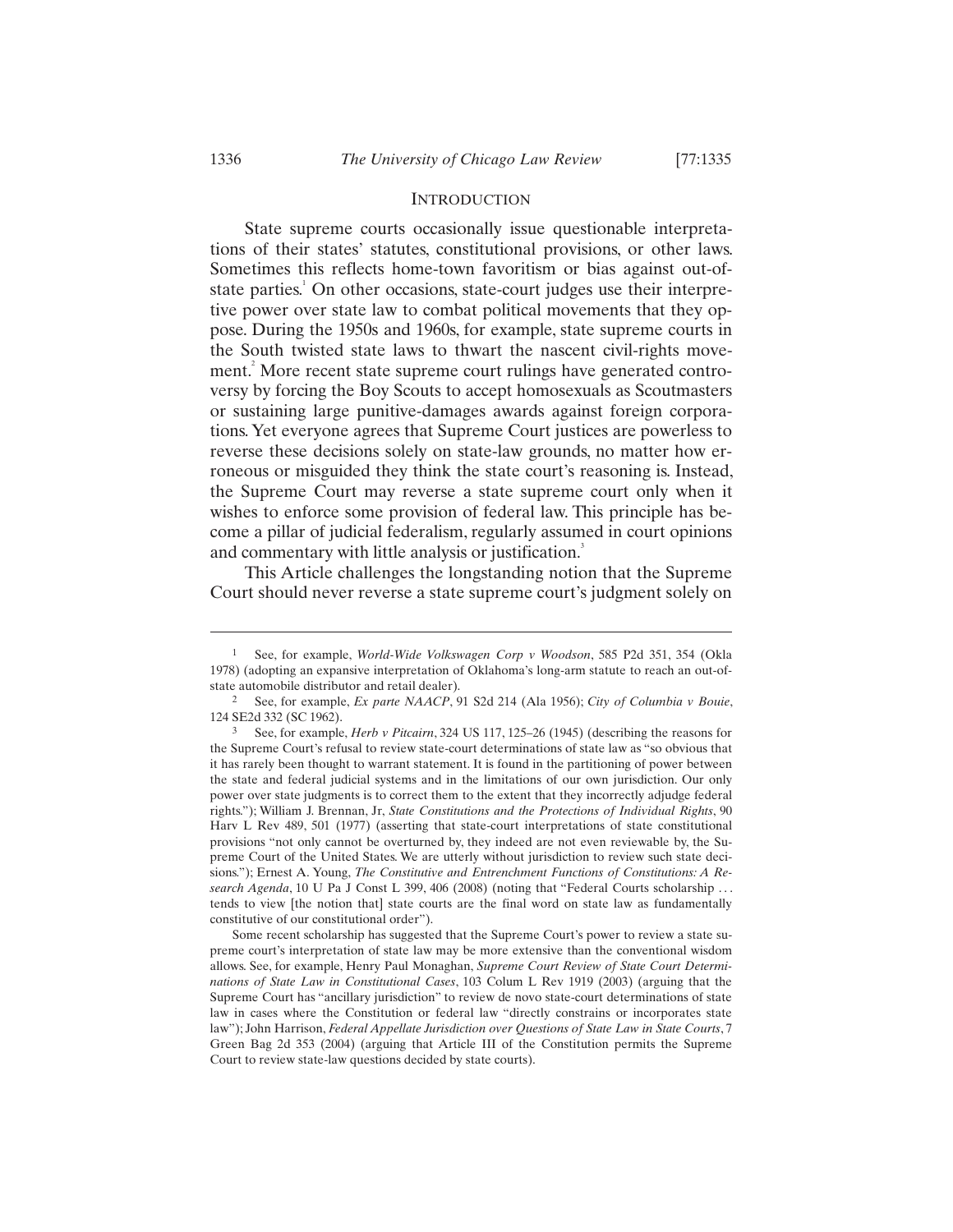state-law grounds. It contends that there exists a narrow category of cases in which the justices can and should consider state-law reversals as an alternative to rulings that would otherwise rest on novel and contentious federal constitutional pronouncements.

If this claim seems dramatic, it is only because the intuition that state supreme courts are final and absolute expositors of state law has attained an almost natural-law status in our way of thinking. Yet there are no statutes or constitutional provisions that block the Supreme Court from reversing a state supreme court's judgment solely on statelaw grounds, so long as the case presents a federal claim sufficient to satisfy Article III and 28 USC § 1257. The Supreme Court's reluctance to consider such state-law reversals is a self-imposed constraint that stems from its 1874 decision in *Murdock v City of Memphis*,<sup>4</sup> which held that the justices lacked "jurisdiction" to review a state supreme court's interpretation of state law, even in cases that present federal claims. The Supreme Court has since backed away from this seemingly absolute rule; it now reviews and sets aside state-court interpretations of state law that lack "fair and substantial" or "adequate" support in cases where the justices wish to enforce federal rights against the states.<sup>5</sup> Yet vestiges of *Murdock* remain; the justices will not even consider reversing a state supreme court *solely* on state-law grounds, as a means to *avoid ruling on* the federal claims presented in a case.

The Supreme Court's unwillingness to consider such state-law reversals is in tension with the Court's oft-stated desire to avoid resolving federal constitutional issues unless absolutely necessary. When state supreme courts issue controversial interpretations of state law that simultaneously give rise to difficult constitutional questions, the *Murdock* regime forces the justices into a binary choice: allow such state-court judgments to stand, or reverse on federal constitutional grounds. When the justices are unwilling to affirm the state supreme court's ruling, this false dichotomy causes them to issue unnecessary and often contentious pronouncements of federal constitutional law to justify their decision to reverse the state court's judgment. Consider the following examples:

• The New Jersey Supreme Court holds that the Boy Scouts qualifies as a "place of public accommodation" under the state's antidiscrimination statutes and bars the Scouts from excluding

<sup>4 87</sup> US (20 Wall) 590 (1874).

<sup>5</sup> See, for example, *Howlett v Rose*, 496 US 356, 366 (1990) (collecting authorities); Charles Alan Wright and Mary Kay Kane, *The Law of Federal Courts* 793–98 (West 6th ed 2002) (same).

<sup>6</sup> See, for example, *Northwest Austin Municipal Utility District Number One v Holder*, 129 S Ct 2504, 2508 (2009); *INS v St. Cyr*, 533 US 289, 299–300 & n 12 (2001) (collecting authorities); *Ashwander v Tennessee Valley Authority*, 297 US 288, 341–56 (1936) (Brandeis concurring).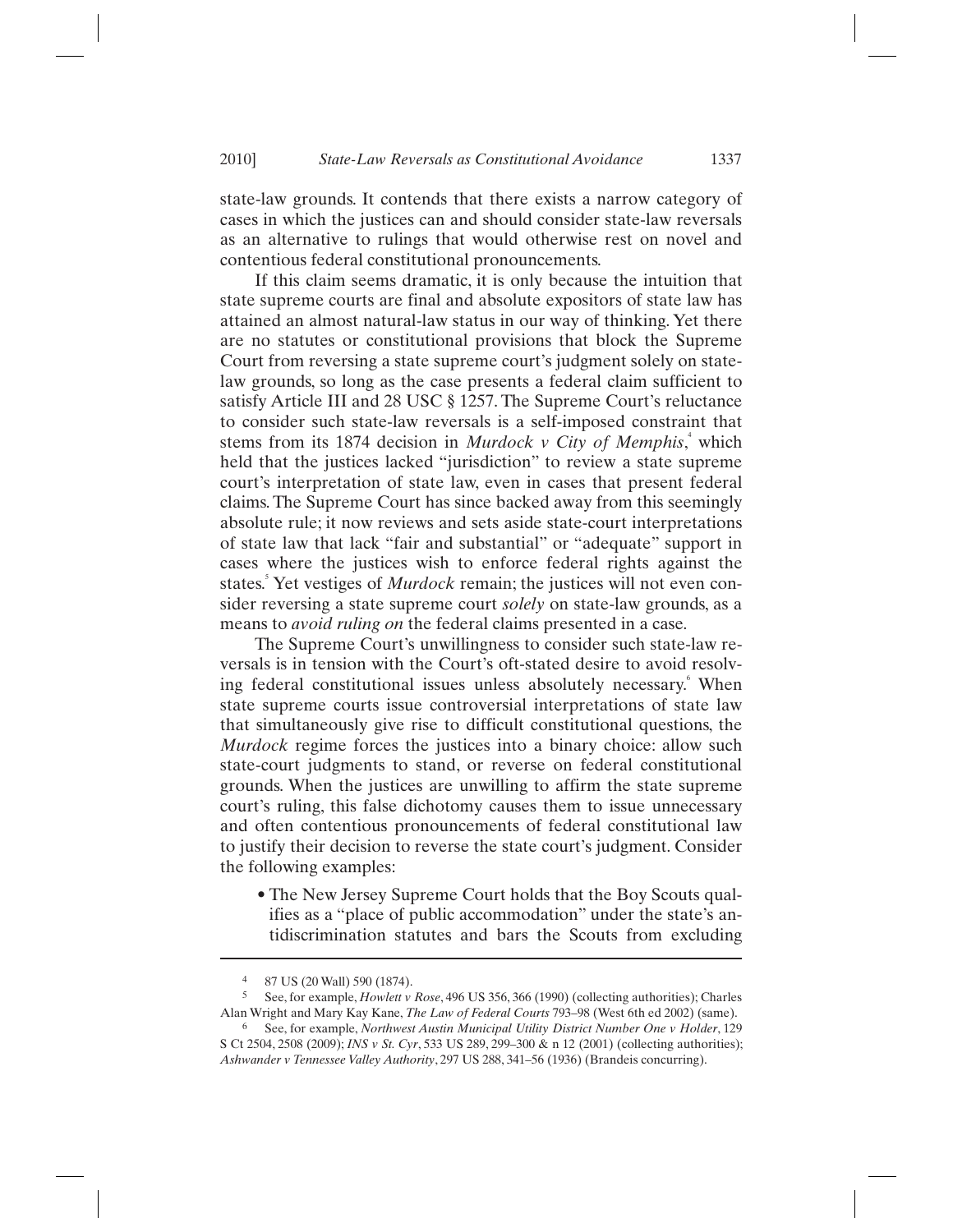homosexuals as Scoutmasters. The Supreme Court of the United States, deeming itself powerless to reverse this holding solely on state-law grounds, must choose between allowing the statecourt ruling to stand and reversing on federal constitutional grounds. Unwilling to affirm the state-court ruling, the justices hold in a 5-4 decision that the First Amendment protects the Boy Scouts' right to discriminate against homosexuals.

• The Alabama Supreme Court sustains a \$2 million punitivedamages award against BMW in a case where compensatory damages were only \$4,000. The Supreme Court of the United States deems itself powerless to review whether this decision comports with Alabama law, which limits punitive damages to an "amount that will accomplish society's goals of punishment and deterrence."<sup>7</sup> Unwilling to allow this state-court decision to stand, the justices hold in a 5-4 ruling that the Fourteenth Amendment's Due Process Clause imposes substantive limitations on the size of punitive-damage awards.

These (and other) *Murdock*-induced constitutional pronouncements are often costly substitutes for rulings that would reverse a state court solely on state-law grounds. They produce nationalized, entrenched holdings that the political branches are powerless to change except by constitutional amendment or new Supreme Court appointments; this significantly increases the error costs of the Court's ruling if the justices' views turn out to be mistaken. A state-law reversal, by contrast, would affect only one state and preserve space for democratic institutions to enact different policies in the near or distant future. In addition, the novel constitutional holdings that the Court has created in its efforts to counter what it perceives as pernicious state-court rulings threaten to impose large decision costs on future courts by complicating federal constitutional doctrines. The Supreme Court could mitigate or avoid these harms by recognizing an option to reverse certain state supreme court rulings on minimalist, state-law grounds; it need not trundle out the heavy artillery of federal constitutional law whenever it decides to reverse an unacceptable state-court decision.

The justices' categorical refusal to reverse state-court rulings solely on state-law grounds stands in contrast to the Supreme Court's already-established prerogative to reject state supreme court interpretations of state law in cases where the justices wish to *enforce* federal rights against the states. When a state supreme court rejects a federallaw claim by concluding that a litigant failed to comply with state

<sup>7</sup> *Green Oil Co v Hornsby*, 539 S2d 218, 222 (Ala 1989).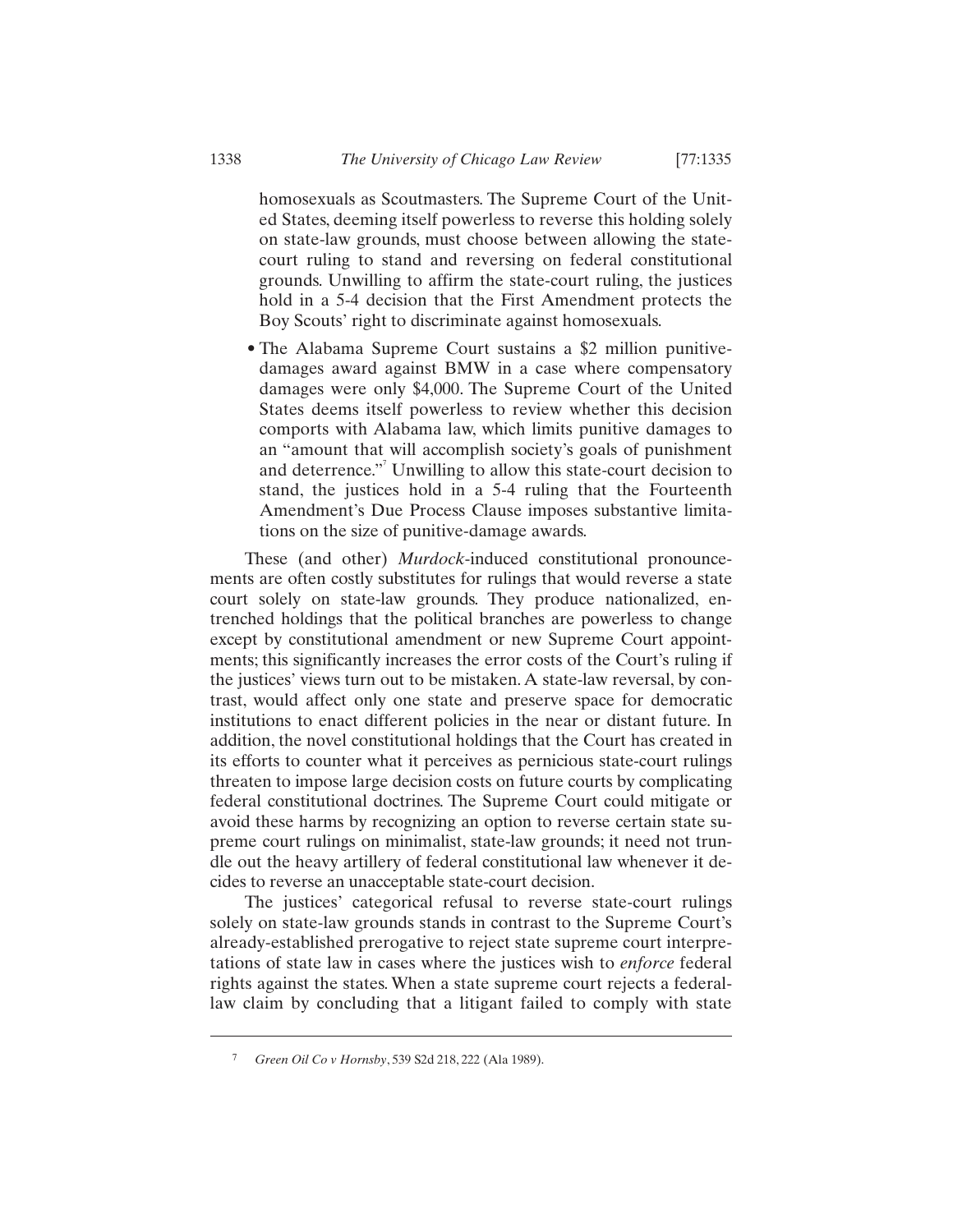procedural rules, the justices will review those state-law grounds and set aside the state supreme court's interpretation of state law if it lacks "fair and substantial" or "adequate" support. And it is well established that the Supreme Court may review and reverse a state supreme court's determination of whether a "contract" was formed under state law when litigants assert rights under the Contracts Clause.<sup>9</sup> These longstanding practices represent a substantial retreat from *Murdock*'s holding that the Supreme Court lacks "jurisdiction" to review a state supreme court's interpretation of state law, and the justices should bury that jurisdictional fiction and acknowledge their power to review a state supreme court's interpretation of state law in any case that presents a colorable federal-law claim. Rather than using *Murdock*'s jurisdictional pretense to exclude state-law issues from their docket, the justices should use the writ of certiorari to limit their involvement in state law to the rare cases in which state-law reversals can advance important systemic goals. Such cases include, but are not necessarily limited to, the established precedents that reject a state supreme court's interpretation of state law in order to ensure the efficacy of federal rights litigated in state-court proceedings.

This Article proposes one additional category of cases in which the Supreme Court should review a state supreme court's interpretation of state law as a means to advance important systemic goals. These are the cases in which a state-law reversal would provide an alternative to a ruling that would otherwise rest on a novel and contentious federal constitutional pronouncement. This expanded prerogative to review and reverse state supreme court interpretations of state law is designed to mitigate the *Murdock* regime's feedback effects on federal constitutional doctrine, and enable the justices to use state-law dispositions to economize on the decision costs and error costs associated with Supreme Court rulings.

This is a second-best proposal designed for the judicial institutions and personnel that we actually have. In a perfect world, the Supreme Court would always adopt the best possible interpretation of the Constitution, and under the *Murdock* regime the justices would never reverse a state supreme court ruling except on incontrovertible federal constitutional grounds. In a slightly less ideal world, the justices might adopt decisionmaking strategies such as James Bradley Thayer's "rule of clear mistake," $\omega$ " which instructs them to hold their

<sup>8</sup> See notes 81–83 and accompanying text.

See note 84 and accompanying text.

<sup>10</sup> See James B. Thayer, *The Origin and Scope of the American Doctrine of Constitutional Law*, 7 Harv L Rev 129 (1893). See also Adrian Vermeule, *Judging under Uncertainty: An Institutional Theory of Legal Interpretation* 230–90 (Harvard 2006) (defending Thayerian deference).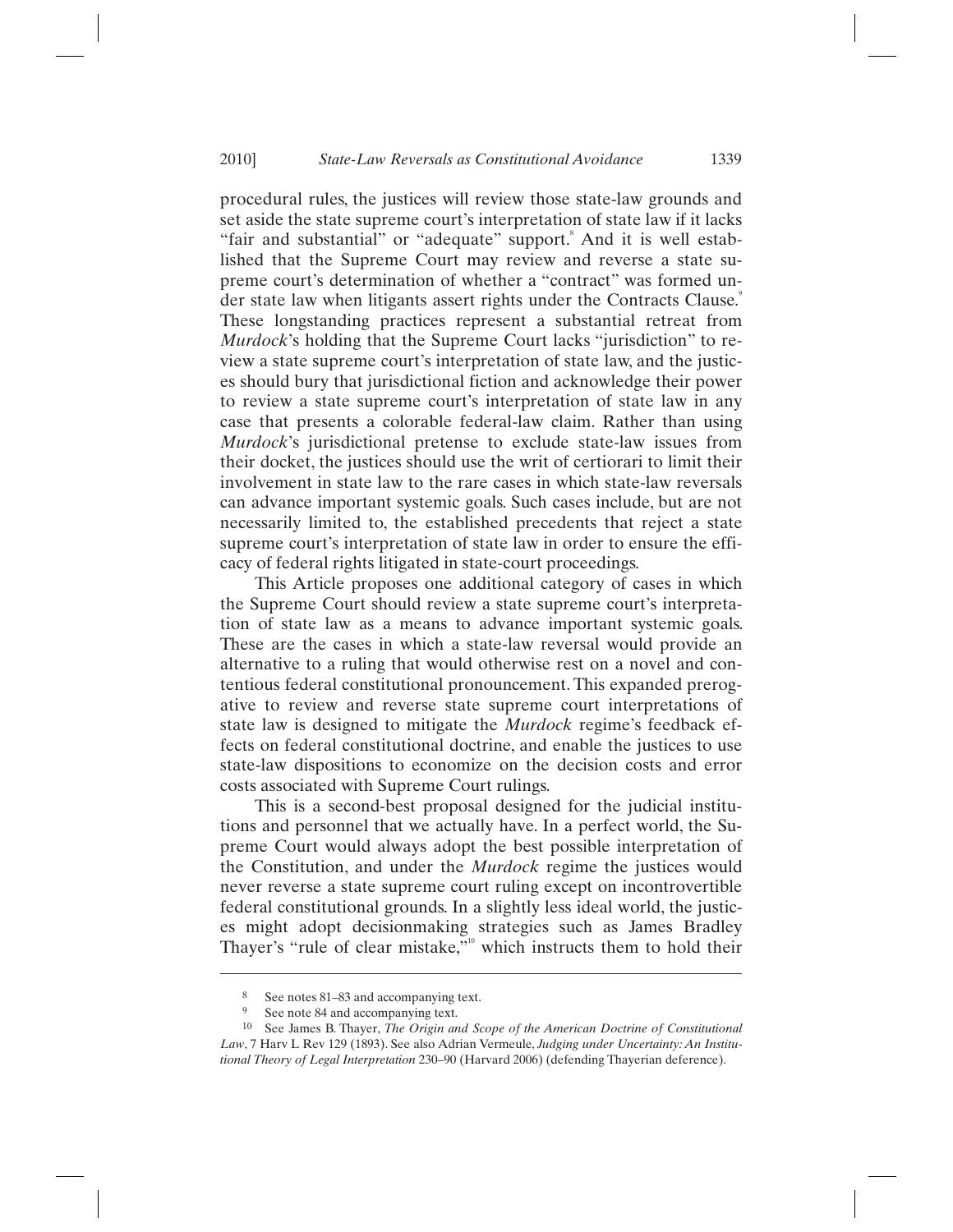noses and deny certiorari in cases where state supreme courts issue controversial interpretations of state law that do not clearly violate the US Constitution. But in reality, the justices will always have the power to reverse state supreme court rulings that they believe to be lawless, and pleas for consistent Thayerian deference have gone unheeded by every justice on the modern Supreme Court.<sup>11</sup> What is more, federal constitutional provisions and doctrines are sufficiently pliable to enable litigants to establish a colorable constitutional case for reversing many of the state supreme courts' controversial rulings; this has led the Supreme Court to issue a number of contentious and sharply divided federal constitutional pronouncements in cases where a state-law reversal would have been much easier to defend. One can always hope that persuasion or new appointments will someday produce a Supreme Court that never intervenes to reverse controversial state-court rulings except in cases of clear and palpable federal constitutional error. But this Article's proposal proceeds on the assumption that the justices will remain able and willing to reverse state-court rulings that they regard as questionable or mistaken, and offers a means to mitigate the potential harms that can arise from such Supreme Court interventions.<sup>12</sup>

The Article proceeds in four parts. Part I clears away some underbrush by demonstrating that the Constitution and Congress's jurisdictional statutes permit the Supreme Court to review and reverse a state supreme court's interpretation of state law in any case presenting a federal claim. *Murdock*'s conclusion to the contrary lacked any support in constitutional or statutory text, structure, or history. It rested instead on docket-control concerns; at the time, the justices lacked discretionary certiorari jurisdiction, and they did not want to empower litigants to force the Court to resolve state-law issues in cases presenting weak or contrived federal-law claims. Now that the justices can avoid this problem by simply denying certiorari in such cases, they should abandon *Murdock*'s "jurisdictional" fiction and use discretionary certiorari denials as the exclusive means for limiting their involvement in state-law issues. Part I also shows that the justices have already exercised their constitutional and statutory prerogative to

<sup>11</sup> See Cass R. Sunstein, *A Constitution of Many Minds* 118 (Princeton 2009) (noting that

<sup>&</sup>lt;sup>12</sup> Nothing in this proposal assumes or implies that the justices are result-oriented when they decide cases. It accepts that their decisions to reverse state-court rulings rest on sincere (even if mistaken) beliefs that allowing such rulings to stand will more likely than not violate a federal constitutional guarantee. But this proposal gives them a means to avoid *both* the outcome that they believe to be a constitutional violation as well as the need to entrench a federal constitutional pronouncement that they should know will be highly controversial and at least possibly mistaken.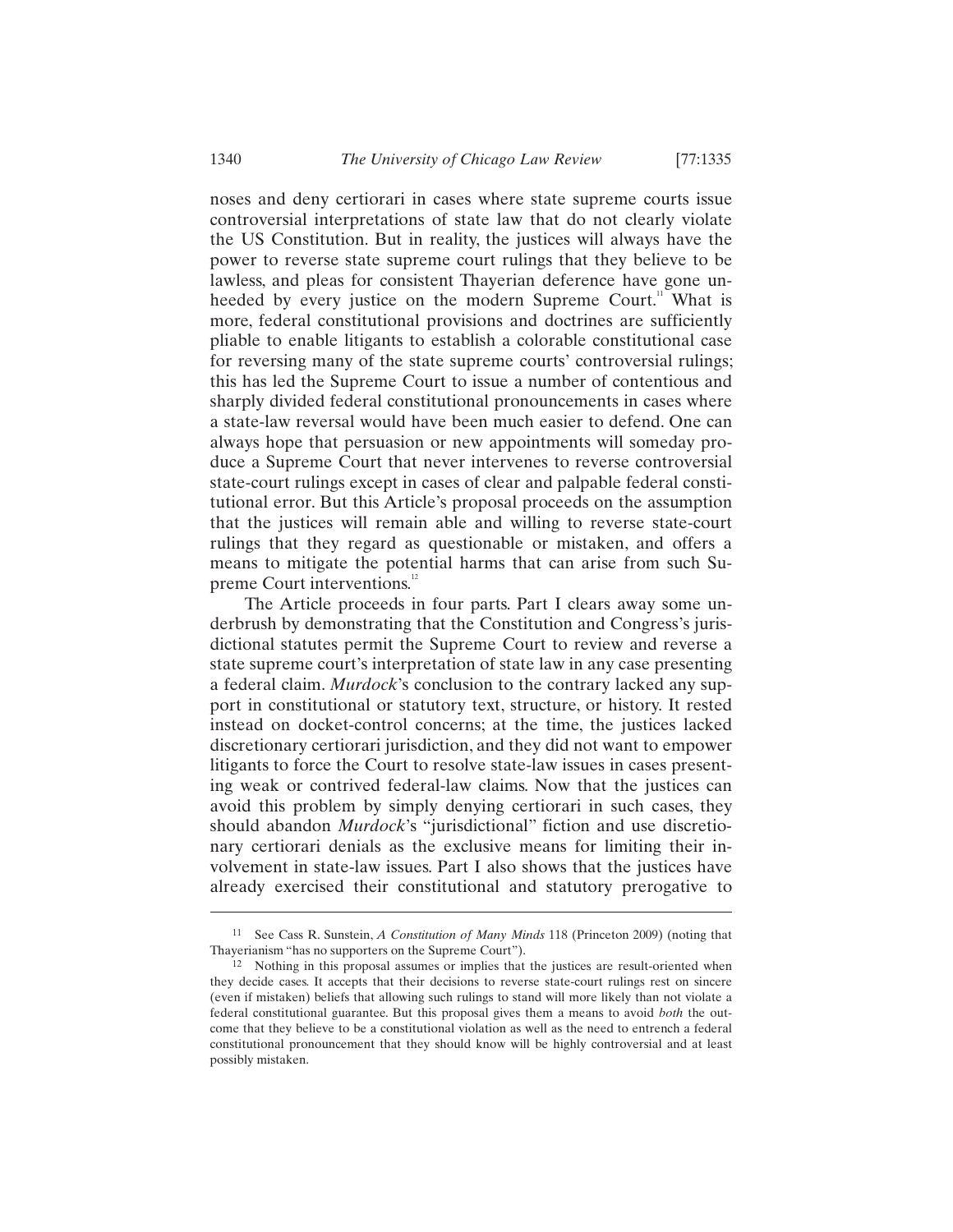review and reverse a state supreme court's state-law pronouncements in cases such as *NAACP v Patterson*<sup>13</sup> and the Contracts Clause cases, and that Supreme Court appellate review of such state-law issues is reconcilable with the *Erie* doctrine.

Part II considers whether the Supreme Court *should* expand its willingness to consider state-law reversals beyond the abovementioned cases. It shows how the justices' reluctance to reverse state supreme court rulings solely on state-law grounds has led the Supreme Court to issue questionable pronouncements of federal constitutional law in cases that it could have easily resolved on state-law grounds. In such cases, the justices should consider state-law reversals as alternative dispositions that avoid the potential error costs of these *Murdock*-induced constitutional pronouncements, as well as the decision costs that novel constitutional doctrines can impose on future courts and litigants. This is not to say that the justices should always opt for a state-law reversal over a federal constitutional one. In some cases the risk of error from issuing a federal constitutional pronouncement is low, and a constitutional resolution can sometimes bring clarity and thereby reduce decision costs in future litigation.<sup>14</sup> And in other cases the state supreme court will have specialized expertise in the relevant state-law issues, and the justices should be reluctant to second-guess its interpretation. But in many cases a statelaw reversal would have been far more defensible than the Court's decision to issue a disputed federal constitutional pronouncement that entrenches a controversial policy and promises to increase significantly decision costs by complicating judicial judgments in future cases.

Part III addresses whether anything could motivate the justices to opt for reversals that rest solely on state law in cases where they already have five votes to reverse on federal constitutional grounds. It contends that three mechanisms could induce a justice to prefer statelaw reversals in such cases. First is the veil of uncertainty behind which the Court announces its federal constitutional pronouncements. A court majority cannot predict or control how future courts might use or build upon its constitutional holding; this uncertainty might make a reversal that rests solely on state-law grounds seem more appealing.

<sup>13 357</sup> US 449 (1958).

<sup>14</sup> See, for example, Eric A. Posner and Adrian Vermeule, *Constitutional Showdowns*, 156 U Pa L Rev 991, 993 (2008) (noting that institutions should practice the "active virtues" in situations "where the social benefits of clarifying the constitutional allocation of authority for future generations are large, and the countervailing costs of constitutional conflict and erroneous or premature resolution of issues are low").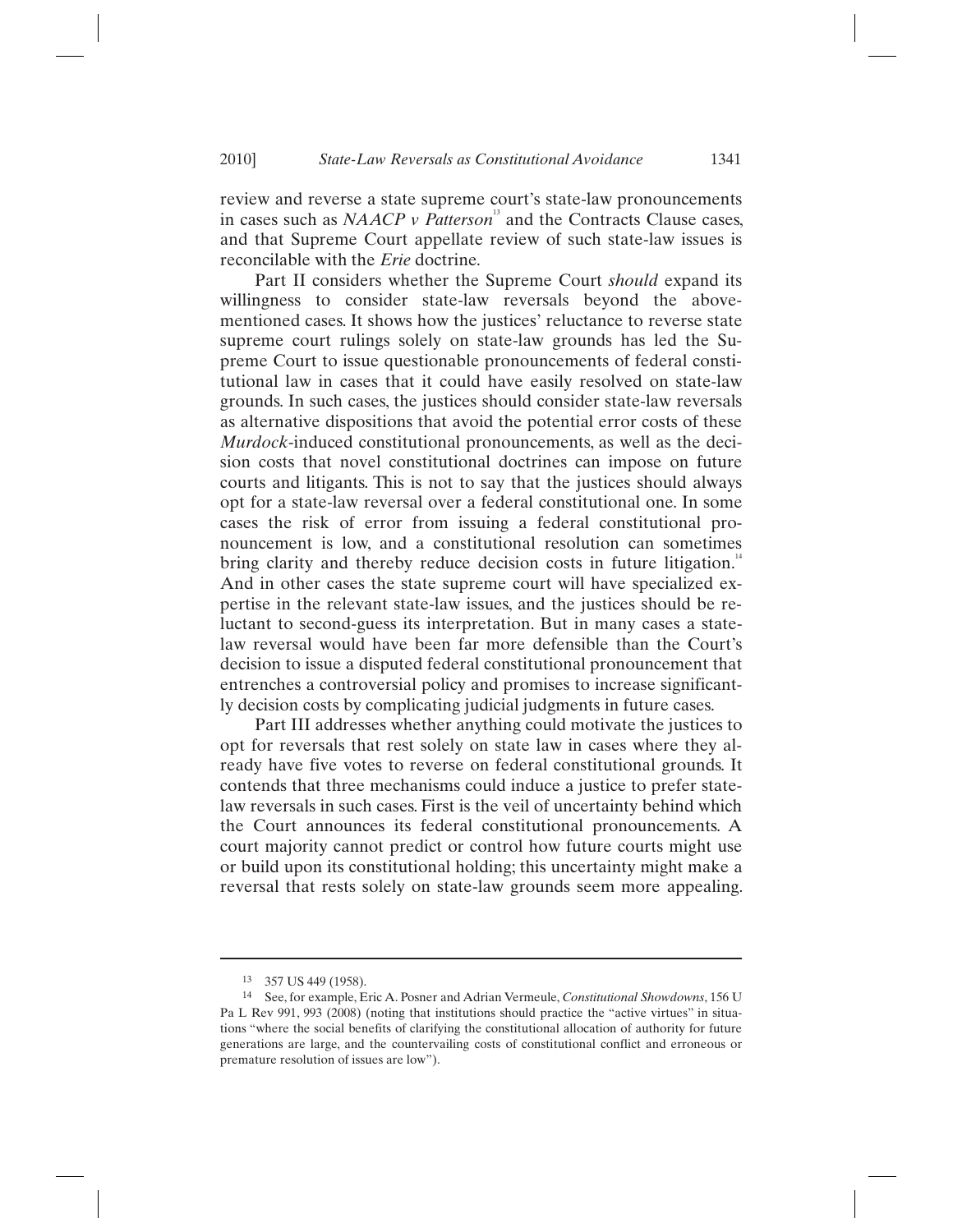1342 *The University of Chicago Law Review* [77:1335

The second mechanism is the "civilizing force of hypocrisy": $\frac{15}{15}$  in some cases, a reversal resting solely on state-law grounds will be easier to reconcile with a justice's previously stated interpretive commitments than a reversal that issues a federal constitutional holding. Third, a justice may believe that a state supreme court decision is wrong and wish to reverse it, yet want to avoid entrenching his ruling as federal constitutional law if he harbors any doubt about the correctness of his views. These mechanisms can induce a justice to vote for a state-law reversal even in cases where his colleagues prefer to resolve the federal constitutional issues. In many cases, a single justice's decision to reverse solely on state-law grounds can deprive a federal constitutional holding of the fifth vote necessary to make it law, thereby avoiding the potentially problematic constitutional pronouncement. Part IV responds to objections to this proposal. A brief conclusion follows.

I.

A. Text and Structure

-

Article III gives the Supreme Court appellate jurisdiction "both as to Law and Fact" in every "case" or "controversy" described in Article III, § 2 (other than cases within the Supreme Court's original jurisdiction), subject only to "exceptions" and "regulations" that Congress makes. 28 USC § 1257(a), in turn, defines the Supreme Court's appellate jurisdiction over the state supreme courts:

Final judgments or decrees rendered by the highest court of a State in which a decision could be had, may be reviewed by the Supreme Court by writ of certiorari where the validity of a treaty or statute of the United States is drawn in question or where the validity of a statute of any State is drawn in question on the ground of its being repugnant to the Constitution, treaties, or laws of the United States, or where any title, right, privilege, or immunity is specially set up or claimed under the Constitution or the treaties or statutes of, or any commission held or authority exercised under, the United States.

These provisions empower the Supreme Court to review an entire state-court "judgment or decree" whenever a litigant presents a federallaw claim. Nothing in Article III or in 28 USC § 1257(a) precludes the justices from reviewing or reversing a state supreme court's factfinding or its interpretations of state law, so long as the judgment satisfies

<sup>15</sup> See Jon Elster, *Arguing and Bargaining in Two Constituent Assemblies*, 2 U Pa J Const L 345, 413 (2000).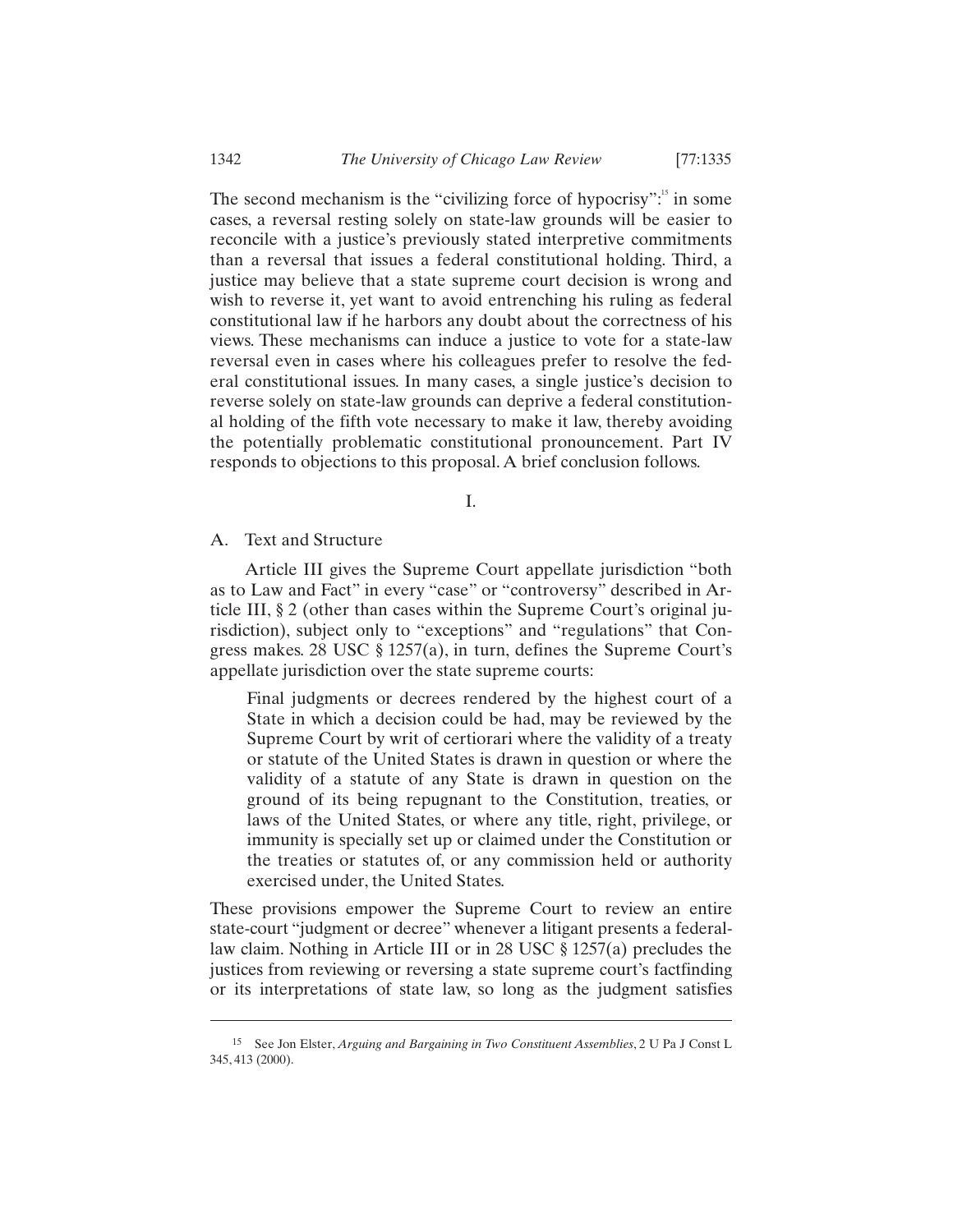§ 1257(a)'s finality and federal-claim requirements and constitutes a single constitutional "case" under Article III. The federal-law claim is what gives the Supreme Court jurisdiction over the "judgment or decree," but it does not foreclose the justices from reversing the state court's judgment solely on non-federal-law grounds.

Some have suggested that principles of state autonomy establish an implicit constitutional prohibition on Supreme Court decisions that second-guess or reverse a state supreme court's interpretation of state law.<sup>17</sup> But Article III gives the Supreme Court appellate jurisdiction over *all* questions of "Law and Fact," without excluding state-law issues from the Court's purview. And the Madisonian compromise, which allows Congress to decide whether to ordain and establish inferior federal courts,<sup>18</sup> is hard to square with a constitutional prohibition on Supreme Court rulings that reverse a state supreme court's interpretation of state law. For if Congress had exercised its constitutional prerogative not to establish inferior federal courts, the Supreme Court's appellate jurisdiction would extend only to state-court decisions, and without the power to reverse a state supreme court's interpretation of state law, the Court's appellate jurisdiction over diversity controversies would have been largely pointless.<sup>19</sup> Any suggestion that the Constitution confers upon state supreme courts a prerogative to misconstrue their own states' laws without redress in the "cases" and "controversies" within the Supreme Court's appellate jurisdiction is untenable; the Constitution established the federal courts in part to protect litigants from biased state-court judging, $2^{\infty}$  and the Tenth

<sup>16</sup> State-law and federal-law claims will constitute a single "case" under Article III whenever they derive from a "common nucleus of operative fact." See *United Mine Workers v Gibbs*, 383 US 715, 725 (1966). 17 See, for example, Ernest A. Young, *Stalking the Yeti: Protective Jurisdiction, Foreign* 

*Affairs Removal, and Complete Preemption*, 95 Cal L Rev 1775, 1799–1800 (2007) (suggesting that Supreme Court review of a state supreme court's state-law pronouncements could offend the state court's "dignity" and thus present constitutional problems).

<sup>18</sup> See US Const Art III, § 1 ("The judicial Power of the United States, shall be vested in one supreme Court, and in such inferior Courts *as the Congress may from time to time ordain and establish*.") (emphasis added). 19 See Kermit Roosevelt, III, *Light from Dead Stars: The Procedural Adequate and Inde-*

*pendent State Ground Reconsidered*, 103 Colum L Rev 1888, 1895 (2003). See also Harrison, 7 Green Bag 2d at 354 (cited in note 3) (noting that the Supreme Court's appellate jurisdiction over diversity cases under Article III creates an "unavoidable implication" that the Court has "appellate jurisdiction to correct errors in the application of state law by state courts," subject only to the Exceptions Clause). In a pre-*Erie* world, the Supreme Court might have applied general common law rather than state law when reviewing diversity cases decided by state supreme courts, but even that would extend only to a subset of such cases and would be unavailable in diversity cases governed by state statutes or local property law. See *Swift v Tyson*, 41 US (16 Pet) 1, 18–19 (1842). 20 See, for example, Federalist 80 (Hamilton), in *The Federalist* 534, 538 (Wesleyan 1961)

<sup>(</sup>Jacob E. Cooke, ed). See also Stewart Jay, *Origins of Federal Common Law: Part Two*, 133 U Pa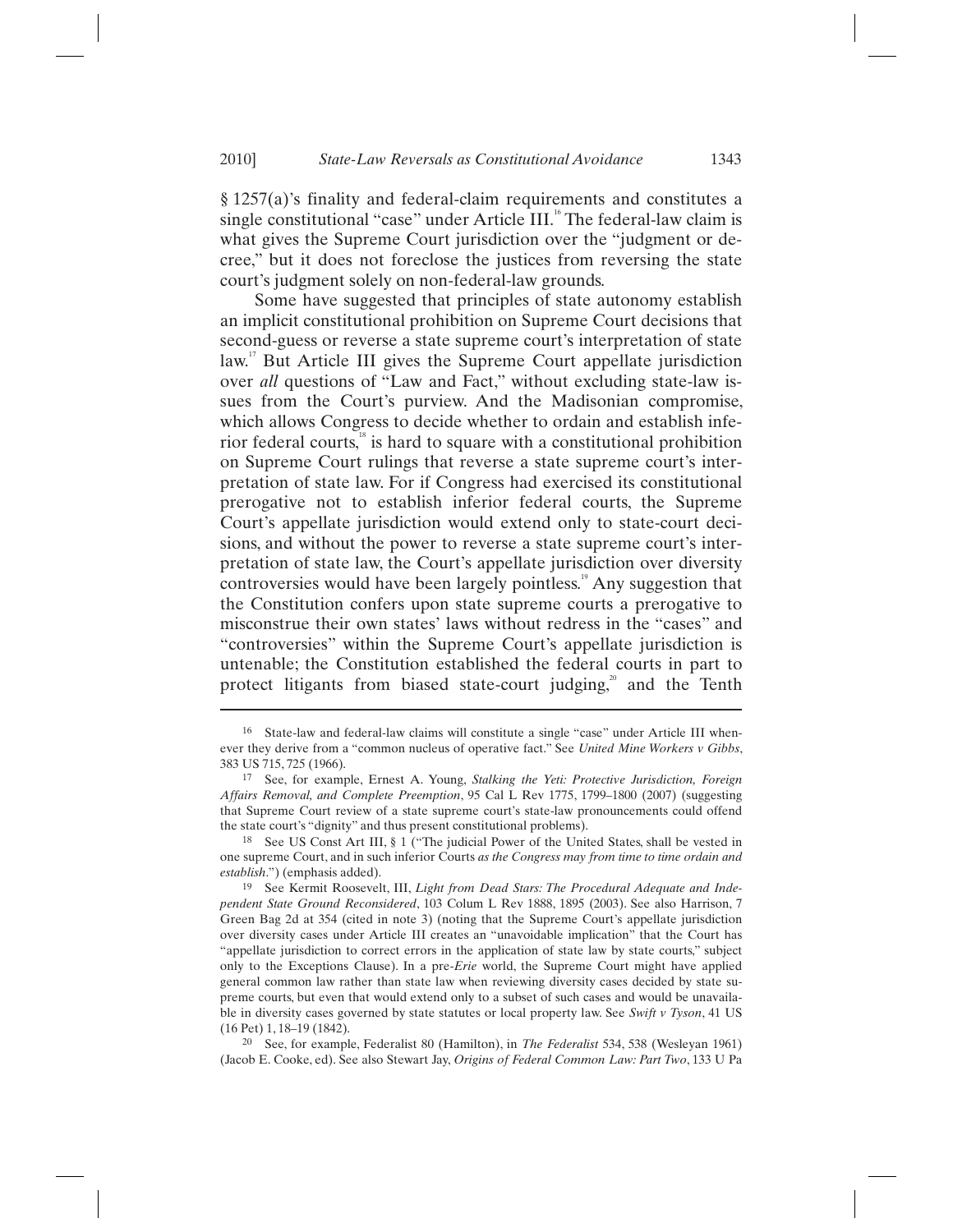Amendment protects the state courts' autonomy only in cases and controversies that fall outside those enumerated in Article III, § 2.

Canons of construction that bend statutory language to advance general principles of state autonomy<sup>21</sup> or avoid colorable (but unconvincing) constitutional objections<sup>2</sup> are relevant when statutes are reasonably susceptible of such interpretations. Yet nothing in 28 USC § 1257's language can plausibly be construed as precluding the Supreme Court from reviewing or reversing a state supreme court's interpretation of state law. The requirement that the state-court judgment or decree present at least one federal-law claim does not purport to limit the Supreme Court's appellate jurisdiction to those issues. The Court's jurisdiction extends to the "judgment or decree"; the federallaw claim is a mere gateway through which the justices review the entire state-court judgment. And Article III forecloses interpreters from applying an "unmistakably clear" statement requirement that precludes the Supreme Court from reviewing a state supreme court's interpretation of state law absent specific statutory authorization from Congress.<sup>23</sup> The Constitution itself vests the Supreme Court with appellate jurisdiction "both as to Law and Fact" over the cases described in Article III, § 2, and places the onus on Congress to establish "exceptions" to that jurisdiction. $4^{\circ}$  An interpretive rule presuming that statelaw issues fall outside the Supreme Court's appellate jurisdiction absent clear and explicit congressional authorization would contradict

-

L Rev 1231, 1267–70 (1985) (collecting statements from various Framers claiming that the federal courts would "eliminate the various forms of bias that typified state tribunals"). 21 See, for example, *City of Columbus v Ours Garage and Wrecker Service, Inc*, 536 US 424

<sup>(2002) (</sup>construing a statute to avoid preempting "the traditional prerogative of the States to delegate their authority to their constituent parts").<br><sup>22</sup> See, for example, *Carey v South Dakota*, 250 US 118, 122 (1919) ("Where a statute is

reasonably susceptible of two interpretations, by one of which it would be clearly constitutional and by the other of which its constitutionality would be doubtful, the former construction should be adopted.").

<sup>23</sup> The Supreme Court has deployed such clear-statement requirements to advance values of state autonomy in *Gregory v Ashcroft*, 501 US 452, 464 (1991), and *Atascadero State Hospital v* 

<sup>&</sup>lt;sup>24</sup> The Supreme Court has recognized that its appellate jurisdiction is self-executing and does not depend on congressional authorization. See, for example, *Ex parte McCardle*, 74 US (7 Wall) 506, 512–13 (1868) ("[T]he appellate jurisdiction of this court is not derived from acts of Congress. It is, strictly speaking, conferred by the Constitution."); *United States v Hudson & Goodwin*, 11 US (7 Cranch) 32, 33 (1812) ("[T]he Supreme Court[] possesses jurisdiction derived immediately from the Constitution, and of which the legislative power cannot deprive it."); *Durousseau v United States*, 10 US (6 Cranch) 307, 313–14 (1810) ("Had the judicial act created the supreme court, without defining or limiting its jurisdiction, it must have been considered as possessing all the jurisdiction which the constitution assigns to it. . . . The appellate powers of this court are not given by the judicial act. They are given by the constitution."). See also Harrison, 7 Green Bag 2d at 354 (cited in note 3) ("Under the most natural reading of Article III, its rule concerning the original and appellate jurisdiction of the Supreme Court is self-executing.").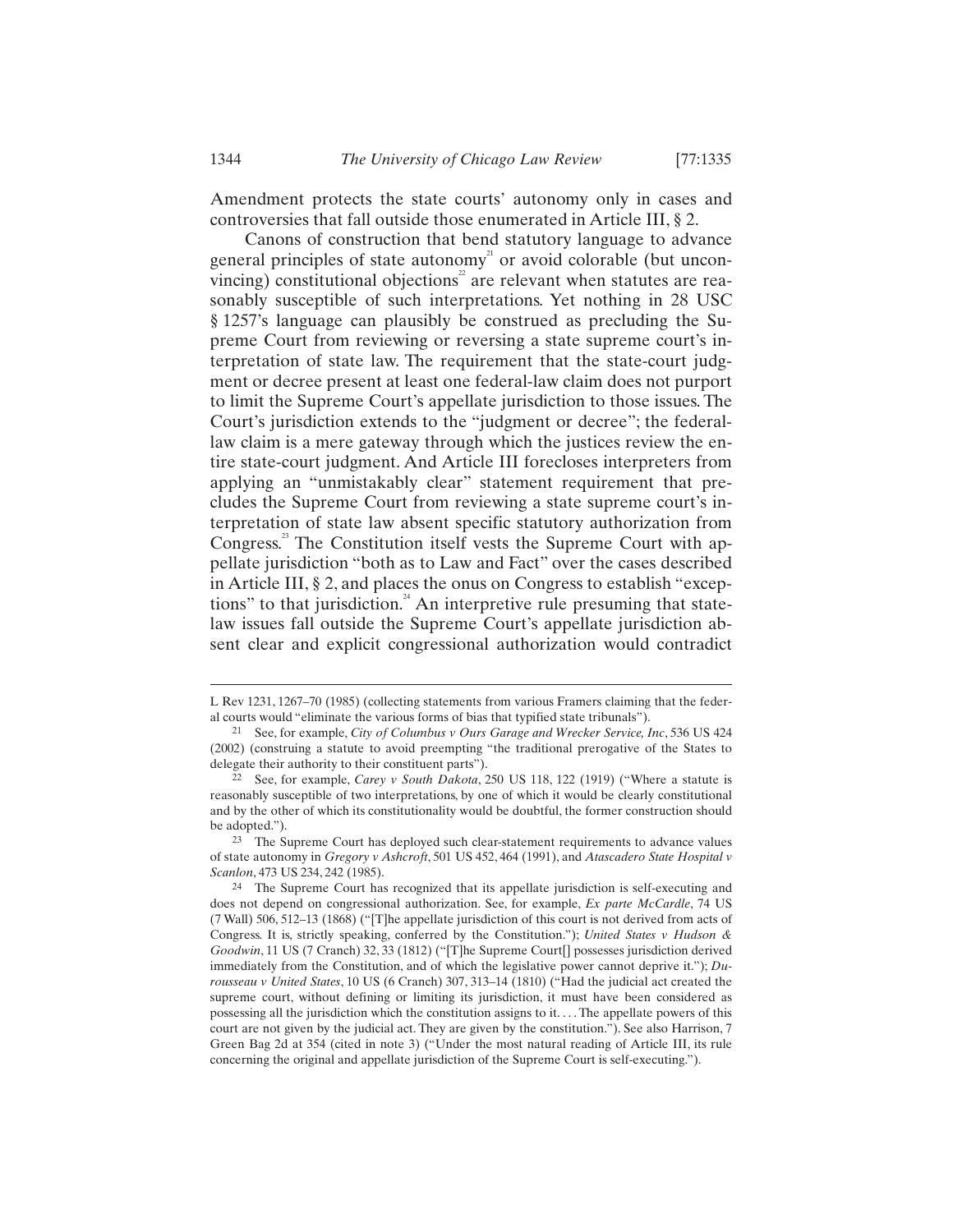the constitutional default rule that Article III establishes; $\frac{3}{5}$  *all* issues of Law and Fact are within the Supreme Court's appellate jurisdiction until Congress negates that jurisdiction under the Exceptions Clause.

The Supreme Court's categorical unwillingness to reverse statecourt judgments solely on state-law grounds comes not from any constitutional or statutory command, but from its own pronouncement in *Murdock v City of Memphis*,<sup>26</sup> which held that the justices lacked "jurisdiction" to review a state supreme court's interpretation of state law, even in cases presenting federal-law claims. Part I.B shows that this 1874 decision was unsupported by constitutional or statutory text, structure, or history, and that the advent of discretionary certiorari jurisdiction has eroded the policy rationales that the *Murdock* Court invoked for its ruling. All of this is to demonstrate that the Supreme Court *may* retreat from the status quo *Murdock* regime without contradicting any external legal constraints on its powers. Later parts will consider whether the justices *should* take such a step.

#### B. *Murdock* and Its Aftermath

Prior to 1867, Congress's jurisdictional statutes explicitly precluded the Supreme Court from reversing state supreme court rulings on state-law grounds. Section 25 of the 1789 Judiciary  $Act^2$  had imposed this restriction—and many others—on the Court's appellate jurisdiction over the state supreme courts. For example, the justices could review state-court "judgments or decrees" only when the highest state court had rejected or denied some federal-law claim; they lacked jurisdiction over state-court decisions upholding or accepting federal-law claims.<sup>28</sup> What is more, the Supreme Court could review such decisions only on writs of error, which extend only to errors of law.<sup>9</sup> And a crucial proviso specified that

[n]o other error shall be assigned or regarded as a ground of reversal in any such case as aforesaid, than such as appears on the face of the record, *and immediately respects the before mentioned* 

<sup>25</sup> See Nicholas Quinn Rosenkranz, *Federal Rules of Statutory Interpretation*, 115 Harv L Rev 2085, 2092–98 (2002) (discussing situations in which the Constitution establishes rules of interpretation). 26 87 US (20 Wall) 590 (1874).

<sup>27</sup> Judiciary Act of 1789, 1 Stat 73.

<sup>28 1</sup> Stat at 85–86. See also Jason Mazzone, *When the Supreme Court Is Not Supreme*, 104 Nw U L Rev \*12 (forthcoming 2010), online at http://ssrn.com/abstract=1348593 (visited Apr 30, 2010) (noting how § 25 of the 1789 Judiciary Act allowed the state supreme courts to adopt expansive interpretations of federal constitutional rights "without fear of correction by the Supreme Court" and advocating a return to such a regime). 29 See William Blackstone, 3 *Commentaries on the Laws of England* 405 (Chicago 1979) (stating

that the writ of error "only lies upon matter of *law* arising upon the face of the proceedings").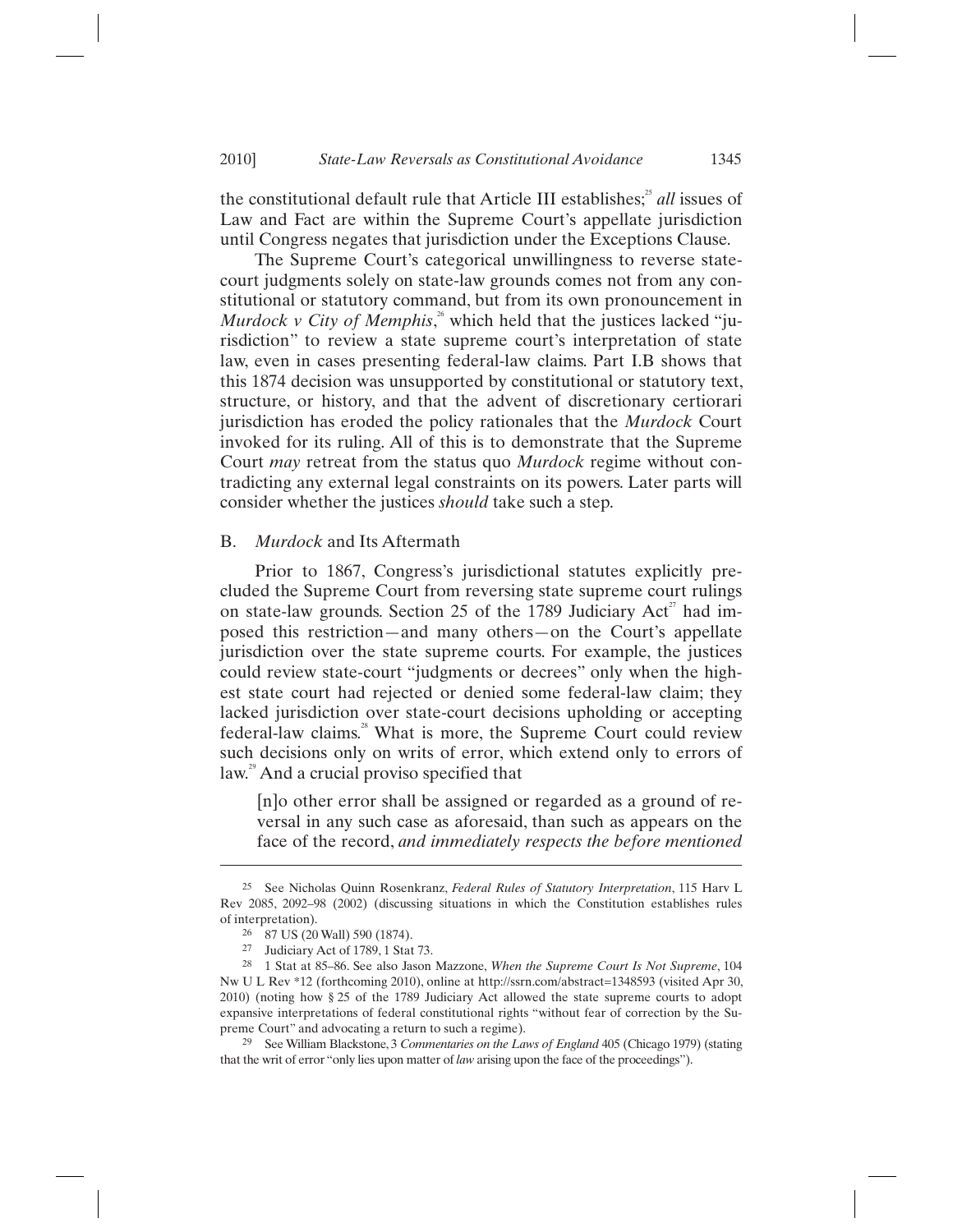# *questions of validity or construction of the said constitution, treaties, statutes, commissions, or authorities in dispute*. 30

This proviso established the state supreme court as the unreviewable expositor of state law and cemented its interpretive supremacy over state-law issues.<sup>31</sup>

In 1867, the Reconstruction Congress enacted a statute "to amend" the 1789 Judiciary Act.<sup>32</sup> This 1867 Act reenacted  $\S 25$  of the 1789 Judiciary Act almost verbatim and preserved many of the original statute's limits on the Supreme Court's appellate jurisdiction over state-court judgments.<sup>33</sup> But it made two crucial changes to the original § 25. First, the new statute omitted the "no other error" proviso that limited reversible errors to those "immediately respect[ing]" the federal-law claim in the case. Second, the 1867 statute authorized the Supreme Court to proceed to a final decision and award execution in all cases; the original § 25 allowed this prerogative only in cases that "have been once remanded before."<sup>34</sup>

The legislative history of this 1867 Act is sparse and unilluminating,<sup>35</sup> but state resistance to § 25 explains the Reconstruction Congress's decisions to remove the "no other error" proviso and authorize the Supreme Court to award execution in any case where it reviewed a state supreme court's ruling. Legislators and judges in the antebellum

<sup>30</sup> Judiciary Act of 1789 § 25, 1 Stat at 86–87 (emphasis added).

<sup>31</sup> Early Supreme Court decisions repeatedly acknowledged the interpretive supremacy that § 25 of the 1789 Judiciary Act had conferred upon the state supreme courts. See *Elmendorf v Taylor*, 23 US (10 Wheat) 152, 159 (1825) ("This Court has uniformly professed its disposition, in cases depending on the laws of a particular State, to adopt the construction which the Courts of the State have given to those laws."); *United States v Morrison*, 29 US (4 Pet) 124, 137 (1830) ("This court, according to its uniform course, adopts that construction of the act which is made by the highest court of the state."); *Webster v Cooper*, 55 US (14 How) 488, 504 (1852) (noting that the exposition of state law "belongs to the judicial department of the government of the State, and its decision is final . . . and this court receives such a settled construction as part of the fundamental law of the State").

<sup>32</sup> See Act of February 5, 1867, ch 28, 14 Stat 385. The Act was entitled: "An Act to Amend 'An Act to Establish the Judicial Courts of the United States,' Approved September Twenty-Fourth, Seventeen Hundred and Eighty-Nine."<br>
<sup>33</sup> The 1867 statute continued to exclude from the Supreme Court's review all questions of

fact, all cases failing to present a federal claim, and state-court decisions upholding (rather than rejecting) federal-law claims. See Act of February 5, 1867, ch 28, 14 Stat at 386–87. 34 See Judiciary Act of 1789 § 25, 1 Stat at 86 ("[T]he Supreme Court, instead of remanding

the cause for a final decision as before provided, may at their discretion, if the cause shall have been once remanded before, proceed to a final decision of the same, and award execution."). There are some other minor discrepancies between § 2 of the 1867 Act and § 25 of the 1789 Judiciary Act, but none of them has any significance for the Supreme Court's power to review state-court interpretations of state law.

<sup>35</sup> See William M. Wiecek, Murdock v. Memphis*: Section 25 of the 1789 Judiciary Act and Judicial Federalism*, in Maeva Marcus, ed, *Origins of the Federal Judiciary: Essays on the Judiciary Act of 1789* 223, 229–34 (Oxford 1992) (discussing the legislative history of the 1867 Act).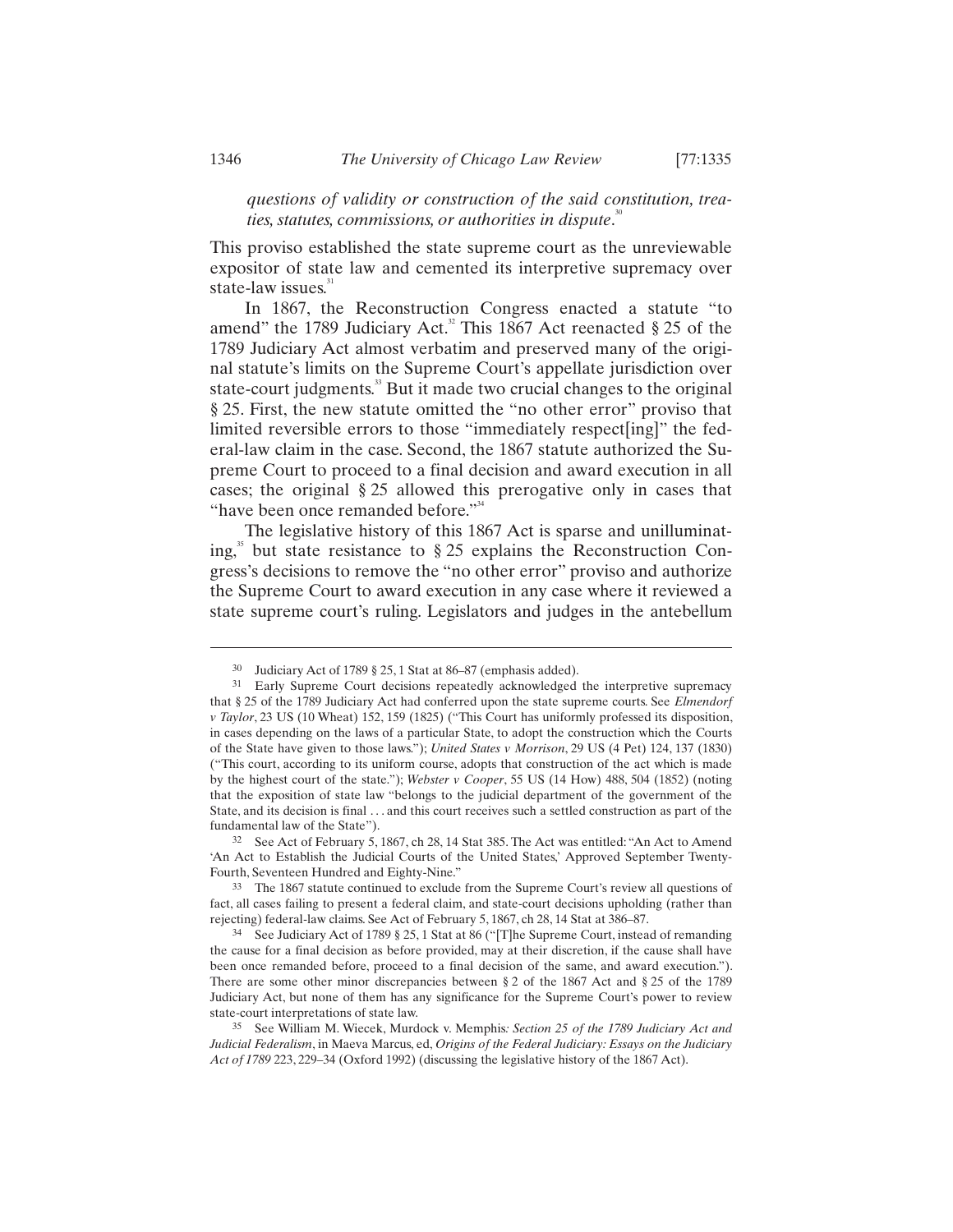South had long opposed the Supreme Court's appellate jurisdiction over the state courts and often tried to subvert it. The most salient episode involved the Virginia judiciary's reaction to *Fairfax's Devisee*  v *Hunter's Lessee*,<sup>36</sup> a Supreme Court ruling in favor of a British subject who claimed that the Commonwealth of Virginia had unlawfully confiscated his land. Years earlier, while this litigation was pending in the state courts, Virginia's legislature enacted a 1796 "act of compromise," in which the Fairfax family renounced its claims to land that the state had sold to Hunter while the state relinquished its claims to other Fairfax lands. Virginia's highest court then rejected Fairfax's claims against Hunter; each seriatim opinion relied on the 1796 "act of compromise" in holding that Fairfax had released his interests in Hunter's land.<sup>37</sup> The Supreme Court, per Justice Story, reversed this judgment, holding that Fairfax had title to the disputed property and that the state court's ruling violated the Jay Treaty's provisions that protected the property rights of British subjects.<sup>38</sup>

On remand, Virginia's highest court refused to comply with the Supreme Court's mandate; each judge asserted that the Supreme Court lacked authority to review state-court judgments under Article III.<sup>39</sup> Judge Spencer Roane invoked § 25's "no other error" proviso as an *additional* reason to defy the Supreme Court, insisting that the *Fairfax's Devisee* decision had also exceeded the jurisdictional limits in the 1789 Judiciary Act. Roane noted that the earlier state-court judgment in Hunter's favor had rested on an independent state-law ground: the "act of compromise" of 1796.<sup>40</sup> That meant that even if Justice Story were correct in holding that federal treaties protected Denny Fairfax's property interests from confiscation, the previous state-court decision had found that Fairfax voluntarily relinquished those rights in the compromise act. Roane insisted that this independent state-law ground immunized the state court's judgment from reversal, given that § 25 allowed

<sup>36 11</sup> US (7 Cranch) 603 (1812).

<sup>37</sup> See *Hunter v Fairfax's Devisee*, 15 Va (1 Munf) 218, 237 (1810) (Fleming) (holding that Fairfax's purchasers "gave up all claim" to the disputed lands under the 1796 act of compromise); id at 232 (Roane) (holding that Fairfax's purchasers "agreed to release to the Commonwealth" all claims to the disputed lands).

<sup>38</sup> *Fairfax's Devisee*, 11 US (7 Cranch) at 627; Treaty of Amity, Commerce and Navigation, between His Britannic Majesty and The United States of America (Jay's Treaty), Art IX, 8 Stat 116, 122, Treat Ser No 105 (1794) ("It is agreed that British subjects who now hold lands in the territories of the United States, and American citizens who now hold lands in the dominions of his Majesty, shall continue to hold them according to the nature and tenure of their respective estates and titles therein.").

<sup>39</sup> See *Hunter v Martin*, 18 Va (4 Munf) 1, 16 (1815) (Cabell); id at 22 (Brooke); id at 54 (Roane); id at 58–59 (Fleming). 40 See id at 49–50 (Roane).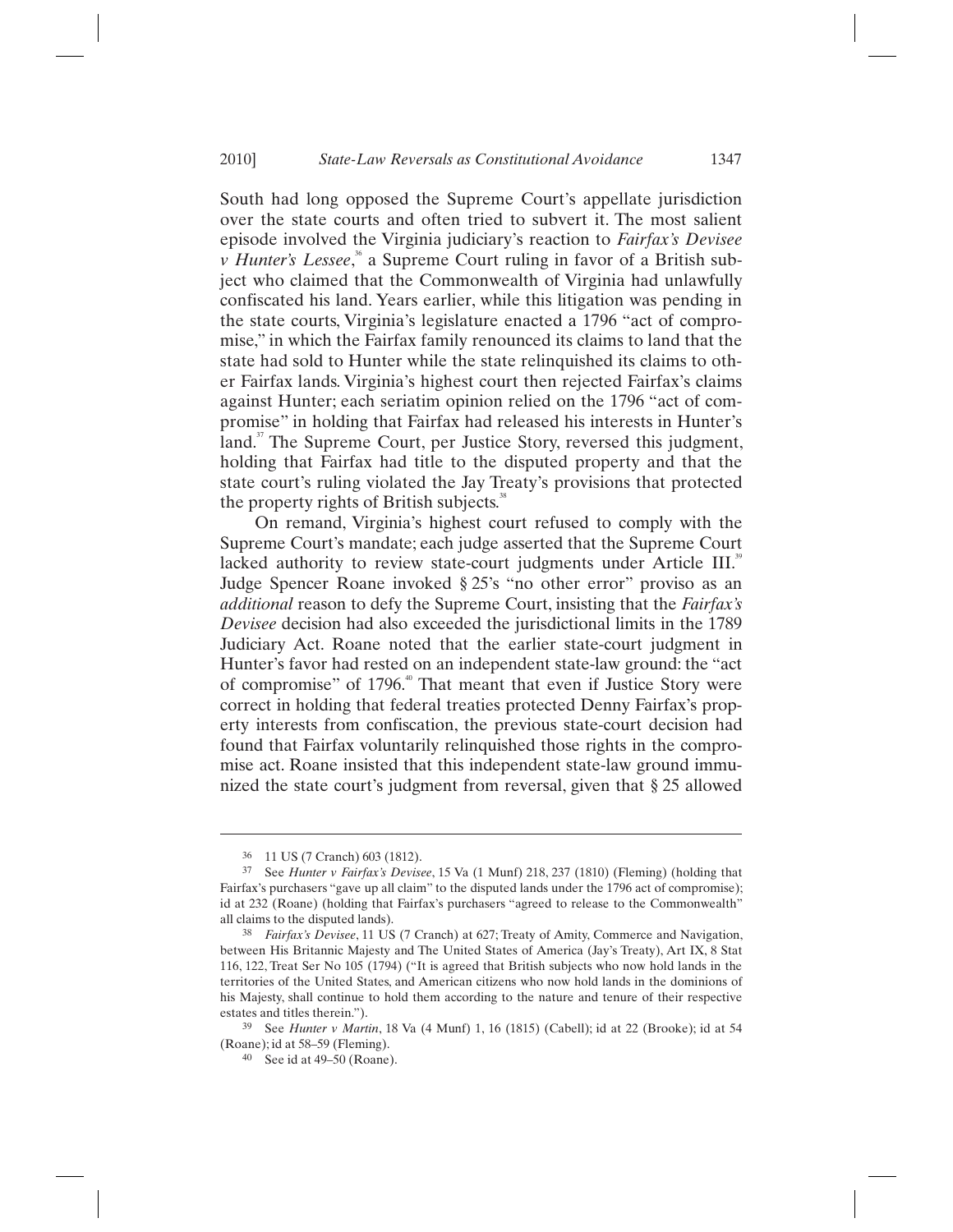the Supreme Court to reverse only errors that "immediately respect" the federal-law claim in the case.<sup>4</sup>

This was a powerful criticism of Justice Story's opinion, which never even tried to reconcile its decision with the jurisdictional limits that Congress had established in  $\S 25$ .<sup>42</sup> Worse, Story had resolved questions of state and local law in determining the title to the disputed lands, without explaining how § 25's "no other error" proviso allowed him to review such non-federal-law issues.<sup>43</sup> When the case returned to the Supreme Court on a new writ of error, Story issued another opinion that reaffirmed *Fairfax's Devisee* and attempted to rebut Judge Roane's accusations that his earlier opinion had violated  $\S 25$ <sup>44</sup> Story asserted that § 25 allowed the Supreme Court to resolve state property-law issues as a necessary incident to determining whether Virginia had violated the Jay Treaty; only by first resolving the title to the disputed lands could the Supreme Court determine whether Virginia had "confiscated" Fairfax's "property" under the treaty.<sup>45</sup> And without the power to review such state-law issues, the state courts could "evade[] at pleasure" our treaty obligations, simply by redefining "property" interests under state law;<sup>46</sup> hence, the state property-law issues "immediately respect[ed]" the treaty claim in the case and fell within the Supreme Court's jurisdiction under § 25. But Story failed to supply a persuasive answer to Judge Roane's objection that the 1796 "act of compromise" provided an *independent* state-law ground for the state court's judgment. For even if Fairfax had title to the disputed lands, as

<sup>41</sup> See id ("[T]he actual decision of this Court was rendered upon another, and ordinary ground of jurisdiction—the act of compromise aforesaid: such a ground, as no error can be assigned on, under the proviso of the judicial act, as aforesaid, and as *must forever bar the Supreme Court of the United States from acting upon the case*, unless we go beyond the actual provision of the section in question.") (emphasis added). See also id at 48 (noting that on these state-law grounds, "the state courts possess the undoubted privilege even to err, without remedy").

<sup>42</sup> Justice Johnson's dissent in *Fairfax's Devisee*, unlike Justice Story's majority opinion, did address the Supreme Court's jurisdiction to resolve state-law issues under § 25. See 11 US (7 Cranch) at 632 (Johnson dissenting) ("[W]henever a case is brought up to this Court under [§ 25], the title of the parties litigant must necessarily be enquired into, and that such an enquiry must, in the nature of things, precede the consideration how far the law, treaty, and soforth, is applicable to it; otherwise an appeal to this Court would be worse than nugatory.").

<sup>43</sup> See id at 619–27 (majority).<br>44 See Martin v Hunter's Lessee, 14 US (1 Wheat) 304, 323–62 (1816).

<sup>&</sup>lt;sup>45</sup> Id at 358 ("How, indeed, can it be possible to decide whether a title be within the protection of a treaty, until it is ascertained what that title is, and whether it have a legal validity? From the very necessity of the case, there must be a preliminary inquiry into the existence and structure of the title, before the court can construe the treaty in reference to that title."). See also *Smith v Maryland*, 10 US (6 Cranch) 286, 305 (1810) ("The construction of these [state] laws, then, is only a step in the cause leading to the construction and meaning of this article of the treaty."). 46 *Martin*, 14 US (1 Wheat) at 357.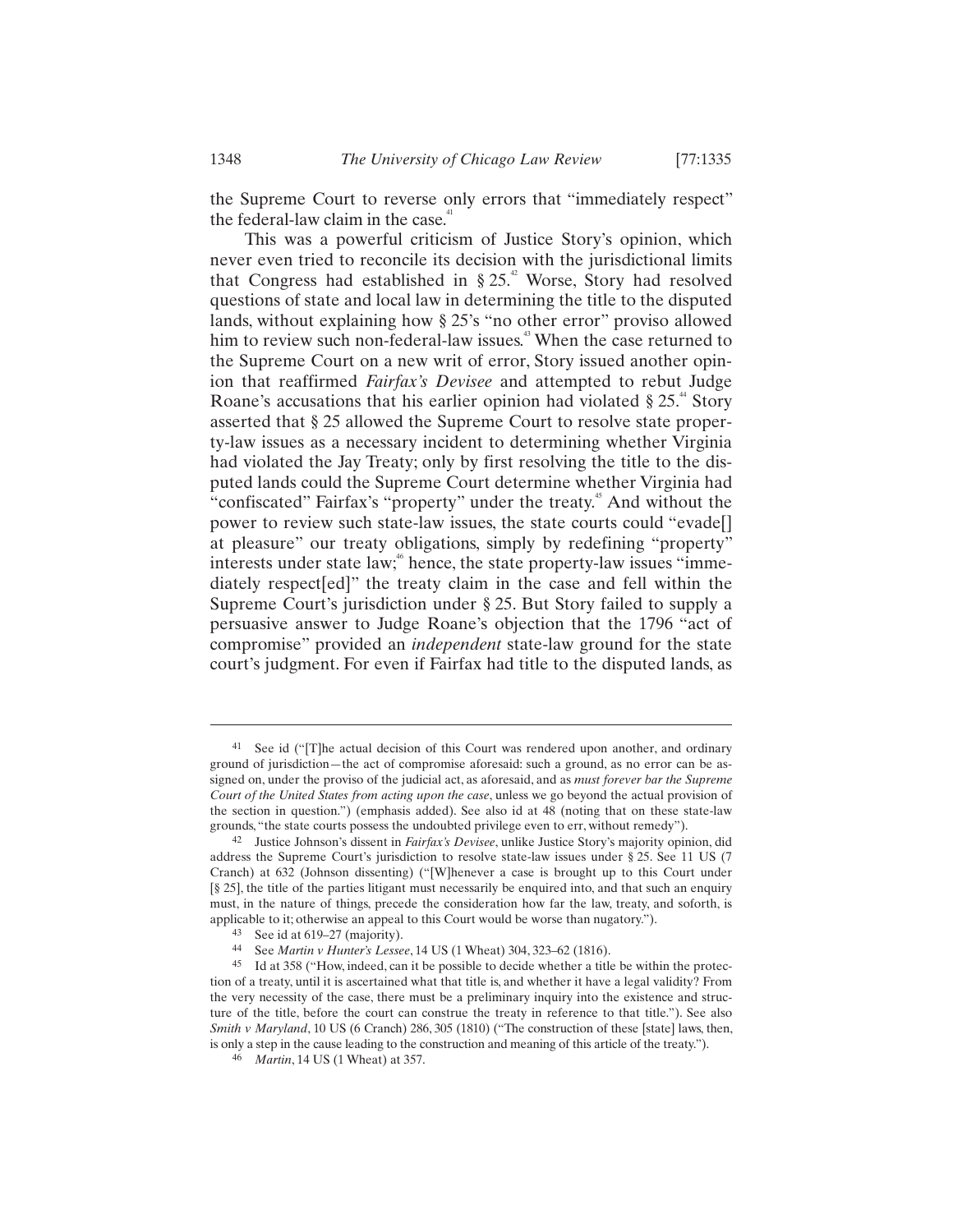Justice Story concluded, the state court had held that he had *voluntarily relinquished* those claims in the 1796 compromise act.<sup>47</sup>

The Virginia judiciary's resistance to *Fairfax's Devisee* was one of many antebellum attacks on the Supreme Court's appellate jurisdiction over the state courts. Other state courts and legislatures challenged the Supreme Court's prerogative to review a state supreme court's rulings,<sup>48</sup> and Southern representatives in Congress repeatedly introduced measures to repeal  $\S 25$ .<sup>49</sup> But the Fairfax episode vividly illustrated how state-court judges could use § 25's "no other error" proviso as an excuse to evade federal law and defy the Supreme Court's judgments. The two significant changes in the 1867 Act, enacted when Southern opposition to § 25 was largely absent from Congress, would prevent state-court judges from emulating Judge Roane's actions in the *Fairfax* litigation. Removing § 25's "no other error" proviso foreclosed state-court judges from invoking that proviso to attack the legitimacy of Supreme Court rulings, or attempting to insulate cases with federal claims from the Supreme Court's review by resting the judgment on independent state-law grounds. And empowering the Supreme Court to award execution in *all* cases, rather than in cases that "have been once remanded before," meant that the statecourt judges no longer get one free bite at the Supreme Court's mandate in cases such as *Fairfax's Devisee*; the Supreme Court could now award execution at the moment it issued its initial ruling.

There were also pressing needs for these jurisdictional changes in 1867. Creditors were attempting to collect pre–Civil War debts in state courts that had been closed to them during the rebellion; many of them could have faced claims that state governments had confiscated these debts as enemy property or that the limitations period had run.<sup>5</sup> Both Congress and the Supreme Court took action to protect creditors

<sup>&</sup>lt;sup>47</sup> Story glided past this problem with a perfunctory sentence that criticized the state court for resting its decision on a statute that was not "spread upon the record." Id at 360 ("[I]t is somewhat difficult to understand how the court could take judicial cognizance of the [compromise] act . . . unless spread upon the record.").

<sup>48</sup> See, for example, *Wetherbee v Johnson*, 14 Mass (14 Tyng) 412, 417 (1817) (noting that the Supreme Court's constitutional power to assert appellate jurisdiction over state-court decisions "has been a question of much doubt and argument"). See also Charles E. Warren, *Legislative and Judicial Attacks on the Supreme Court of the United States—A History of the Twenty-fifth Section of the Judiciary Act*, 47 Am L Rev 1, 3–25 (1913) (compiling and discussing the state legislative actions and court decisions that challenged the Supreme Court's appellate jurisdiction over the state courts).<br><sup>49</sup> See Warren, 47 Am L Rev at 27 (cited in note 48) (discussing pre–Civil War proposals in

Congress to repeal § 25); Wiecek, *Section 25 of the 1789 Judiciary Act* at 228–29 (cited in note 35) (discussing a bill to repeal § 25 that failed in the House on a 138-51 vote; all but six votes in favor of the bill came from slave states). 50 *Stewart v Kahn*, 78 US (11 Wall) 493, 504–07 (1870).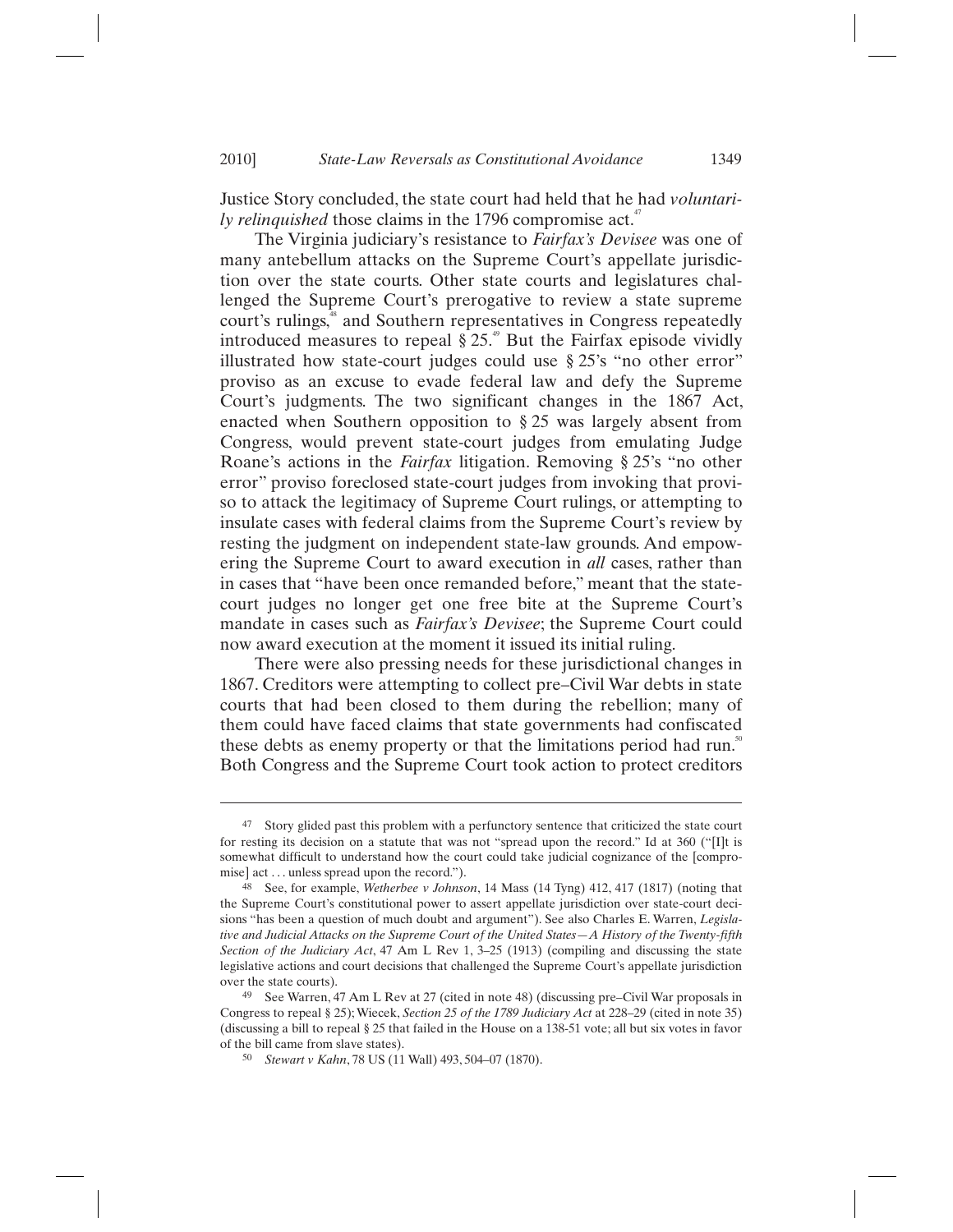against such claims. Congress enacted legislation in 1864 that tolled the limitations period for all claims in state or federal court that were unable to proceed on account of the Civil War.<sup>51</sup> And the Supreme Court's 1867 decision in *Hanger v Abbot*,<sup>2</sup> while acknowledging that the law of nations once recognized a state's right to confiscate debts owed to alien enemies,<sup>33</sup> concluded that this was "a naked and impolitic right, condemned by the enlightened conscience and judgment of modern times."<sup>54</sup> The justices held that the law of nations not only preserved the debts but also suspended the statute of limitations on account of the creditors' inability to sue during the hostilities.<sup>55</sup> But *Hanger* was a diversity case litigated in federal court; for creditors relegated to state courts, § 25's "no other error" proviso would have likely blocked the justices from reversing state-court decisions for misinterpreting the "law of nations,"<sup>56</sup> as well as state-court decisions purporting to honor the federal tolling statute while contriving independent state-law grounds to shaft creditors. Giving the Supreme Court power to reverse state-court judgments on non-federal-law grounds would ensure the efficacy of the 1864 tolling statute and creditors' attempts to collect pre–Civil War debts in Southern state courts.

Yet despite these statutory amendments, the Supreme Court held in *Murdock v City of Memphis* that the 1867 Act continued to block the Court from reviewing a state supreme court's interpretation of state law in cases presenting federal claims.<sup>57</sup> *Murdock* gave two reasons for this conclusion. First, the Court thought that if Congress wanted the Supreme Court to review such state-law issues, it would have enacted explicit language to that effect, rather than merely repealing  $\S 25$ 's "no other error" proviso.<sup>88</sup> It noted that state courts are

<sup>51</sup> See An Act in Relation to the Limitation of Actions in Certain Cases, 13 Stat 123 (1864).

<sup>52 73</sup> US (6 Wall) 532 (1867).

<sup>53</sup> Id at 536 ("In former times the right to confiscate debts was admitted as an acknowledged doctrine of the law of nations, and in strictness it may still be said to exist."). 54 Id.

<sup>55</sup> Id at 536–38, 542.<br>56 See for example

<sup>56</sup> See, for example, Curtis A. Bradley and Jack L. Goldsmith, *Customary International Law as Federal Common Law: A Critique of the Modern Position*, 110 Harv L Rev 815, 822–26 (1997) (noting that the law of nations had the legal status of general common law prior to *Erie*; it therefore failed to qualify as federal law that binds the states and could not supply a basis for federalquestion jurisdiction); Bradford R. Clark, *Federal Common Law: A Structural Reinterpretation*, 144 U Pa L Rev 1245, 1279–80 (1996) (noting that nineteenth-century courts "had no occasion to characterize the various branches of the law of nations as either federal or state law. At the time, it was thought to be neither.").<br>57 87 US (20 Wall) at 627–28 ("We are of opinion that upon a fair construction of the whole

language of the section the jurisdiction conferred is limited to the decision of the [federal] questions mentioned in the statute.").<br><sup>58</sup> Id at 619: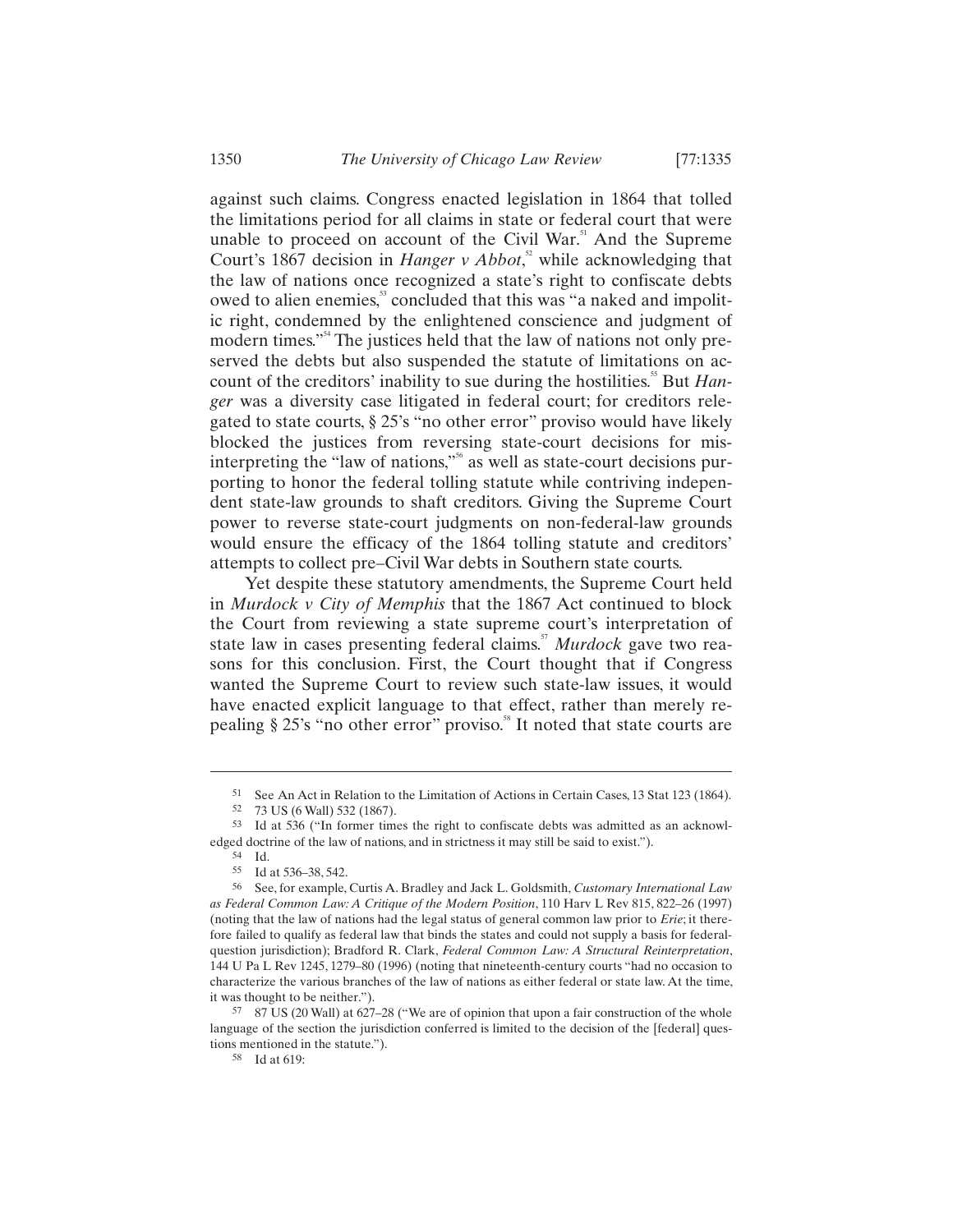"the appropriate tribunals" for resolving questions of state and local law, and "it is not lightly to be presumed that Congress acted upon a principle which implies a distrust of their integrity or of their ability to construe those laws correctly."59 Second, the Court feared that parties might start raising frivolous federal claims in state-court proceedings in order to compel the Supreme Court to review the state-law issues in the case.<sup>®</sup> The Supreme Court at that time lacked discretionary jurisdiction over writ-of-error petitions brought from state courts, so it was unable simply to deny certiorari in those situations.

As a matter of statutory interpretation, *Murdock*'s analysis is unconvincing. The 1867 statute conferred jurisdiction over the state court's "judgment or decree," and *Murdock*'s conclusion leaves a mystery as to why the Reconstruction Congress deleted the "no other error" proviso if its omission served only to preserve the status quo. It is hard to credit the Court's suggestion that lawmakers deleted the proviso because they deemed it unnecessary; $\alpha$ <sup>d</sup> Justice Story's opinions in the *Fairfax* litigation, which the *Murdock* opinion did not cite, showed that the Supreme Court was already reaching beyond the proviso's boundaries by reversing state-court interpretations of state law and reversing state-court judgments that rested on independent state-law grounds. The decision to remove the "no other error" proviso from the 1867 Act seems to ratify Justice Story's actions; it could not possibly have reflected a settled belief that the Supreme Court had no business reviewing a state supreme court's interpretation of state law, or a statecourt judgment resting on independent state-law grounds. $\degree$  In a sense,

There is, therefore, no sufficient reason for holding that Congress, by repealing or omitting this restrictive clause, intended to enact affirmatively the thing which that clause had prohibited.

 $\overline{a}$ 

62 See, for example, Wright and Kane, *The Law of Federal Courts* at 792 (cited in note 5) (noting that it "seems entirely plausible that Congress intended by eliminating the proviso to open the whole case for review by the Supreme Court, if there is a federal question in the case sufficient to take the case to the Supreme Court" because that interpretation "seems wholly

But if Congress, or the framers of the bill, had a clear purpose to enact affirmatively that the court *should consider* the class of errors which that clause forbid, nothing hindered that they should say so in positive terms; and in reversing the policy of the government from its foundation in one of the most important subjects on which that body could act, it is reasonably to be expected that Congress would use plain, unmistakable language in giving expression to such intention.

<sup>59</sup> Id at 626.

<sup>60</sup> See id at 627; id at 628–29.

<sup>61</sup> See *Murdock*, 87 US (20 Wall) at 618–19:

No doubt there were those who, believing that the Constitution gave no right to the Federal judiciary to go beyond the line marked by the omitted clause, thought its presence or absence immaterial; and in a revision of the statute it was wise to leave it out, because its presence implied that such a power was within the competency of Congress to bestow. There were also, no doubt, those who believed that the section standing without that clause did not confer the power which it prohibited, and that it was, therefore, better omitted.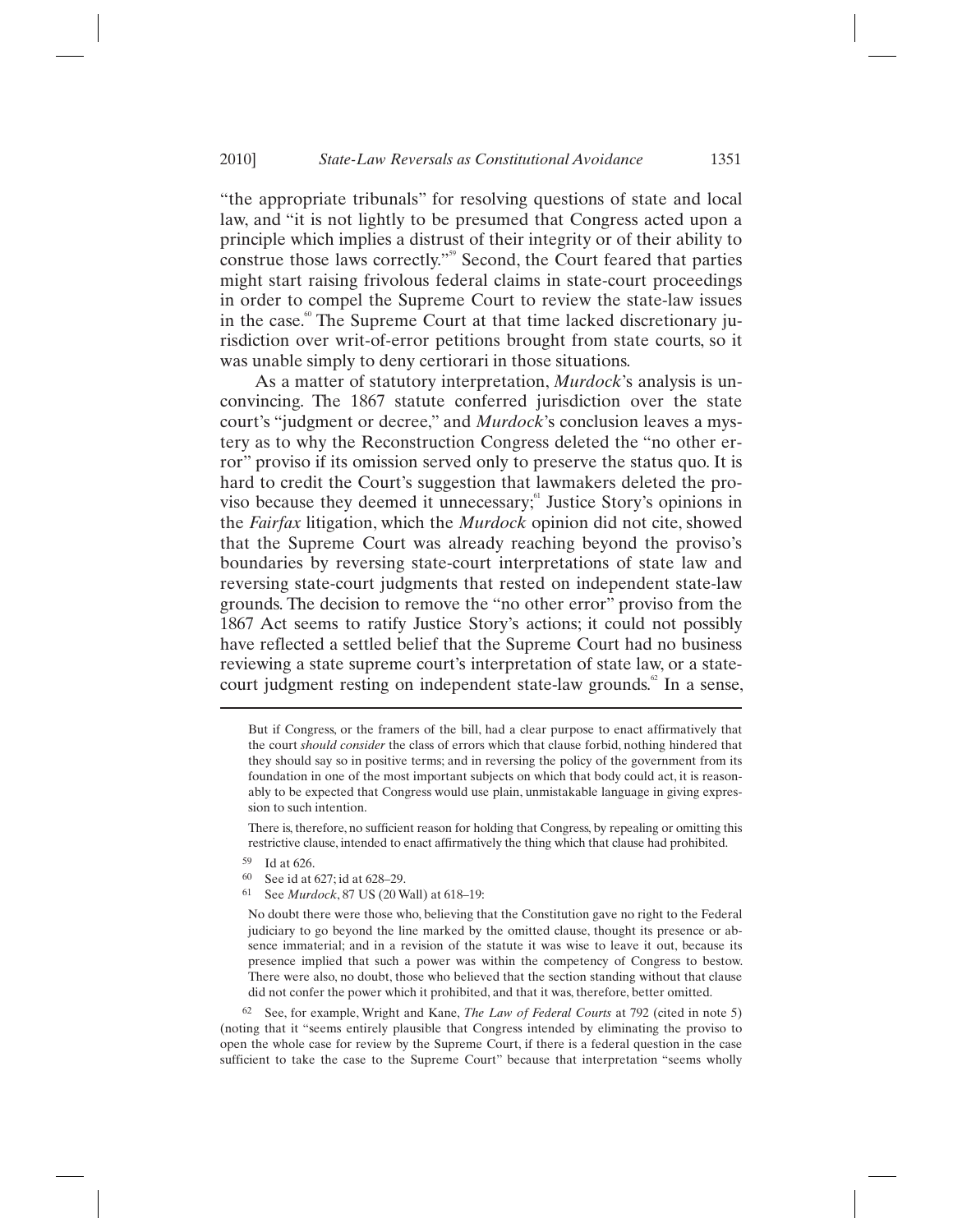the rulings in *Murdock* and *Fairfax's Devisee* were mirror images of each other. In *Fairfax's Devisee*, Justice Story and a nationalist Supreme Court were anticipating the 1867 Act that freed the Supreme Court from § 25's exclusionary proviso, rather than applying the terms of the Judiciary Act enacted by a Congress more solicitous of state-court autonomy. In *Murdock*, by contrast, the Court acted as though it were still governed by the original 1789 Act, rather than the 1867 statute enacted by a Reconstruction Congress that distrusted the state courts.<sup>63</sup>

What is more, the Supreme Court had recognized on many occasions before *Murdock* that its appellate jurisdiction is self-executing; it comes directly from Article III of the Constitution and does not require affirmative statutory authorization.<sup>64</sup> Article III extends this selfexecuting appellate jurisdiction to "Law and Fact," not just federal law, and it encompasses entire "cases" and "controversies" on the Article III menu, subject only to "Exceptions" and "Regulations" that Congress makes. The Court will recognize implicit "Exceptions" when Congress's jurisdictional statutes define the Supreme Court's appellate jurisdiction over a limited category of cases, as the "affirmation of appellate jurisdiction implies the negation of all such jurisdiction not affirmed."<sup>65</sup> But *Murdock*'s requirement that Congress "enact affirmatively that the court should consider" the state-law issues in cases that Congress has *explicitly included* within the Supreme Court's appellate jurisdiction establishes a regime in which a subset (but only a subset) of the Court's appellate jurisdiction over "Law and Fact" depends on affirmative congressional authorization rather than Article III's selfexecuting command. The Supreme Court had also established in

consistent with the temper of the times"); Martha A. Field, *Sources of Law: The Scope of Federal Common Law*, 99 Harv L Rev 881, 920–21 n 180 (1986) ("Given Congress's mood in 1867 . . . it seems unavoidable that the repeal of the restrictive sentence was designed to expand the scope of federal review; historians have agreed that such an expansion was the congressional intent."); Richard A. Matasar and Gregory S. Bruch, *Procedural Common Law, Federal Jurisdictional Policy, and Abandonment of the Adequate and Independent State Grounds Doctrine*, 86 Colum L Rev 1291, 1319 (1986) ("The [*Murdock*] Court simply refused to give effect to the language of the Act" and "clearly misread Congress' intent."); Charles Warren, 2 *The Supreme Court in United States History* 682 (Little, Brown 2d ed 1926) (noting that it was "highly probable" that Congress intended § 2 of the 1867 Judiciary Act to authorize Supreme Court review of non-federallaw issues decided by state supreme courts).

<sup>63</sup> See Anthony G. Amsterdam, *Criminal Prosecutions Affecting Federally Guaranteed Civil Rights: Federal Removal and Habeas Corpus Jurisdiction to Abort State Court Trial*, 113 U Pa L Rev 793, 815–16, 819 n 11 (1965) (noting "the extreme disfavor in which the Thirty-ninth Congress held the state courts").<br>
<sup>64</sup> See note 24.

<sup>65</sup> *McCardle*, 74 US (7 Wall) at 513. See also *Durousseau*, 10 US (6 Cranch) at 314 ("They have not declared that the appellate power of the court shall not extend to certain cases; but they have described affirmatively its jurisdiction, and this affirmative description has been understood to imply a negative on the exercise of such appellate power as is not comprehended within it.").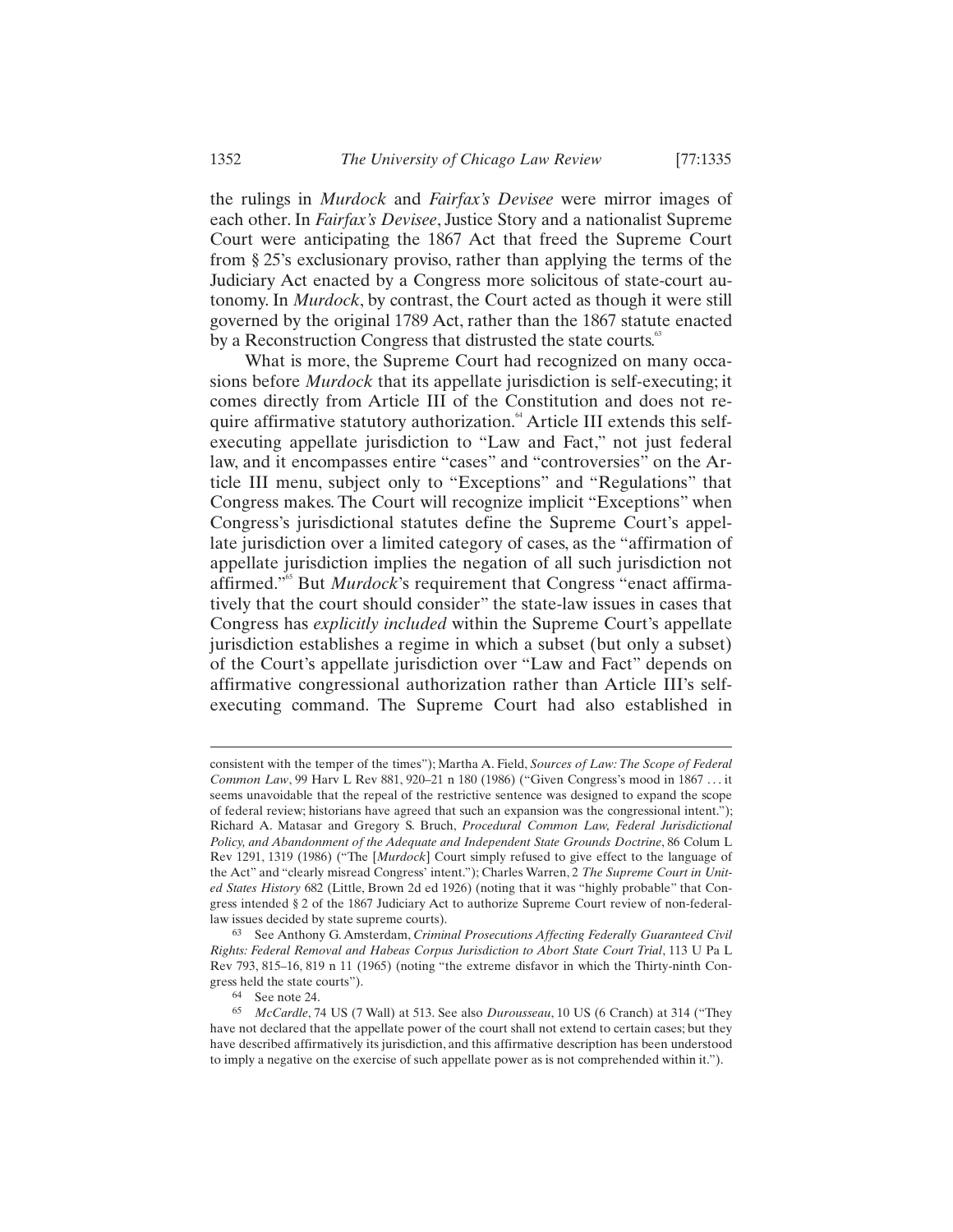*Osborn v Bank of the United States*<sup>66</sup> that federal district courts have ancillary jurisdiction over state-law claims in cases brought under the federal-question jurisdiction. $\degree$  Applying this principle to state-court decisions brought to the Supreme Court on writ of error was hardly a novel or revolutionary proposition that required "plain, unmistakable language" from Congress, as the *Murdock* Court claimed.<sup>68</sup>

Finally, *Murdock*'s recognition that state supreme courts have authority and expertise in construing state and local law suggests only that the Supreme Court should review their state-law pronouncements deferentially. It does not support *Murdock*'s conclusion that a reviewing court should *disclaim jurisdiction* over these ancillary state-law issues. In administrative law, for example, the Supreme Court has long recognized that agencies have interpretive authority over statutes that they administer;<sup>69</sup> this doctrine rests on agencies' institutional advantages over federal courts in resolving such issues<sup> $\omega$ </sup> as well as a willingness to interpret certain statutory ambiguities as implicit delegations of interpretive authority to the agency that administers the statute.<sup> $n$ </sup> Yet this does not negate or even limit the federal courts' jurisdiction to review agency interpretations of statutes; instead, the courts review such agency interpretations to ensure that they remain within the boundaries of the agency's delegated interpretive powers.<sup>22</sup> *Murdock* recognized that

 $\overline{a}$ 

<sup>68</sup> See note 58 and accompanying text.<br><sup>69</sup> See for example *Chauron U.S.A. In* 

69 See, for example, *Chevron U.S.A. Inc v NRDC*, 467 US 837 (1984); *United States v Mead Corp*, 533 US 218 (2001).

70 See *Chevron*, 467 US at 865–66. See also Vermeule, *Judging under Uncertainty* at 209 (cited in note 10) (noting that administrative agencies' "specialized competence and relative accountability" give them advantages in interpreting statutes that they administer). 71 See *Chevron*, 467 US at 844; *Mead*, 533 US at 226–27.

72 See, for example, *FDA v Brown & Williamson Tobacco Corp*, 529 US 120 (2000) (holding that the FDA exceeded its delegated interpretive authority by regulating tobacco products as "drugs" and "devices" under the Food and Drug Act). See also *Quinn v Gates*, 575 F3d 651, 654 (7th Cir 2009) (Easterbrook) (citations omitted):

Subject-matter jurisdiction is the authority to resolve the parties' dispute. Sometimes the ground on which this resolution occurs is that decision belongs to another governmental actor. Consider, for example, the provision exempting from the APA action "committed to agency discretion by law." That supplies a ground on which the dispute must be resolved (the agency's decision prevails) without contracting federal subject-matter jurisdiction.

<sup>66 22</sup> US (9 Wheat) 738 (1824).

See id at 821–22 (emphasis added):

A cause may depend on several questions of fact and law. Some of these may depend on the construction of a law of the United States; others on principles unconnected with that law. If it be a sufficient foundation for jurisdiction, that the title or right set up by the party, may be defeated by one construction of the constitution or law of the United States, and sustained by the opposite construction, provided the facts necessary to support the action be made out, *then all the other questions must be decided as incidental to this*, which gives that jurisdiction.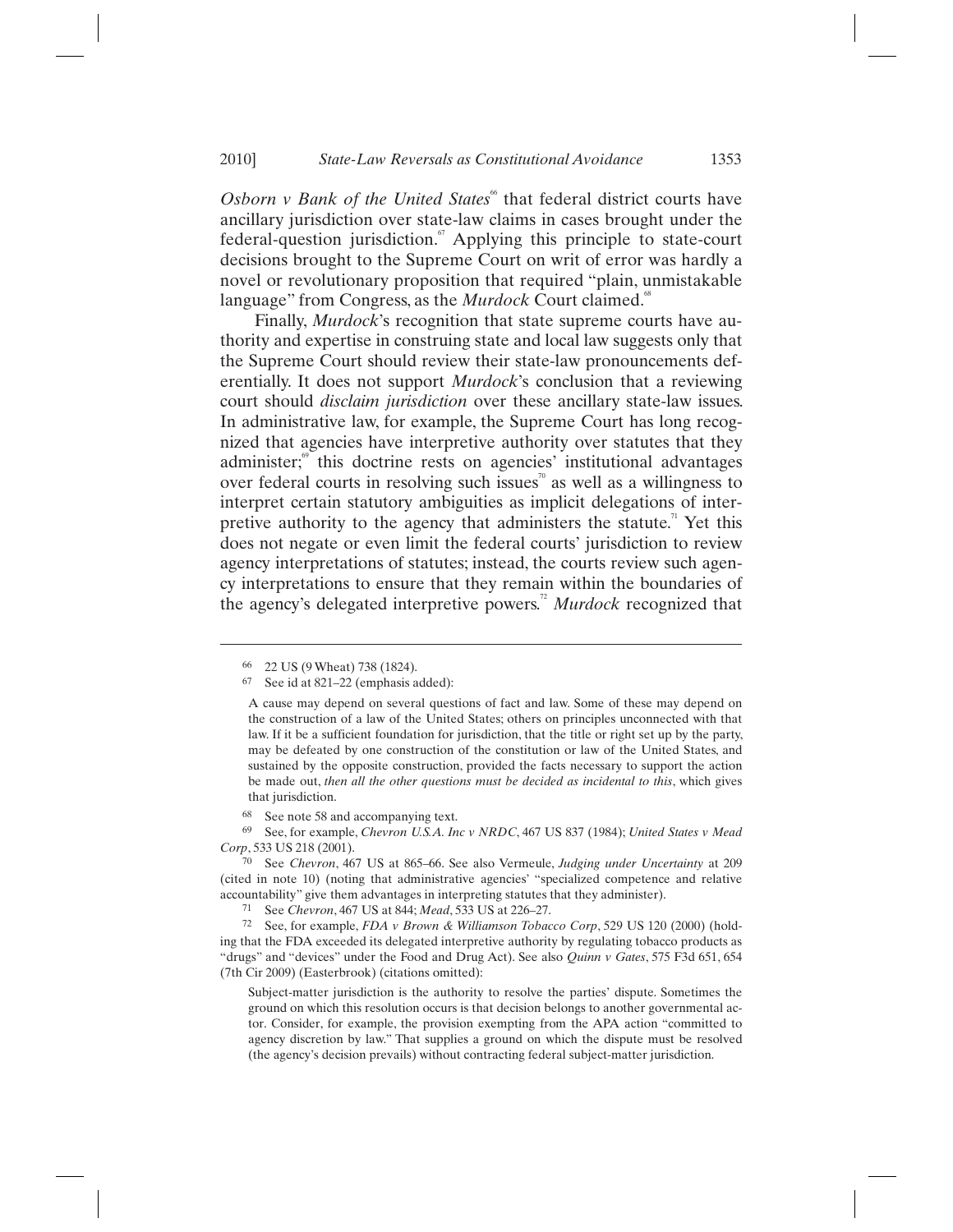state statutes, constitutional provisions, and common law similarly vest a degree of interpretive authority in a state's supreme court, yet state supreme courts can exceed the boundaries of these delegated interpretive powers if they construe state laws unreasonably or apply them in a biased fashion. None of this supports the wholesale exclusion of state-law issues from the Supreme Court's jurisdiction; on the contrary, it indicates that the justices may enforce interpretive boundaries against the state supreme courts in the same manner that they (deferentially) police the administrative agencies and executive-branch institutions that hold delegated interpretive powers from Congress.

What was really driving the *Murdock* Court's decision to relinquish jurisdiction over state-law issues was concern that a contrary holding would have adverse effects on the Court's caseload. The writof-error device in the 1867 statute gave disappointed state-court litigants a *right* to Supreme Court review whenever they could present a federal-law claim that the state courts had rejected. Had the Supreme Court embraced the "whole case" theory that the petitioners had urged (and that Justice Bradley embraced in his dissent<sup>3</sup>), the justices would have compelled themselves to resolve all state-law issues in cases where the plaintiff-in-error had propounded a weak or contrived federal-law claim in state-court proceedings. This would encourage state-court litigants to raise frivolous federal-law claims and empower them to divert the Supreme Court's resources into cases where the disputed issues turned almost entirely on state law.<sup>74</sup>

But it is no longer necessary for the Supreme Court to renounce jurisdiction over state-law issues to avoid these problems. The writ of certiorari gives the justices discretionary power to choose the cases

-

<sup>73</sup> See *Murdock*, 87 US (20 Wall) at 639–42 (Bradley dissenting) ("I cannot concur in the conclusion that we can only decide the Federal question raised by the record. If we have jurisdiction at all, in my judgment we have jurisdiction of the *case*, and not merely of a *question* in it."). 74 See id at 627 (majority):

Let us suppose that we find that the court below was right in its decision on that question. What, then, are we to do? Was it the intention of Congress to say that while you can only bring the case here on account of this question, yet when it is here, though it may turn out that the plaintiff in error was wrong on that question, and the judgment of the court below was right, though he has wrongfully dragged the defendant into this court by the allegation of an error which did not exist, and without which the case could not rightfully be here, he can still insist on an inquiry into all the other matters which were litigated in the case? This is neither reasonable nor just.

See also id at 629 (noting that there would be "no conceivable case so insignificant in amount or unimportant in principle that a perverse and obstinate man may not bring it to this court by the aid of a sagacious lawyer raising a Federal question in the record—a point which he may be wholly unable to support by the facts, or which he may well know will be decided against him, the moment it is stated").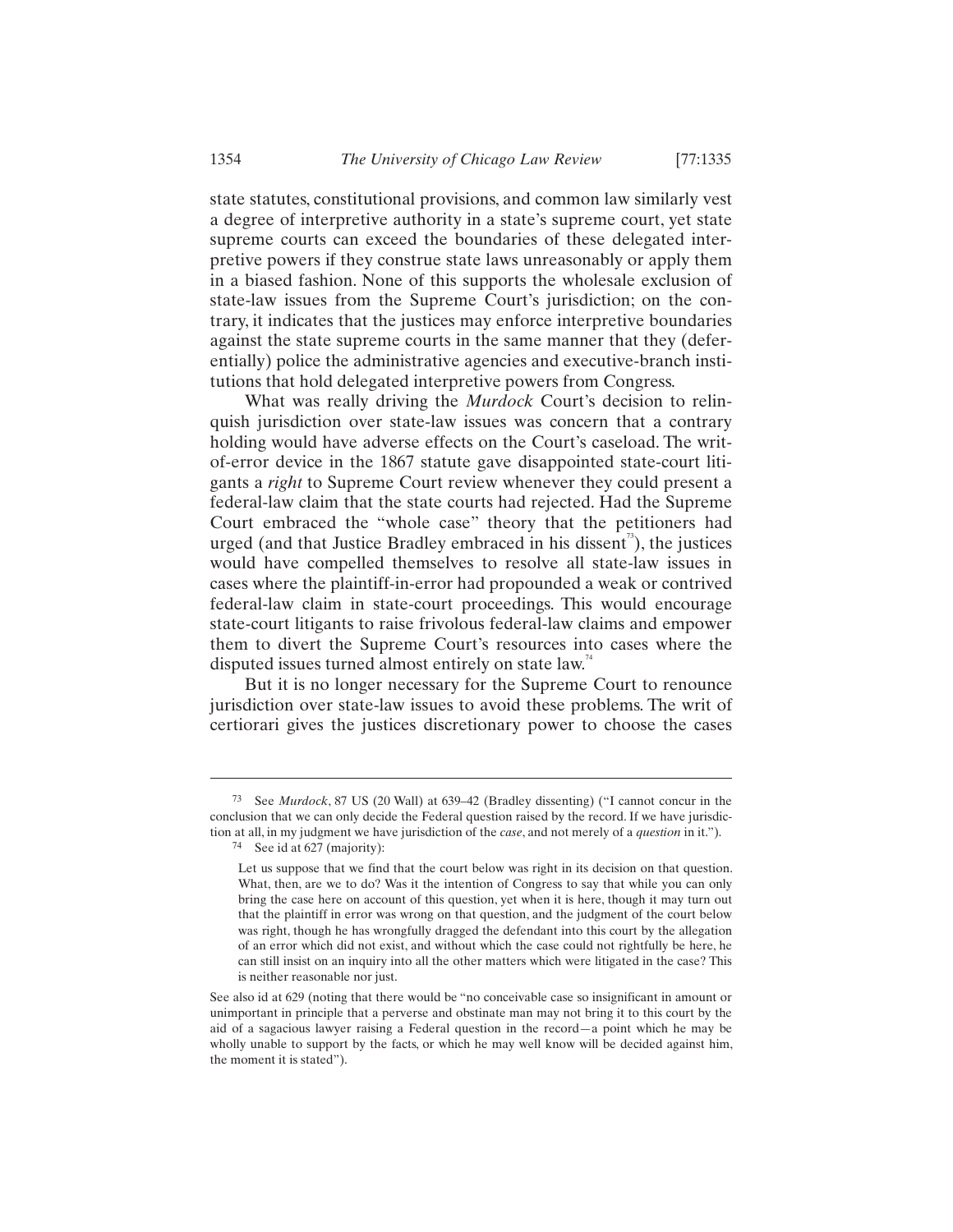and issues that they will decide; $\frac{5}{5}$  the specter of state-court litigants raising contrived federal claims as a means to compel the Supreme Court to resolve the state-law issues in their cases has evaporated. *Murdock* created this "jurisdictional" limitation to avoid overcrowding the Supreme Court's docket with state-law claims when the writof-error petition gave parties a right to Supreme Court review, just as the Supreme Court once characterized constitutional violations in criminal trials as "jurisdictional" defects when that was the only ground for a convict to obtain federal habeas corpus relief.<sup> $\kappa$ </sup> Now that these docket-control concerns have disappeared, so too should the Court's pretense that it lacks "jurisdiction" to review state-law issues in cases that present federal claims.<sup>77</sup>

*Murdock*'s jurisdictional fiction has also been eroded by the Supreme Court's willingness to review and reject state supreme courts' interpretations of state law when state courts purport to reject federallaw claims on independent state-law grounds. The most famous of these cases is *NAACP v Patterson*, where a state trial court had held the NAACP in contempt for failing to produce its membership list. The NAACP petitioned for certiorari in the Alabama Supreme Court, alleging that the trial court's order violated its federal constitutional rights. But the state supreme court dismissed the petition on the flimsiest of state-law grounds. It held that certiorari review could extend only to a subset of legal claims, such as jurisdictional and procedural errors,<sup>88</sup> and

<sup>75</sup> See Act of June 27, 1988, Pub L No 100-352, 102 Stat 662, 662–63 (expanding the Supreme Court's certiorari jurisdiction and eliminating almost all rights of appeal to the Supreme Court). See also US S Ct R 10 ("Review on a writ of certiorari is not a matter of right, but of judicial discretion. A petition for a writ of certiorari will be granted only for compelling reasons."). 76 See, for example, *Ex parte Bain*, 121 US 1 (1887); *Frank v Mangum*, 237 US 309, 345–50

<sup>(1915) (</sup>Holmes dissenting); *Johnson v Zerbst*, 304 US 458, 467 (1938) (holding that the Sixth Amendment right to counsel is an "essential jurisdictional prerequisite to a federal court's authority to deprive an accused of his life or liberty"). See also *United States v Cotton*, 535 US 625, 630 (2002) (admitting that "[t]he Court's desire to correct obvious constitutional violations led to a somewhat expansive notion of 'jurisdiction,' which was more a fiction than anything else") (citations and quotation marks omitted).

<sup>77</sup> See *Cotton*, 535 US at 631 (overruling *Ex parte Bain*'s holding that defective indictments deprive a court of "jurisdiction"). See also *Fisher v Cockerell*, 30 US (5 Pet) 248, 259 (1831) ("As this court has never grasped at ungranted jurisdiction, so will it never, we trust, shrink from the exercise of that which is conferred upon it.").<br><sup>78</sup> See *Ex parte NAACP*, 91 S2d 214, 217 (Ala 1956):

Review on certiorari is limited to those questions of law which go to the validity of the order or judgment of contempt, among which are the jurisdiction of the court, its authority to make the decree or order, violation of which resulted in the judgment of contempt. It is only where the court lacked jurisdiction of the proceeding, or where on the face of it the order disobeyed was void, or where procedural requirements with respect to citation for contempt and the like were not observed, or where the fact of contempt is not sustained, that the order or judgment will be quashed.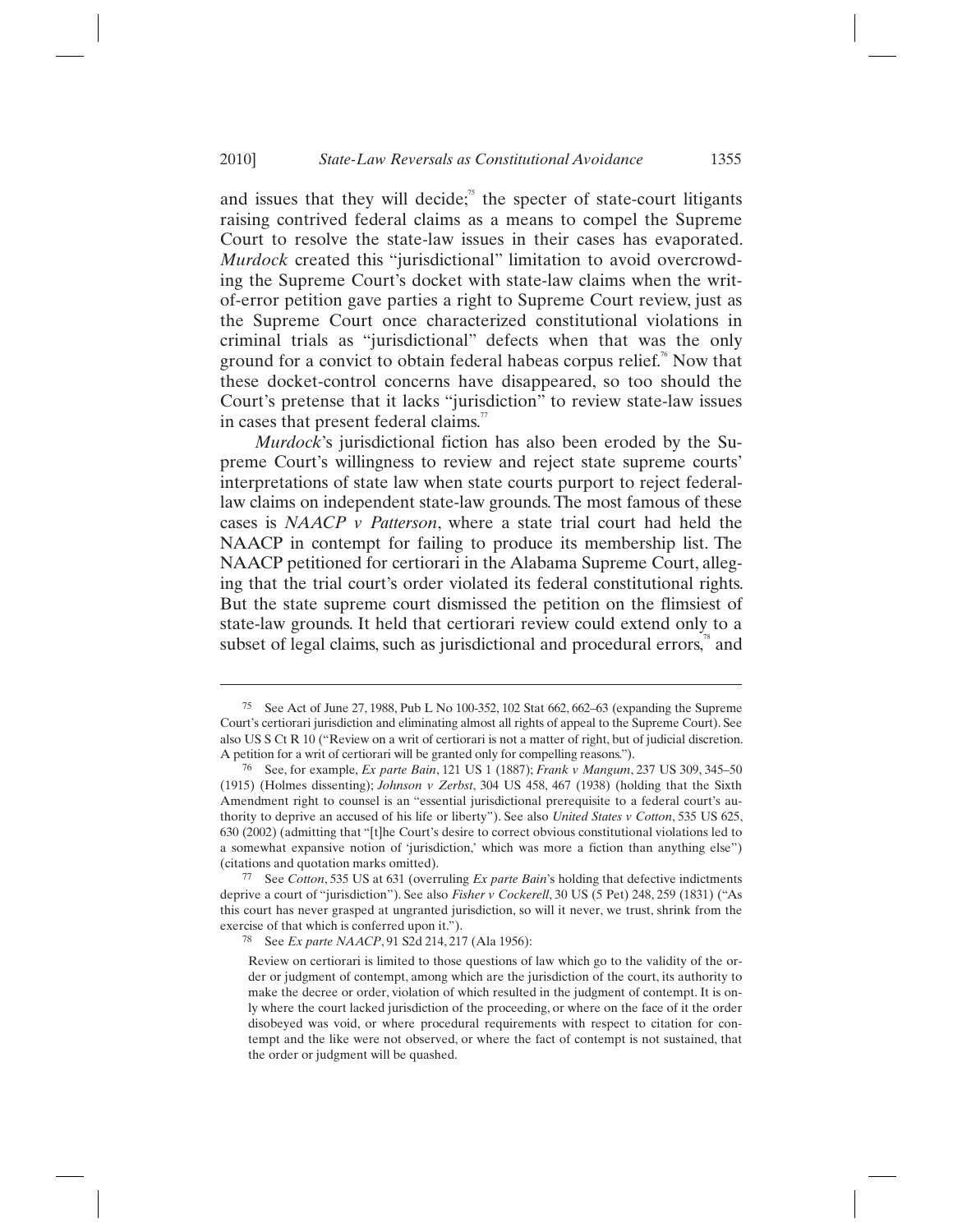that the NAACP should have pursued a writ of mandamus to challenge the lower court's membership-list order.<sup>9</sup> By rejecting the NAACP's constitutional claim on independent "state law" grounds, the Alabama Supreme Court thought it could insulate its judgment from Supreme Court review: under *Murdock*, the justices are powerless to review a state supreme court's interpretation of state law, even in cases presenting federal claims, and because the state-law grounds were broad enough to support the state court's judgment, any Supreme Court ruling on the NAACP's federal-law claim would violate the constitutional prohibition on advisory opinions.<sup>80</sup> But the justices were undeterred and set aside the Alabama Supreme Court's state-law pronouncement; they found that it lacked "fair or substantial support" because it contradicted the state supreme court's "past unambiguous holdings as to the scope of review available upon a writ of certiorari."<sup>81</sup> The justices then held that the order to produce the membership list violated the  $NAACP's federal$  constitutional rights.<sup>82</sup>

It is now well settled that the Supreme Court may review and set aside a state supreme court's interpretation of state law that lacks "fair and substantial" or "adequate" support when state courts use their interpretive powers over state law to thwart litigants' efforts to vindicate their federal rights.<sup>83</sup> The justices take a similar approach in Contracts Clause cases, giving only "respectful consideration and great weight" to a state supreme court's determination of whether a state-law "contract" exists.<sup>84</sup> These longstanding practices are hard to reconcile with *Murdock*'s holding that the Supreme Court lacks "jurisdiction" to review or reverse a state supreme court's interpretation of state law.

-

<sup>79</sup> Id:

<sup>[</sup>I]f petitioner felt itself aggrieved by the order requiring it to produce certain evidence, it should have sought to have the order reviewed by mandamus. Where a party to a cause elects not to avail of such remedies to test the validity of an order requiring him to do or refrain from doing a certain act and simply ignores or openly declines to obey the order of the court, he necessarily assumes the consequences of his defiance, and is remitted to the lone hope of having the reviewing court find and declare the order of contempt void on its face.

<sup>80</sup> See, for example, *Herb v Pitcairn*, 324 US 117, 126 (1945) ("We are not permitted to render an advisory opinion, and if the same judgment would be rendered by the state court after we corrected its views of federal laws, our review could amount to nothing more than an advisory opinion.").

<sup>81</sup> *Patterson*, 357 US at 455–56. 82 Id at 460–66.

<sup>83</sup> See, for example, *Howlett v Rose*, 496 US 356, 366 (1990) (collecting authorities); Wright and Kane, *The Law of Federal Courts* at 793–98 (cited in note 5) (same).<br><sup>84</sup> See, for example, *General Motors Corp v Romein*, 503 US 181, 187 (1992) ("We 'accord res-

pectful consideration and great weight to the views of the State's highest court,' though ultimately we are 'bound to decide for ourselves whether a contract was made.'"), quoting *Anderson v Brand*, 303 US 95, 100 (1938); *Appleby v City of New York*, 271 US 364, 380 (1926) ("[W]hether it turns on issues of general or purely local law, we cannot surrender the duty to exercise our own judgment.").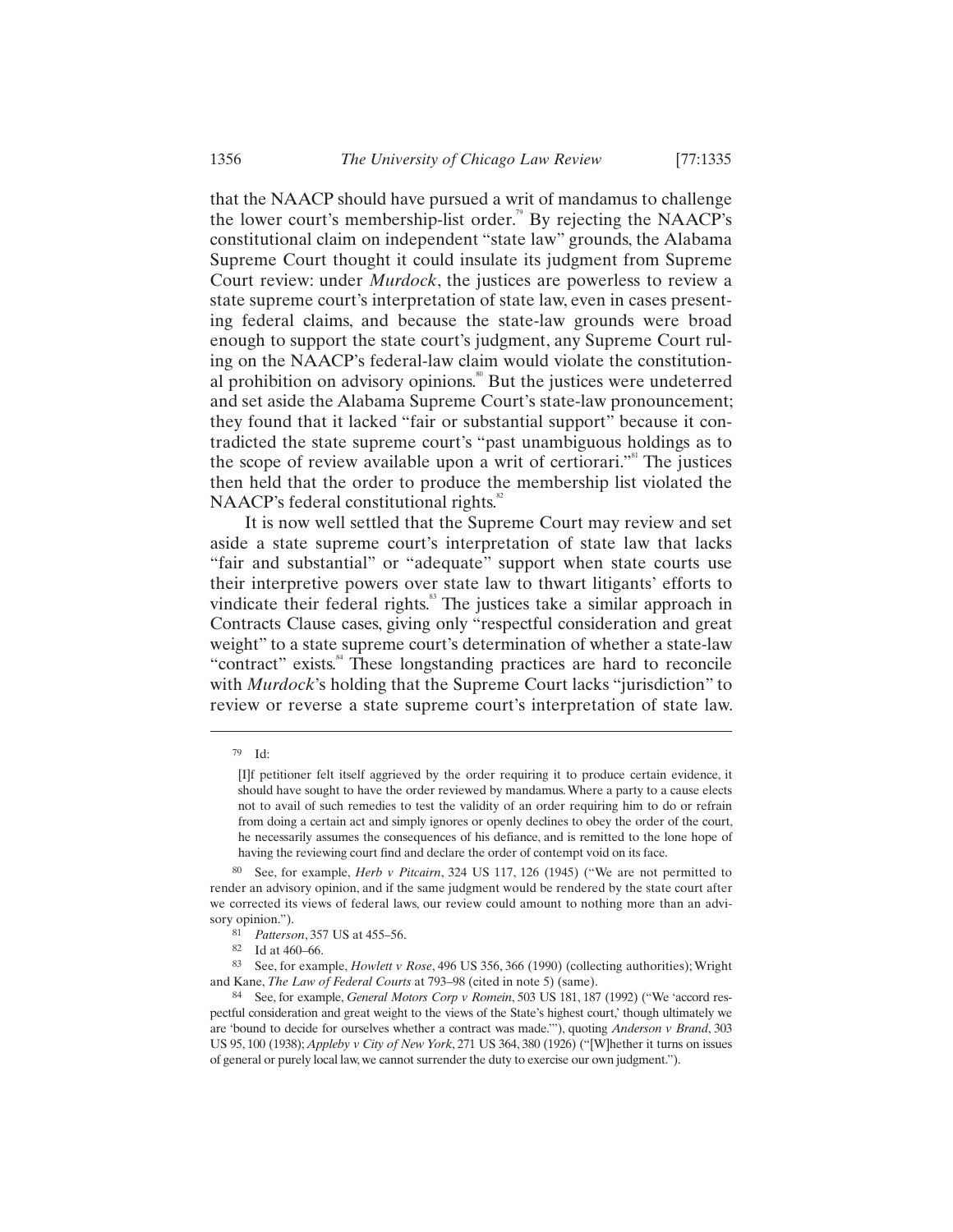As Professor Alfred Hill notes, the Supreme Court in such cases functions "as if *it* were the highest court of the state," and "independently determines whether, in light of the state materials available to the highest state court at the time of its decision on the threshold question, the decision was erroneous *as a matter of state law*."<sup>85</sup> Some have attempted to square the circle by suggesting that cases such as *Patterson* are consistent with *Murdock* because the Alabama Supreme Court's state-law pronouncement itself conflicted with federal law; on this view, the Supreme Court's decision in *Patterson* rested on the Supremacy Clause and a preemptive "federal common law" rather than a prerogative to review directly a state supreme court's interpretation of state law.86 But it is far more plausible to view *Patterson* as a Supreme Court reinterpretation of state law; the Supreme Court rejected the Alabama Supreme Court's procedural ruling solely because it conflicted with that court's earlier *state-law* pronouncements, not because it conflicted with any federal rule of decision. Alabama law *could* have limited the writ of certiorari to jurisdictional or procedural errors without violating federal law; the problem was that the existing state-law doctrines imposed no such limitations, and the Alabama Supreme Court misapplied state law in a manner that evinced bias against a litigant.

The justices, however, review and reverse these state supreme court interpretations of state law only when they wish to *enforce* federal rights against the states.<sup>88</sup> In *Patterson*, for example, the justices reversed the Alabama Supreme Court's state-law holding regarding the scope of certiorari jurisdiction, but went on to hold that the state trial court's membership-disclosure order violated the NAACP's federal

<sup>85</sup> See Alfred Hill, *The Forfeiture of Constitutional Rights in Criminal Cases*, 78 Colum L Rev 1050, 1082 (1978).<br><sup>86</sup> See, for example, Field, 99 Harv L Rev at 968–70 & n 384 (cited in note 62); Daniel J.

Meltzer, *State Court Forfeitures of Federal Rights*, 99 Harv L Rev 1128, 1185 (1986).<br><sup>87</sup> To be sure, *some* of the Supreme Court's decisions that find state-law grounds "inade-

quate" to preclude review of federal-law grounds are more plausibly understood as federalpreemption holdings rather than Supreme Court reinterpretations of state law. In some cases, for example, the justices appear to reject state procedural rules on the ground that they unduly burden litigants asserting federal rights. See, for example, *Davis v Wechsler*, 263 US 22 (1923); *Brown v Western Railway*, 338 US 294 (1949). In such cases, even if a state law clearly and explicitly established the burdensome procedural requirements, the justices might *still* refuse to allow such procedural rules to defeat a federal-law claim, and such a holding would necessarily rest on something in federal law that preempts the state procedural rules. But *NAACP* did not prohibit Alabama (or any other state) from limiting the writ of certiorari to a subset of legal errors; it objected to the Alabama Supreme Court's interpretation of the relevant state legal authorities. See note 81 and accompanying text. 88 See Wright and Kane, *The Law of Federal Courts* at 794–95 (cited in note 5) (collect-

ing authorities).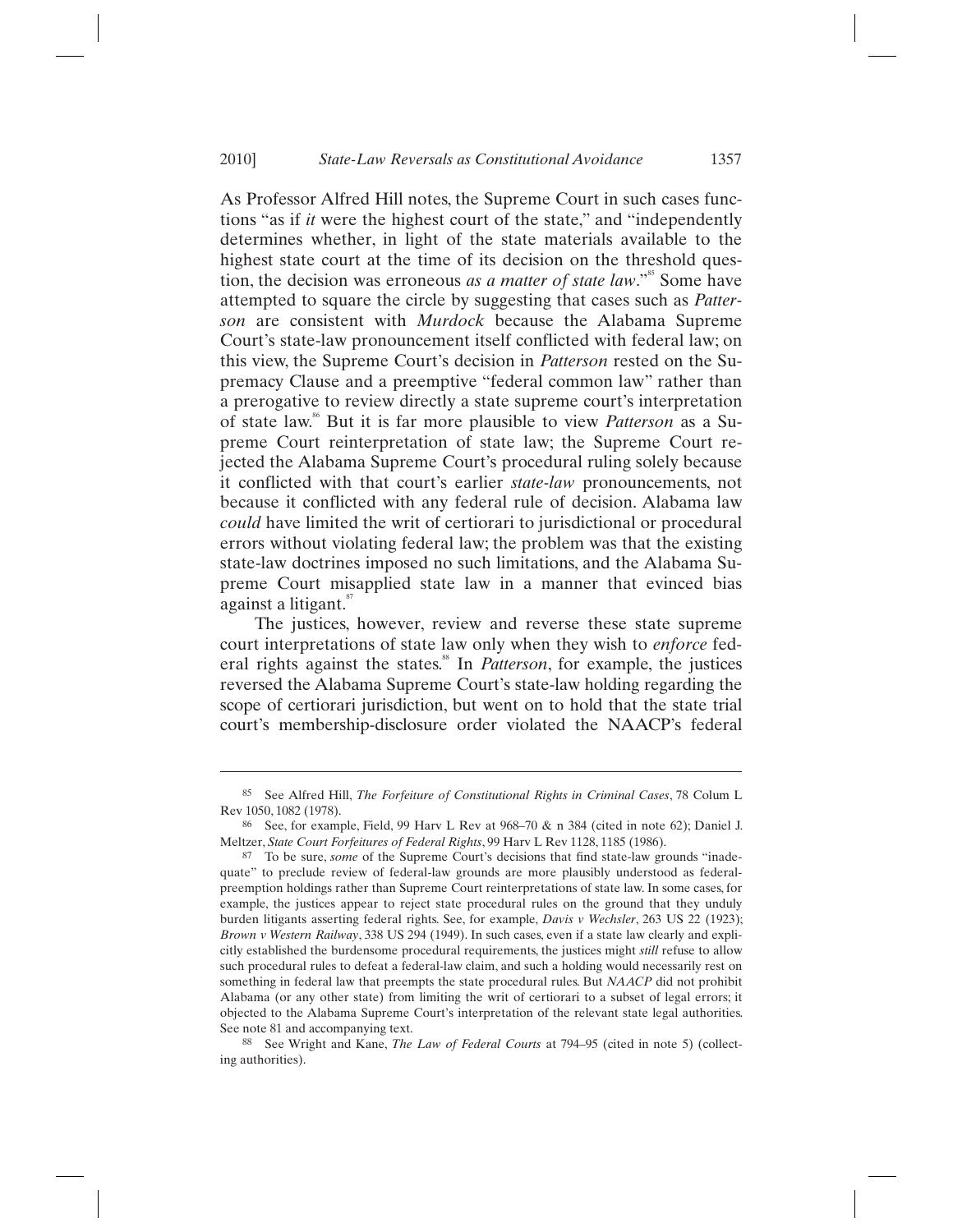constitutional rights.<sup>89</sup> And when a Contracts Clause case rejects a state supreme court's application of state contract law, it almost always goes on to hold that the state violated the constitution by impairing the obligation of contracts.<sup>90</sup> *Murdock*'s legacy has left the justices unwilling to consider reversing state supreme court rulings *solely* on state-law grounds, as a means to *avoid ruling on* the federal constitutional claims presented in a case. This is so even when the state supreme court's interpretation of state law lacks "fair and substantial" or "adequate" support. But no statute or constitutional provision blocks the Supreme Court from issuing such state-law reversals in cases presenting federal claims; the justices' categorical refusal to entertain this possibility is merely a surviving vestige of *Murdock*'s jurisdictional concoction. The justices have as much power to reverse a state supreme court ruling solely on state-law grounds as they have power to reverse state supreme court interpretations of state law in cases such as *NAACP*. The only external legal constraint is that the case must present a federal claim sufficient to satisfy Article III and 28 USC § 1257; the ultimate scope of this power is for the justices to decide as they grant and deny certiorari petitions.

Finally, the Supreme Court can expand its already-established prerogative to set aside state supreme court interpretations of state law without contravening the *Erie* doctrine. *Erie* precludes the federal courts from displacing state law with judge-created "federal general common law"; $\frac{91}{1}$  this prohibition rests on constitutional principles of federalism and separation of powers.<sup>92</sup> But when the Supreme Court

<sup>89</sup> See *Patterson*, 357 US at 460–66.

<sup>90</sup> See, for example, *Anderson*, 303 US 95. But see *United States Mortgage Co v Matthews*, 293 US 232 (1934) (reversing a state supreme court's interpretation of contractual language and thereby avoiding a conflict between the contract and a state statute that a litigant had challenged as a violation of the Contracts Clause). 91 See *Erie Railroad Co v Tompkins*, 304 US 64, 78–80 (1938) ("There is no federal general

common law. . . . [N]o clause in the Constitution purports to confer such a power upon the federal courts. . . . [I]n applying the doctrine this Court and the lower courts have invaded rights which in our opinion are reserved by the Constitution to the several states."). 92 Congress (at the time of *Erie*) was deemed to lack the constitutional prerogative to

legislate substantive common-law rules within a state, and the justices thought it implausible to allow federal courts to exercise lawmaking powers that the Constitution had withheld from the national legislature. See *Erie*, 304 US at 78. See also Henry J. Friendly, *In Praise of* Erie*—And of the New Federal Common Law*, 39 NYU L Rev 383, 395 (1964) ("[I]t would be even more unreasonable to suppose that the federal courts have a law-making power which the federal legislature does not. . . . The spectacle of federal judges being able to make law without possibility of Congressional correction would not be a happy one.").

Even if Congress had been understood to have near-plenary powers to displace state common-law rules, *Erie* recognized that separation-of-powers principles would still preclude the federal courts from creating federal general common law absent authorization from a constitutional provision or an act of Congress. See 304 US at 78 ("Except in matters governed by the Federal Constitution or by acts of Congress, the law to be applied in any case is the law of the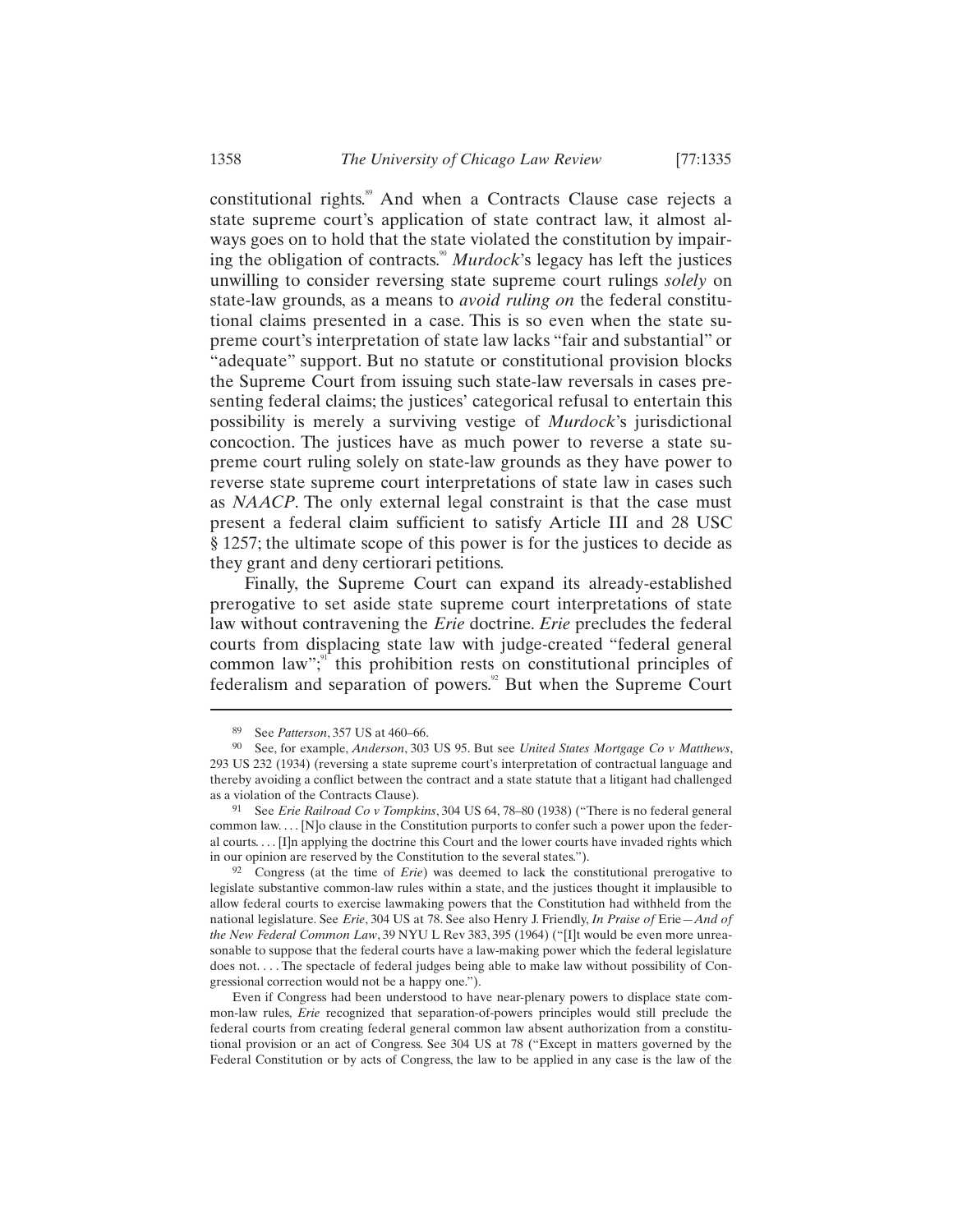reviews and corrects a state supreme court's mistaken interpretations or applications of that state's statutes, constitutional provisions, or common law, it is enforcing rather than supplanting state law. There are two crucial differences between Supreme Court rulings that reverse a state supreme court for misinterpreting its own state's laws and those that displace a state supreme court's ruling with federal general common law. The former must be rooted in preexisting state legal authorities; the Supreme Court may reverse only if the state supreme court contravenes or misapplies state statutes, state constitutional provisions, or state common-law precedents. It does not allow the justices to depose state law by relying on their own notions of what the common law should be, or on any "brooding omnipresence in the sky<sup> $\mathbf{y}^{\text{ss}}$ </sup> untethered to a positive state-law source. The second important distinction is that the Supreme Court's state-law reversals can have precedential value only when courts review or apply the laws of that state; they have no application in diversity litigation generally, as the federal general common law did.

*Erie* also requires federal courts to apply a state's common law, no less than its statutory law, in cases where state law provides the rule of decision.<sup>4</sup> The *Erie* Court noted that deviating from state common law in diversity litigation created incentives for vertical forum shopping and led to inequitable treatment of similarly situated litigants.<sup>8</sup>

[T]he Constitution bears not only on congressional power but also imposes a distinctive, independently significant limit on the authority of the federal courts to displace state law.

1

state."). This separation-of-powers principle continues to sustain the *Erie* doctrine even as contemporary notions of congressional power have expanded well beyond the 1938 understandings. See, for example, *Texas Industries, Inc v Radcliff Materials, Inc*, 451 US 630, 640 (1981) (noting that federal courts may formulate federal common law only when "Congress has given the courts the power to develop substantive law" or when "a federal rule of decision is 'necessary to protect uniquely federal interests'"); id at 641 ("[N]or does the existence of congressional authority under Art. I mean that federal courts are free to develop a common law to govern those areas until Congress acts."). See also Paul J. Mishkin, *Some Further Last Words on* Erie*—The Thread*, 87 Harv L Rev 1682, 1682–83 (1974):

<sup>. . .</sup> 

That Congress may have constitutional power to make federal law displacing state substantive policy does *not* imply an equal range of power for federal judges. Principles related to the separation of powers impose an additional limit on the authority of federal courts to engage in lawmaking on their own (unauthorized by Congress).

<sup>93</sup> *Southern Pacific Co v Jensen*, 244 US 205, 222 (1917) (Holmes dissenting) ("The common law is not a brooding omnipresence in the sky, but the articulate voice of some sovereign or quasi sovereign that can be identified.").

<sup>94</sup> See 304 US at 72–73 (holding that federal diversity courts should "apply as their rules of decision the law of the state, unwritten as well as written"); id at 78 ("[W]hether the law of the state shall be declared by its Legislature in a statute or by its highest court in a decision is not a matter of federal concern.").<br><sup>95</sup> See id at 73–77. Under pre-*Erie* practice, litigants sued in state court were judged by

state common law, while those sued in federal diversity courts were subject to the federal general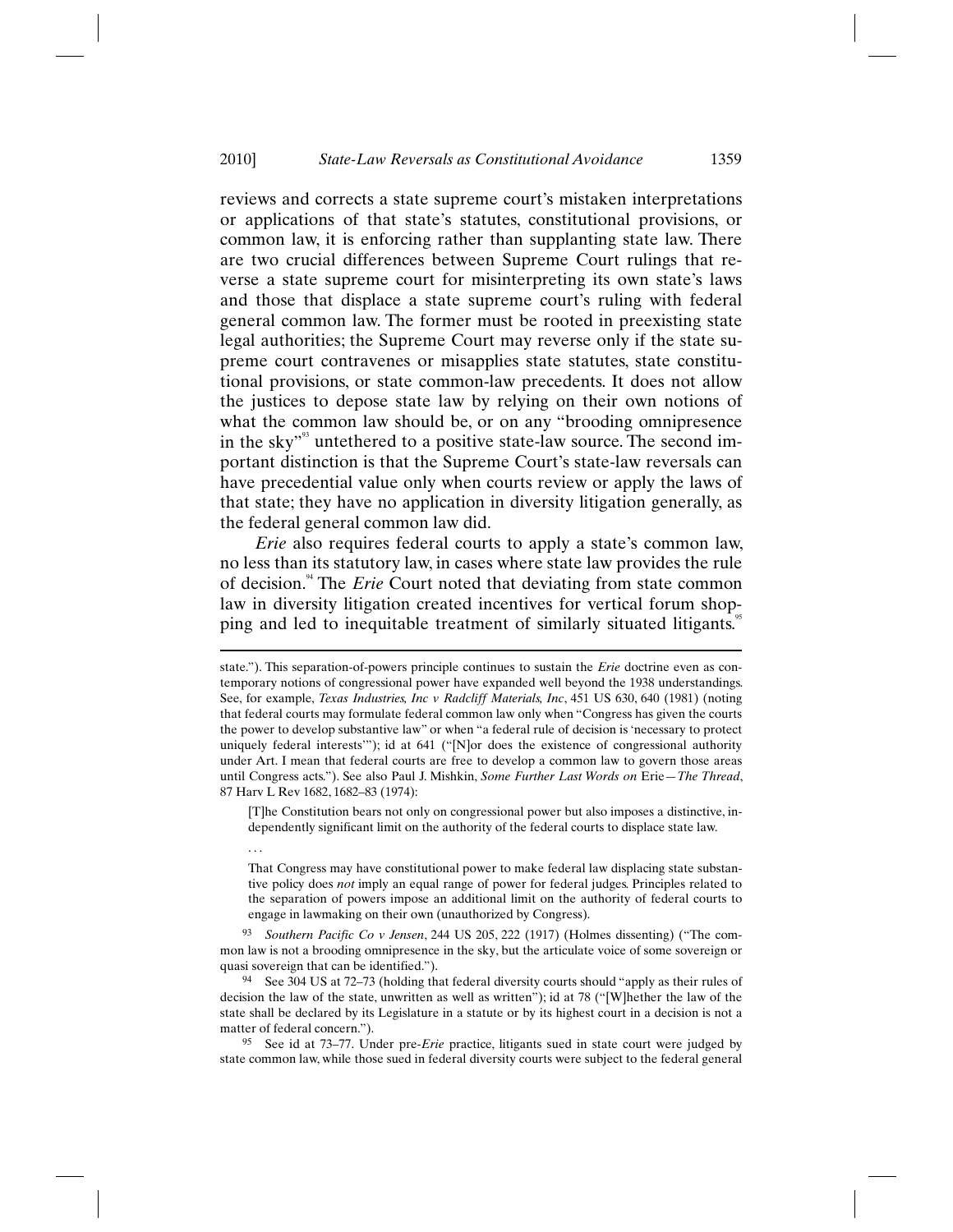The Court also suggested that the Rules of Decision Act<sup>®</sup> might compel federal diversity courts to apply a state's common law as well as its statutory enactments.<sup>97</sup> For nearly a century, the Court had held that the Rules of Decision Act's requirement that federal diversity courts apply "the laws of the several states" excluded a state's judge-made common law,98 but the *Erie* Court cited a law review article by Charles Warren challenging this longstanding interpretation.<sup>99</sup> The *Erie* Court declined to rest its holding solely on this revisionist understanding of the Rules of Decision Act,<sup>100</sup> and several commentators have since attacked Warren's claim that the Rules of Decision Act requires diversity courts to apply a state's unwritten common law.<sup>101</sup> But regardless of whether Warren's reinterpretation is right or wrong,<sup>102</sup> nothing in the Rules of Decision Act *forbids* the Supreme Court from requiring, as it

- 
- 

<sup>98</sup> See *Swift*, 41 US (16 Pet) at 18 ("In the ordinary use of language it will hardly be contended that the decisions of Courts constitute laws. They are, at most, only evidence of what the laws are; and are not of themselves laws."). *Swift*'s interpretation of the Rules of Decision Act enabled federal courts to apply federal general common law rather than state common law in contract or commercial-law disputes. See id at 18–19 (holding the Rules of Decision Act inapplicable to "the construction of ordinary contracts or other written instruments, and especially to questions of general commercial law").<br><sup>99</sup> Warren uncovered a draft proposal in the first Congress that required federal diversity

courts to apply "the Statute law of the several states in force for the time being and their unwritten or common law now in use"; he maintained that "the laws of the several states" was mere shorthand for that earlier formulation's inclusion of both statutes and judge-made common law. See Charles Warren, *New Light on the History of the Federal Judiciary Act of 1789*, 37 Harv L Rev 49, 86 (1923) ("The meaning of this change was probably as follows: that the word 'laws of the several States' was intended to be a concise expression and a summary of the more detailed enumeration of the different forms of State law, set forth in the original draft."). 100 See *Erie*, 304 US at 77–78 ("If only a question of statutory construction were involved, we

should not be prepared to abandon a doctrine so widely applied throughout nearly a century. But the unconstitutionality of the course pursued has now been made clear, and compels us to do so."). 101 See, for example, William A. Fletcher, *The General Common Law and Section 34 of the* 

*Judiciary Act of 1789: The Example of Marine Insurance*, 97 Harv L Rev 1513, 1514–15 (1984); Friendly, 39 NYU L Rev at 389 (cited in note 92).<br><sup>102</sup> Warren's argument can just as easily support the Court's pre-*Erie* interpretation of the

Rules of Decision Act; the decision in Congress to replace the explicit reference to a state's "unwritten or common law" with the ambiguous "the laws of the several states" could indicate that legislators were unwilling to require federal diversity courts to apply state common law as rules of decision. See Field, 99 Harv L Rev at 903–04 (cited in note 62):

The draft does treat statutory and common law in the same manner, but it refers only to "the statute law of the several states *in force for the time being* and their unwritten or common law *now in use*." To accept Warren's conclusion, one would have to believe that the omission of this language in the final version of the Act was only stylistic (as he maintains) with respect to the equation of statutory and common law, but not with respect to its application only to preexisting law.... Warren's reinterpretation was therefore shaky.

common law. This gave noncitizens significant forum-shopping advantages over in-state litigants, because the removal statute blocks in-state defendants from removing diversity cases to federal court. See id at 74–75.<br>96 Judiciary Act of 1789 § 34, 1 Stat at 92, codified as amended at 28 USC § 1652.<br>97 *Erie*, 304 US at 72–73.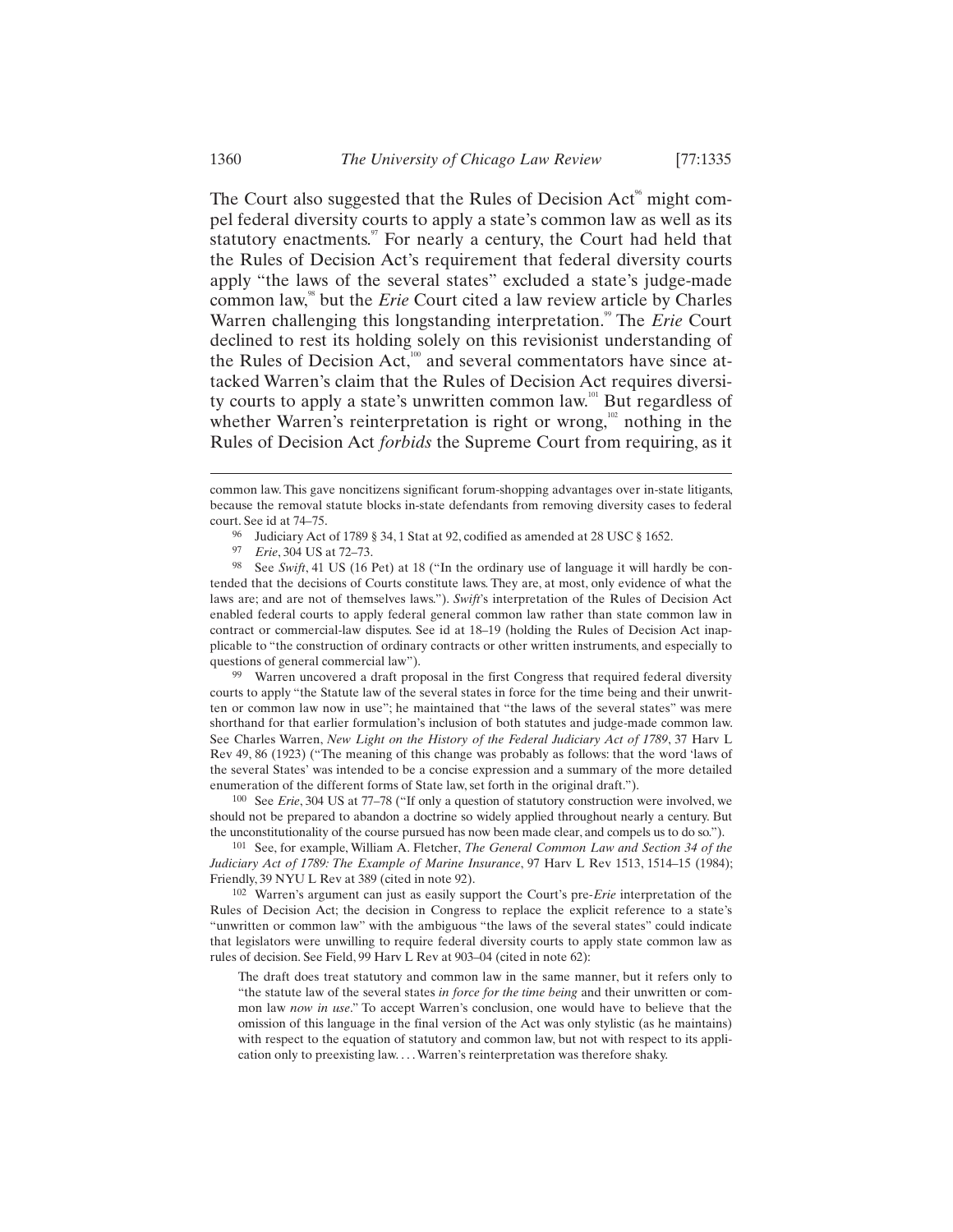did in *Erie*, that federal diversity courts apply state common law, and *Erie*'s constitutional holding would still preclude those courts from applying federal general common law in those cases absent statutory authorization from Congress.

Yet *Erie*'s decision to recognize state common law as a rule of decision in diversity litigation did not establish that "the law" of a state is whatever its highest court says it is. *Erie* merely recognized that state laws can include the court-created doctrines that evolve through common-law adjudication; there is a great distance between that proposition and the extreme legal-realist view that state law simply "is" whatever the state supreme court declares, even when it deviates from constitutional or statutory text or misapplies its established common-law precedents. Although it may seem illogical to believe that the Supreme Court of the United States could "correct" a state supreme court's application of state common law, which is entirely a creation of the state courts, the justices have done this in pre-*Erie* and post-*Erie* cases, including *Fairfax's Devisee*, *NAACP v Patterson*, and the Contracts Clause cases.103 *Patterson* nicely illustrates how a post-*Erie* state supreme court can violate or misapply its own common law. The Alabama Supreme Court's previous rulings had indicated that litigants could use the common-law writ of certiorari to challenge errors of law, $\mathbb{R}^4$  yet the state supreme court inexplicably departed from this regime while purporting to follow its earlier precedents.<sup>105</sup> The Supreme Court regarded this state-court ruling as a misapplication of the existing state common law governing certiorari petitions. None of this denies the Alabama Supreme Court's *power* to change unilaterally the common-law rules governing certiorari petitions; had the Alabama Supreme Court announced prior to *NAACP* that it was inaugurating a new rule to govern certiorari petitions, and based its change on a reason or principle rather than an opportunistic desire to harm a disfavored litigant, then the state-court ruling in *NAACP* might have qualified as a genuine application of Alabama's common law. But acknowledging a state supreme court's power to create or modify common-law principles does not entail absolute deference to its case-specific applications of

<sup>&</sup>lt;sup>103</sup> See notes 36–47 and 78–90 and accompanying text.<br><sup>104</sup> See *Patterson*, 357 US at 456 (collecting state-law authorities).<br><sup>105</sup> See *NAACP*, 91 S2d at 217, which relied on *Ex parte Dickens*, 50 So 218, 220 (Ala 190 to establish that the writ of certiorari is limited to certain jurisdictional or procedural errors, despite *Dickens*'s statement that the writ of certiorari extends to "the law questions involved in the case which may affect its merits." See 50 So at 220, quoting George E. Harris, *A Treatise on the Law of Certiorari at Common Law and under the Statutes: Its Use and Practice* § 1 at 3 (Laywer's Co-op 1893).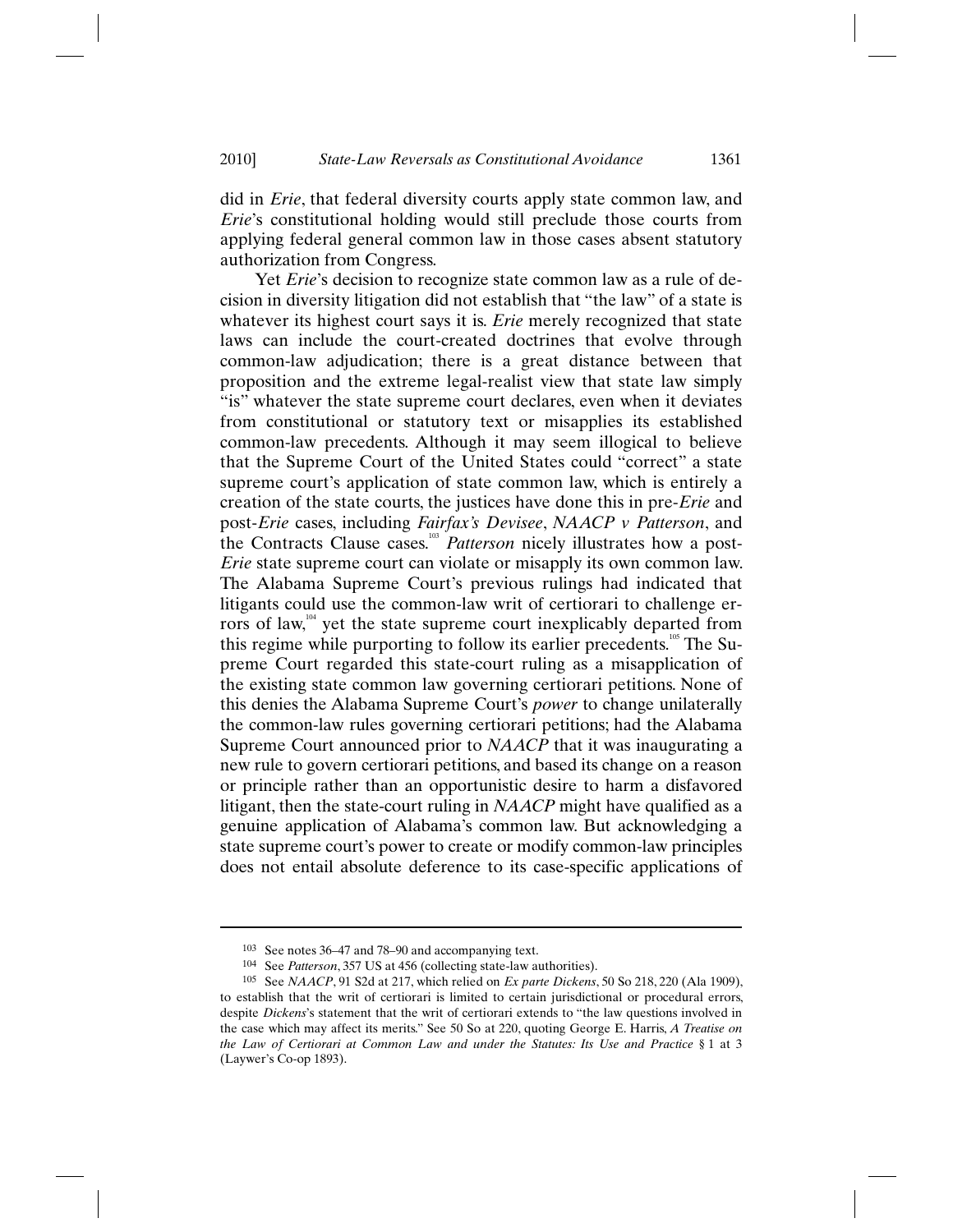those doctrines, especially in federal-question or diversity cases that raise the specter of biased state-court judging.<sup>1</sup>

Finally, post-*Erie* cases have required the *inferior* federal courts to apply state supreme court pronouncements as rules of decision in diversity litigation without inquiring into their legal correctness.<sup>107</sup> But there is no contradiction between this longstanding practice and Supreme Court rulings that review and reverse a state supreme court's interpretations of state law on direct appeal. First, no statute or constitutional provision empowers the inferior federal courts to hear appeals from a state supreme court's rulings, and federal courts are not to launch collateral attacks on state-court civil proceedings.<sup>108</sup> Second, the inferior federal courts are subject to the Supreme Court's supervisory powers, and the justices may require those courts to accord absolute deference to a state supreme court's rulings, while reserving to themselves the prerogative to correct a state supreme court's mistaken interpretations of state law. Such a regime promotes *Erie*'s consequentialist goals of promoting uniform treatment of litigants and discouraging forum-shopping between state and federal courts;<sup>109</sup> it need not rest on the notion that state supreme courts have absolute and unreviewable interpretive supremacy over state law—a proposition that would have rendered the justices powerless to directly review the Alabama Supreme Court's "interpretation" of state law in *Patterson*. The Supreme Court can expand its practice of reversing state supreme court rulings on state-law grounds as an exercise of its appellate jurisdiction while simultaneously insisting that the *inferior* federal courts give absolute deference to state supreme court interpretations of state law.

Commentators often assume a symbiotic relationship between *Murdock* and *Erie*, but the Supreme Court's power to reverse a state supreme court's interpretation of state law on direct appeal is logically distinct from the prohibition on federal general common law, the status of state common law as a rule of decision in diversity litigation, and the inferior federal courts' inability to second-guess a state supreme

<sup>106</sup> See, for example, Harrison, 7 Green Bag 2d at 356–58 (cited in note 3) (suggesting that the Supreme Court could regard the "real law of the state" as "the law as announced in [state supreme court rulings] that present no temptation to distort that law, cases that do not appear on the Article III menu," and that this would enable the justices to provide a forum for the "neutral application of settled state law" in diversity or federal-question cases).

<sup>&</sup>lt;sup>107</sup> See, for example, *Commissioner of Internal Revenue v Estate of Bosch*, 387 US 456, 465 (1967). 108 See *Rooker v Fidelity Trust Co*, 263 US 413 (1923). Habeas corpus proceedings are an

exception to this rule. See *Brown v Allen*, 344 US 443 (1953).

<sup>109</sup> See note 95 and accompanying text. See also *Hanna v Plumer*, 380 US 460, 468 (1965) (describing the "twin aims" of the *Erie* doctrine as the "discouragement of forum-shopping and avoidance of inequitable administration of the laws").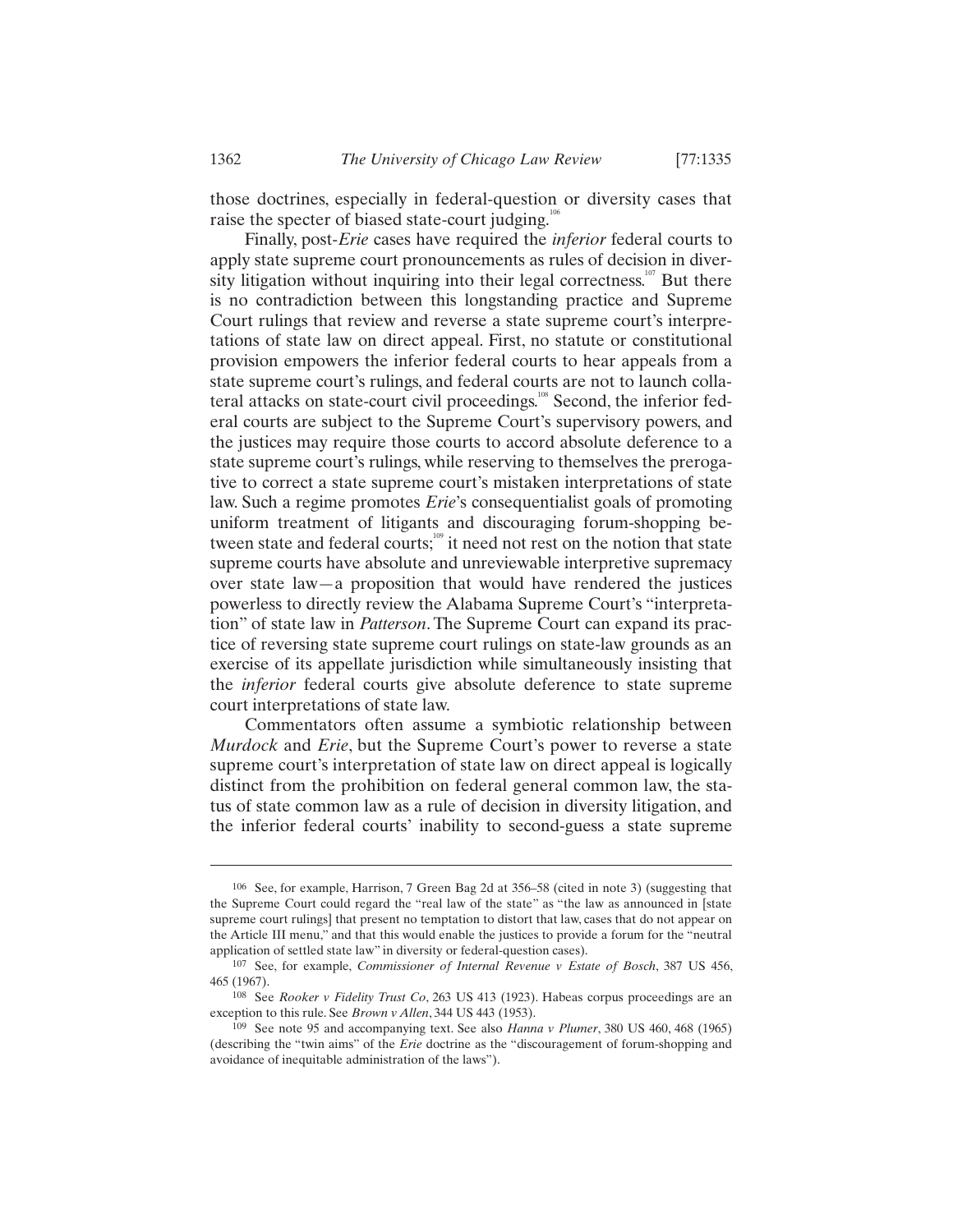court's state-law pronouncements. Just as the *Murdock* regime existed without *Erie* for sixty-five years, the *Erie* doctrine can and will continue to exist if the Supreme Court continues its retreat from *Murdock*'s once-absolute prohibition on state-law reversals.

## II.

Part I showed that Article III and 28 USC § 1257 permit the Supreme Court to review and reverse a state supreme court's interpretation of state law in any case presenting a federal claim. And despite *Murdock*'s holding that the Supreme Court lacks "jurisdiction" to review a state supreme court's interpretation of state law, the justices have been willing to reverse state supreme court interpretations of state law to ensure the efficacy of federal rights litigated in state courts.110 Yet the justices will reject a state supreme court's interpretation of state law only in cases where they wish to enforce a litigant's federal-law claim against the state. *Murdock*'s residue has left the justices reluctant to reverse state supreme court rulings *solely* on statelaw grounds, as a means to *avoid ruling on* the federal claims presented in a case.

The justices' categorical unwillingness to consider such state-law reversals cannot rest on a legalistic proposition that the Supreme Court lacks "jurisdiction" to review a state supreme court's interpretation of state law; the only external legal constraint on the justices' power to consider state-law reversals is the requirement that the case present a federal claim sufficient to satisfy Article III and 28 USC § 1257. Yet certiorari jurisdiction gives the justices unfettered discretion in choosing the cases and the discrete issues that they will review; this allows them to exclude state-law issues from their docket even in the absence of a legal command to do so. Their decisions to review, or not to review, a state supreme court's interpretation of state law in cases presenting federal claims should rest on consequentialist considerations, given that no statute or constitutional provision prohibits or compels Supreme Court review of such state-law pronouncements.<sup>11</sup>

The justices have already recognized that the objective of ensuring litigants a meaningful opportunity to vindicate federal rights in state-court proceedings can justify reversing a state supreme court's

<sup>110</sup> See Frederic M. Bloom, *Jurisdiction's Noble Lie*, 61 Stan L Rev 971, 1030 (2009) (noting that jurisdictional doctrines often claim to be "fixed and inflexible," while still containing "pockets of pliability and places where firm rules bend"). 111 See generally Cass R. Sunstein, *Must Formalism Be Defended Empirically?*, 66 U Chi L

Rev 636 (1999) (arguing that formalistic constraints on judges should be defended in terms of their overall consequences, including their effects on decision costs, error costs, and the likely performance of institutions).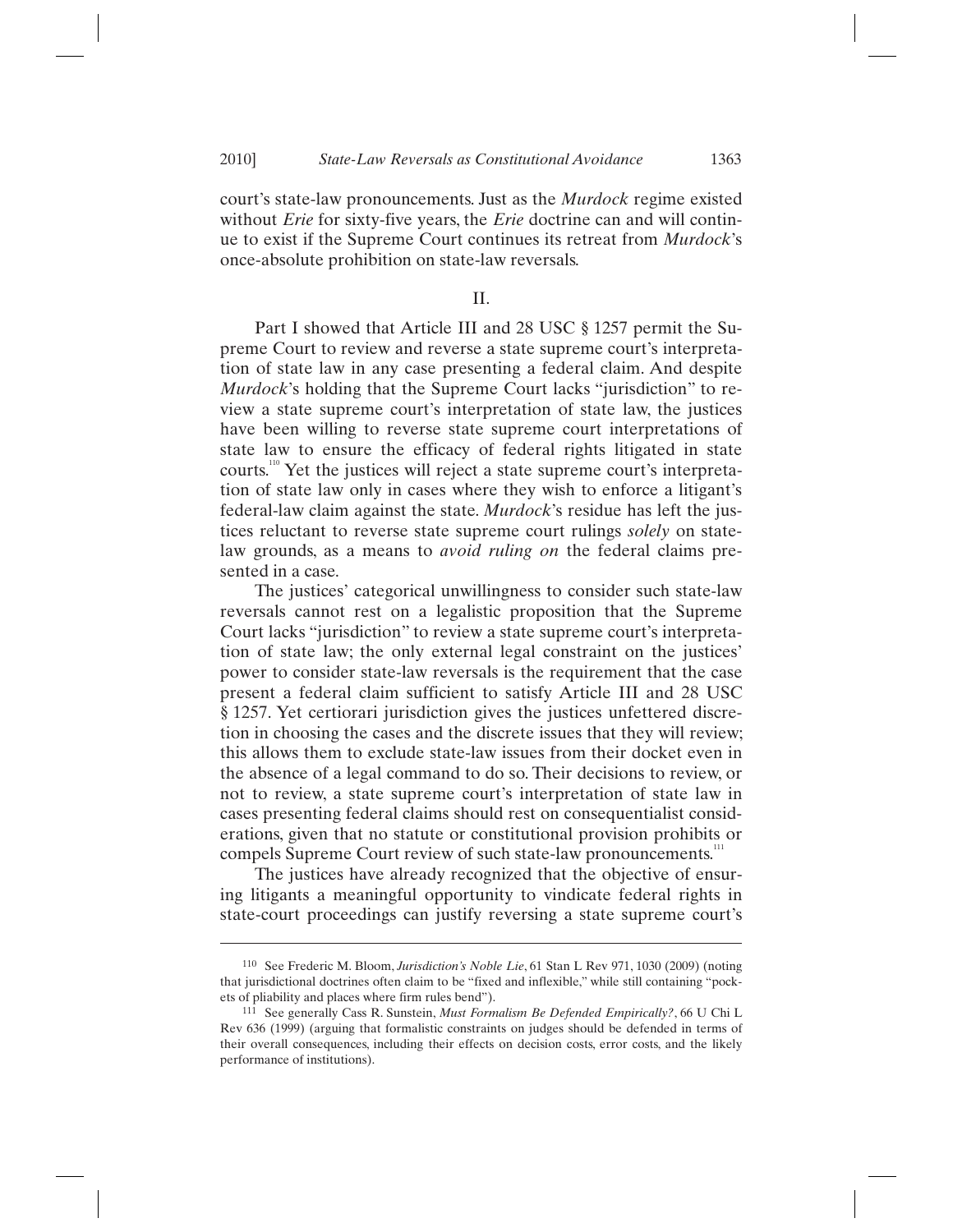interpretation of state law. This Part proposes an additional category of cases in which state-law reversals can advance important systemic goals. Specifically, it argues that the justices should consider state-law reversals as an alternative for rulings that would otherwise rest on disputed federal constitutional pronouncements.

When state supreme courts issue dubious interpretations or applications of state law, litigants will often attempt to paint such rulings as federal constitutional violations. Indeed, the *Murdock* regime compels them to couch their appeals to the Supreme Court of the United States in constitutional language, as this is the only basis on which the justices might reverse a state-court ruling. And when the justices encounter a state supreme court decision that appears biased or mistaken, they are understandably reluctant to allow such decisions to stand. But because the *Murdock* regime forecloses the justices from reversing state-court rulings solely on state-law grounds, the Court has expanded federal constitutional law to counteract these state supreme court decisions. This has caused the Supreme Court to issue unnecessary (and highly contentious) holdings of constitutional law in cases that it could have resolved on state-law grounds. As a result, the justices nationalize and entrench their pronouncements rather than issue localized holdings subject to political-branch override. Many of these *Murdock*-induced constitutional rulings rest on questionable legal and policy grounds, producing potential error costs that can be overcome only by a constitutional amendment or new Supreme Court appointments. They have also created novel constitutional doctrines that promise to impose large decision costs on courts and litigants in the future. In these types of cases, a state-law reversal can alleviate the hydraulic pressure that the *Murdock* regime places on federal constitutional doctrine, and can mitigate both the decision costs and potential error costs associated with Supreme Court rulings. Of course, a decision by the justices to review a state supreme court's interpretation of state law will also come with some decision costs and potential error costs, but in many cases the costs of a federal constitutional resolution will be far greater.

This Part provides examples of cases in which state-law reversals could have avoided federal constitutional pronouncements that have increased decision costs in constitutional litigation and may have produced mistaken or misguided interpretations of the federal Constitution that will be difficult to change.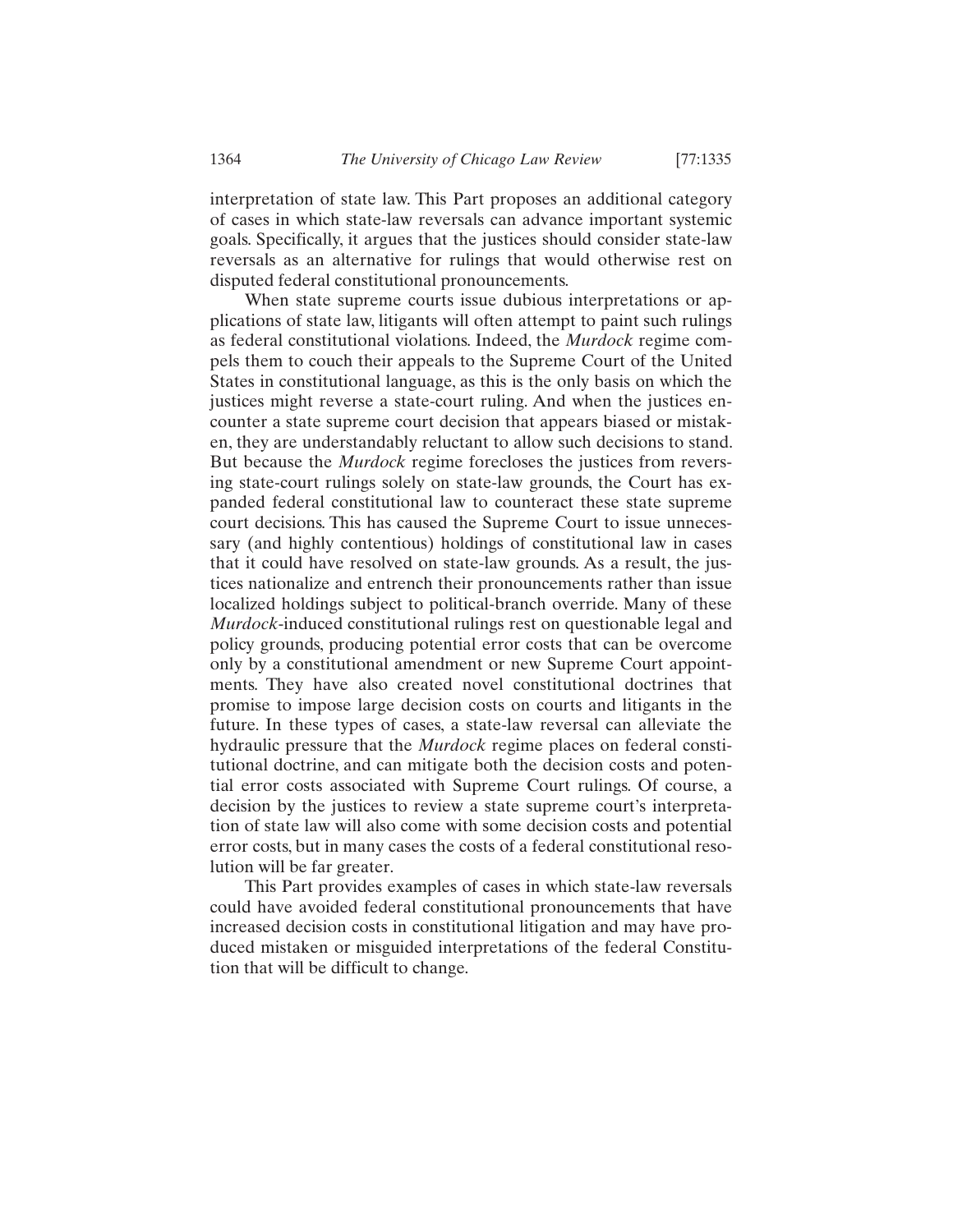### A. *Boy Scouts v Dale*

New Jersey's Law Against Discrimination<sup>112</sup> (LAD) guarantees the opportunity to obtain "all the accommodations, advantages, facilities, and privileges of any place of public accommodation" without discrimination based on sexual orientation.<sup>113</sup> The New Jersey Supreme Court deemed the Boy Scouts a "place of public accommodation" and ordered the Scouts to accept homosexuals as Scoutmasters.<sup>114</sup>

As a matter of state law this holding was a reach, even in light of the state legislature's instructions to "liberally construe[]" the antidiscrimination laws.<sup>115</sup> The LAD applies only to "place[s] of public accommodation," and the Boy Scouts is a membership organization rather than a facility or a structure; its activities are not tied to a fixed physical situs. The state supreme court asserted that "the various locations where Boy Scout troops meet fulfill the LAD 'place' requirement,"<sup>116</sup> but never explained how those "places," which include private homes, church basements, and the wilderness, could be places *of*  public accommodation.<sup>117</sup> And the status of Scoutmaster is a "privilege" of the organization rather than a "privilege" of the places where the Boy Scouts meet. The state supreme court essentially equated membership associations with "places of public accommodation"; $\overline{1}$ " that conclusion does not fit the statutory language. New Jersey's LAD also prohibits places of public accommodation from discriminating based on "creed," "age," "sex," and "gender identity or expression." Classifying the Boy Scouts as a "place of public accommodation" would prohibit the Scouts from setting minimum ages for Scoutmasters, requiring its members to believe in God, or excluding women or girls from membership or any leadership position. The state supreme court never addressed these implications of its ruling.<sup>11</sup>

<sup>&</sup>lt;sup>112</sup> Law Against Discrimination, NJ Stat Ann § 10:5 (West).<br><sup>113</sup> NJ Stat Ann § 10:5-4.<br><sup>114</sup> See *Dale v Boy Scouts of America*, 734 A2d 1196 (NJ 1999).<br><sup>115</sup> See NJ Stat Ann § 10:5-3 ("The Legislature intends that such persons protected by this act and that this act shall be liberally construed in combination with other protections available under the laws of this State."). See also Rosenkranz, 115 Harv L Rev at 2139–40 (cited in note 25) (arguing that courts should generally follow such legislatively enacted interpretive instructions).

<sup>116</sup> *Dale*, 734 A2d at 1210. 117 The state supreme court instead stated that the Boy Scouts *organization* was a "public accommodation" because it solicits participation from the public and maintains close relationships with governmental bodies. Id at 1210–13. But the Boy Scouts *organization* is still not a "place"; only the locations where it meets can be "places," and none of those places is open to an unselected public.

<sup>118</sup> Id at 1210 ("A membership association . . . may be a 'place' of public accommodation."). 119 In an amicus brief filed with the Supreme Court in *Boy Scouts of America v Dale*, 530

US 640 (2000), New Jersey's Attorney General denied that the state supreme court's ruling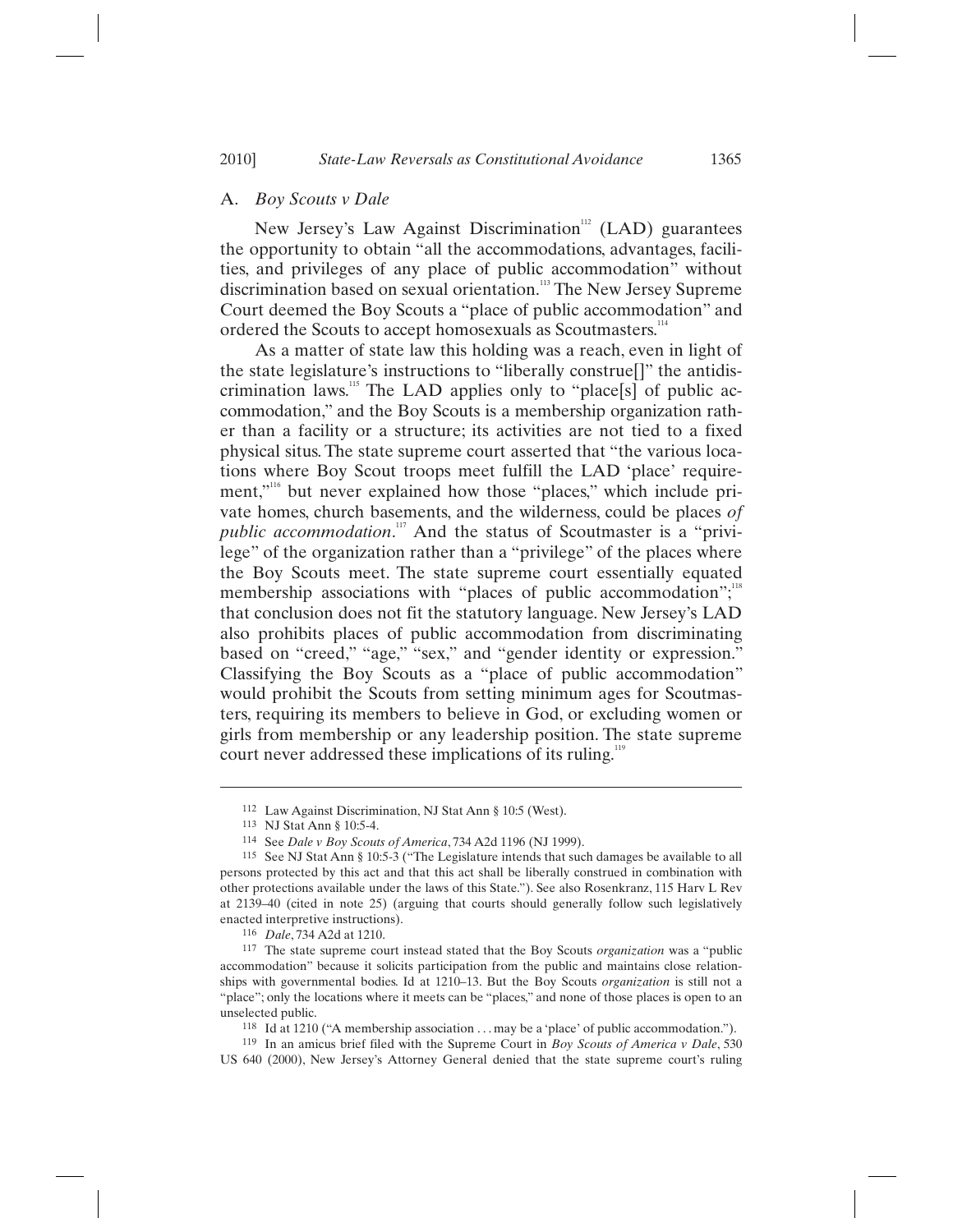On writ of certiorari, the Boy Scouts asserted that the New Jersey Supreme Court's ruling violated the First Amendment; this federallaw claim brought the entire state-court judgment within the Supreme Court's jurisdiction under 28 USC § 1257. But *Murdock* forced the justices into a binary choice: either entrench a constitutional entitlement for membership organizations to discriminate against homosexuals, or affirm the state-court decision. Reversing the state court for misinterpreting New Jersey's Law Against Discrimination was off the table. Faced with this dichotomy, the justices sided with the Boy Scouts in a 5-4 vote.<sup>120</sup> The Court relied on prior cases that recognized a right to "expressive association" under the First Amendment,<sup>121</sup> and held that the "forced inclusion of an unwanted person in a group" violates this right when it "affects in a significant way the group's ability to advocate public or private viewpoints."<sup>122</sup>

It was unsurprising that the conservative justices voted to reverse the New Jersey Supreme Court; its ruling had threatened the Boy Scouts' institutional autonomy in ways extending far beyond the issue of homosexual Scoutmasters, and had done so with scant support from the language in the state's antidiscrimination statutes. The majority opinion even chided the New Jersey Supreme Court for "appl[ying] its public accommodations law to a private entity without even attempting to tie the term 'place' to a physical location."<sup>122</sup> But excluding the possibility of a state-law reversal induced the *Boy Scouts* Court to constitutionalize the justices' desire to prioritize the Boy Scouts' institutional autonomy over the New Jersey Supreme Court's desire to protect homosexuals from discrimination. And it is far from clear that the Supreme Court's opinion in *Boy Scouts* correctly interpreted the First and Fourteenth Amendments.<sup>124</sup>

would compel the Boy Scouts to admit girls because of a statutory exemption for "any place of public accommodation which is in its nature reasonably restricted exclusively to one sex." See Brief of Amicus Curiae State of New Jersey in Support of Respondent, *Boy Scouts of America v Dale*, No 99-699, \*12–13 n 2 (US filed Mar 29, 2000) (available on Westlaw at 2000 WL 339906), citing NJ Stat Ann § 10:5-12(f). This exemption, however, applies only to a separate antidiscrimination mandate in NJ Stat Ann § 10:5-12; it has nothing to say about the prohibitions at issue in the *Boy Scouts* litigation. See NJ Stat Ann § 10:5-4.

<sup>&</sup>lt;sup>120</sup> *Boy Scouts*, 530 US 640. 121 See id at 647 (describing the right "to associate with others in pursuit of a wide variety of political, social, economic, educational, religious, and cultural ends"), quoting *Roberts v United* 

<sup>&</sup>lt;sup>122</sup> *Boy Scouts*, 530 US at 648.<br><sup>123</sup> Id at 657. The Court's opinion also noted that "[f]our state supreme courts and one United States Court of Appeals have ruled that the Boy Scouts is not a place of public accommodation," and that "no federal appellate court or state supreme court—except the New Jersey Supreme Court in this case—has reached a contrary result." Id at 657 n 3. 124 *Boy Scouts* has spawned a vast literature that includes both criticisms and defenses of

the Court's opinion. Compare Andrew Koppleman, *Sign of the Times:* Dale v. Boy Scouts of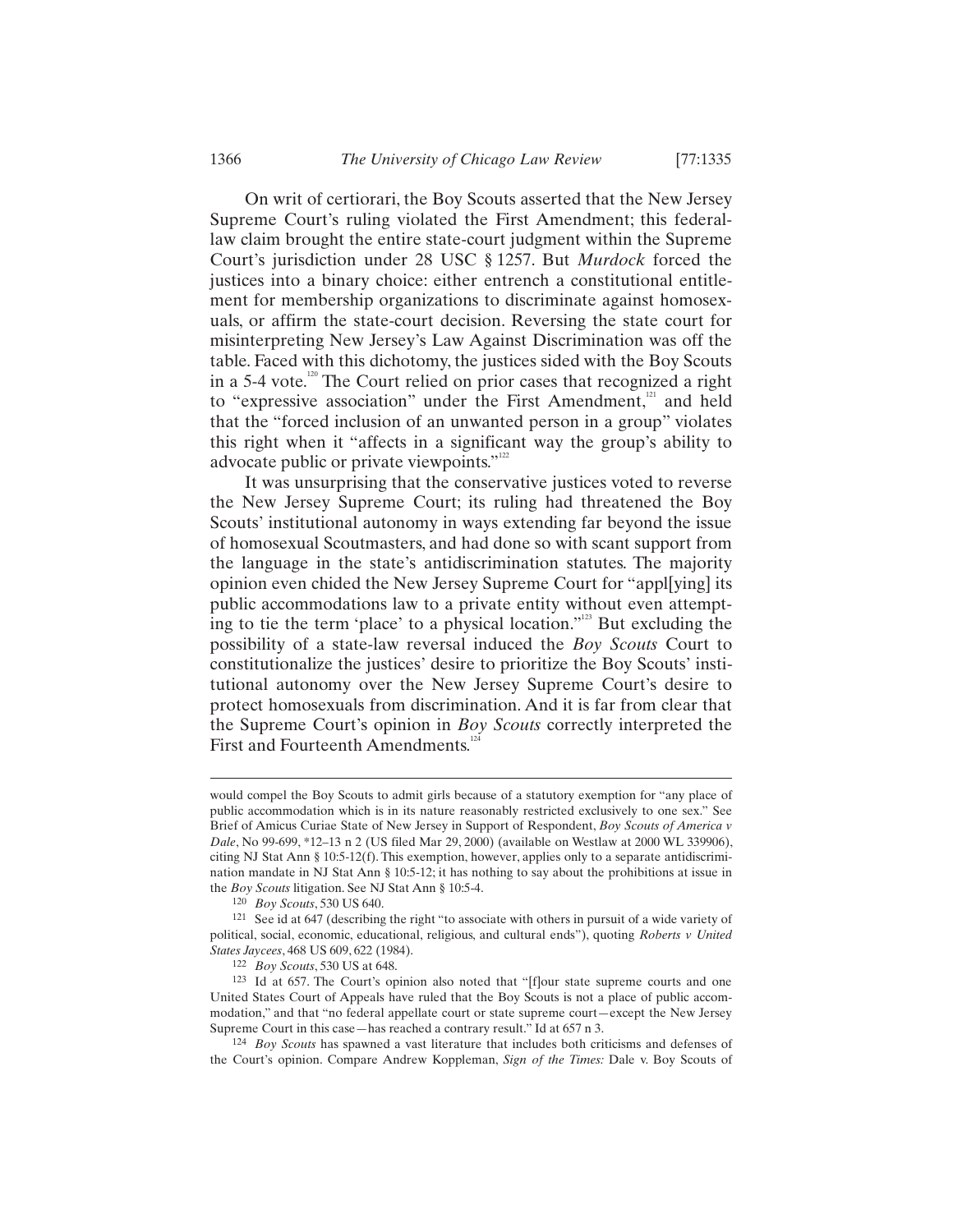To begin, the New Jersey Law Against Discrimination was a facially neutral, generally applicable law targeting conduct, not speech or expression. Such laws may have incidental effects on an organization's ability to express itself, but the Supreme Court has long rejected claims that the First Amendment requires exemptions to such laws simply because someone mingles prohibited conduct with expressive activity.<sup>125</sup> Even if one believes that the First Amendment should require exemptions to antidiscrimination laws in certain extreme situations, such as a church's decision to hire and fire clergy, it does not follow that heightened scrutiny applies whenever an individual or an organization violates these or other laws for expressive reasons. The *Boy Scouts* opinion never explains why the Boy Scouts' attack on New Jersey's antidiscrimination law should be treated differently than other neutral, generally applicable conduct regulations that the Court

America *and the Changing Meaning of Nondiscrimination*, 23 Cardozo L Rev 1819 (2002) (criticizing the *Boy Scouts* opinion as "sheer lunacy"); Jed Rubenfeld, *The First Amendment's Purpose*, 53 Stan L Rev 767 (2001) (rejecting *Boy Scouts*' "reasoning and result") with Richard A. Epstein, *The Constitutional Perils of Moderation: The Case of the Boy Scouts*, 74 S Cal L Rev 119, 129 (2000) (defending the federal constitutional holding in *Boy Scouts*); David E. Bernstein, *Antidiscrimination Laws and the First Amendment*, 66 Mo L Rev 83 (2001) (same); Steffen N. Johnson, *Expressive Association and Organizational Autonomy*, 85 Minn L Rev 1639 (2001) (same). 125 See, for example, *Virginia v Hicks*, 539 US 113, 123 (2003) (rejecting a First Amendment

challenge to trespass policy, in part because it was applicable to "all persons . . . not just those who seek to engage in expression"); *Barnes v Glen Theatre, Inc*, 501 US 560, 572 (1991) (Scalia concurring) (arguing that "general law[s] regulating conduct and not specifically directed at expression [are] not subject to First Amendment scrutiny at all"); *Oregon v Smith*, 494 US 872, 886 n 3 (1990) ("[G]enerally applicable laws unconcerned with regulating speech that have the *effect* of interfering with speech do not thereby become subject to compelling-interest analysis under the First Amendment."); *Clark v Community for Creative Non-Violence*, 468 US 288 (1984) (finding that generally applicable regulations prohibiting camping in certain areas of national parks did not violate First Amendment rights, even when applied to protesters requesting permits to sleep at the site of their protests); *United States v O'Brien*, 391 US 367 (1968) (upholding a generally applicable law banning destruction of draft cards as applied to a defendant who publicly burned his draft card in an attempt to persuade others to adopt his anti-war beliefs). See also Rubenfeld, 53 Stan L Rev at 769 (cited in note 124) (noting that "[p]eople constantly want to violate laws for expressive reasons" and that "there is no such thing as a free speech immunity based on the claim that someone wants to break an otherwise constitutional law for expressive purposes").

To be sure, the justices will at times apply heightened scrutiny when facially neutral, generally applicable laws are applied to expressive conduct because of the message that it conveys. See Eugene Volokh, *Speech as Conduct: Generally Applicable Laws, Illegal Courses of Conduct, "Situation-Altering Utterances," and the Uncharted Zones*, 90 Cornell L Rev 1277, 1287–94 (2005) (collecting authorities). Consider, for example, the Court's holding in *Cohen v California*, 403 US 15 (1971), that the First Amendment shielded a war protestor's "F--- the Draft" jacket from a facially neutral and generally applicable breach-of-the-peace statute. But the New Jersey Supreme Court's conclusion that the Boy Scouts had violated the Law Against Discrimination did not depend on the expressive message that the Boy Scouts was attempting to convey; the problem was simply that it denied homosexuals access to something that the court deemed a "place of public accommodation." *Boy Scouts*, 734 A2d at 1230.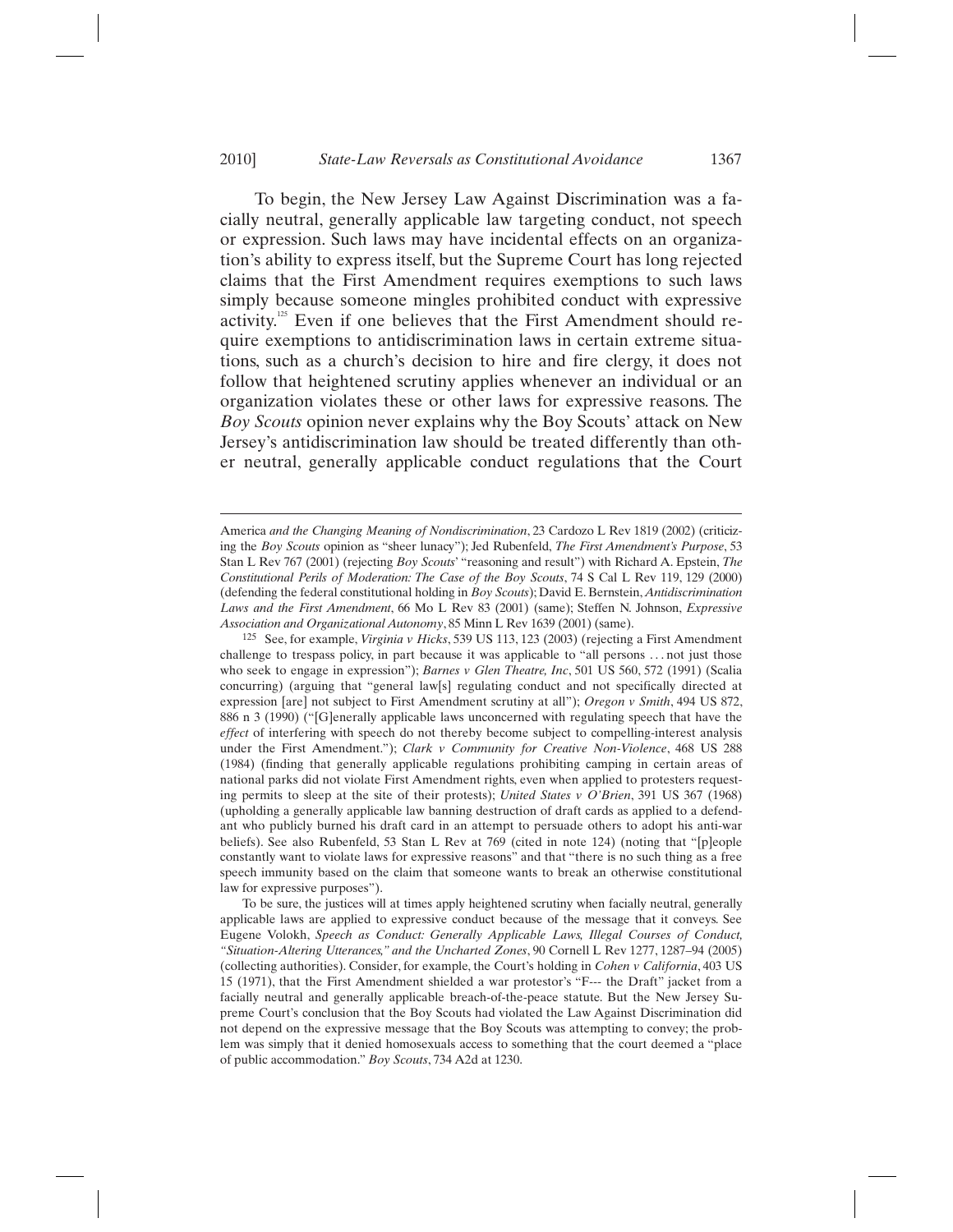regularly upholds against First Amendment challenge without applying heightened scrutiny.<sup>11</sup>

This is especially troubling because opposition to homosexuality did not appear to be central to the Boy Scouts' mission. The Scout Oath and Law fail explicitly to denounce homosexuality; they require only that a scout be "morally straight" and "clean." Perhaps the Scouts' leadership wanted to couch the organization's disapproval of homosexuality in these vague platitudes, given that they lead an organization of young, impressionable boys.127 But that made it all the more difficult for the Scouts to demonstrate that homosexual Scoutmasters would "significantly affect" their ability to advocate viewpoints under the First Amendment. To accommodate the Boy Scouts, the Court held that the assertions in the Scouts' brief were sufficient to establish that the organization disapproved of homosexuality, $128$  and that courts must "give deference to an association's view of what would impair its expression."<sup>129</sup> Even those who approve of *Boy Scouts*'s constitutional holding should be skeptical of the majority opinion's reasoning, which establishes a potentially far-reaching constitutional right to disregard laws for expressive reasons and makes little effort to cabin it to the situation presented in *Boy Scouts*.<sup>130</sup>

<sup>126</sup> See, for example, Laurence H. Tribe, *Disentangling Symmetries: Speech, Association, Parenthood*, 28 Pepperdine L Rev 641, 650–51 (2001) (noting the "mystery of why a neutral rule of general applicability, such as the New Jersey law against discrimination based on race, sex, or sexual orientation in institutions with a certain public character, should give way to any First Amendment objection ... simply because the rule has the incidental effect, as applied to a particular group, of interfering with its freedom of expression" and concluding that "[a]ntidiscrimination rules, it seems, furnish exceptions to that generalization"); Louis Michael Seidman, *The* Dale *Problem: Property and Speech under the Regulatory State*, 75 U Chi L Rev 1541, 1560 (2008) ("Perhaps, then, the *Dale* Court can be chastised for hypocrisy, having failed to apply its usual deference to a facially neutral law that had the effect of protecting the rights of gay men and lesbians."); Rubenfeld, 53 Stan L Rev at 769 (cited in note 124) ("[T]he Scouts' First Amendment claim should have been taken no more seriously than that of a tax protestor or that of a racist employer who demanded an exemption from Title VII on the theory that he wanted to discriminate for expressive, rather than merely commercial, reasons.").<br>
<sup>127</sup> See Epstein, 74 S Cal L Rev at 129 (cited in note 124).<br>
<sup>128</sup> *Boy Scouts*, 530 US at 651 ("The Boy Scouts asserts that it 'teach[es] that ho

conduct is not morally straight,' Brief for Petitioners 39, and that it does 'not want to promote homosexual conduct as a legitimate form of behavior,' Reply Brief for Petitioners 5. We accept the Boy Scouts's assertion. We need not inquire further to determine the nature of the Boy Scouts's expression with respect to homosexuality.")<br><sup>129</sup> Id at 653 (claiming that homosexual Scoutmasters would "force the organization to send

a message, both to the youth members and the world, that the Boy Scouts accepts homosexual conduct as a legitimate form of behavior"). 130 Laurence Tribe offers a rationale for the outcome in *Boy Scouts* that treats antidiscrimi-

nation laws as outside the domain of neutral, generally applicable laws. See Tribe, 28 Pepperdine L Rev at 653 (cited in note 126):

When the state decides to prohibit refusals to associate based on a given characteristic whether race, gender, sexual orientation, religion, political affiliation, or something else—it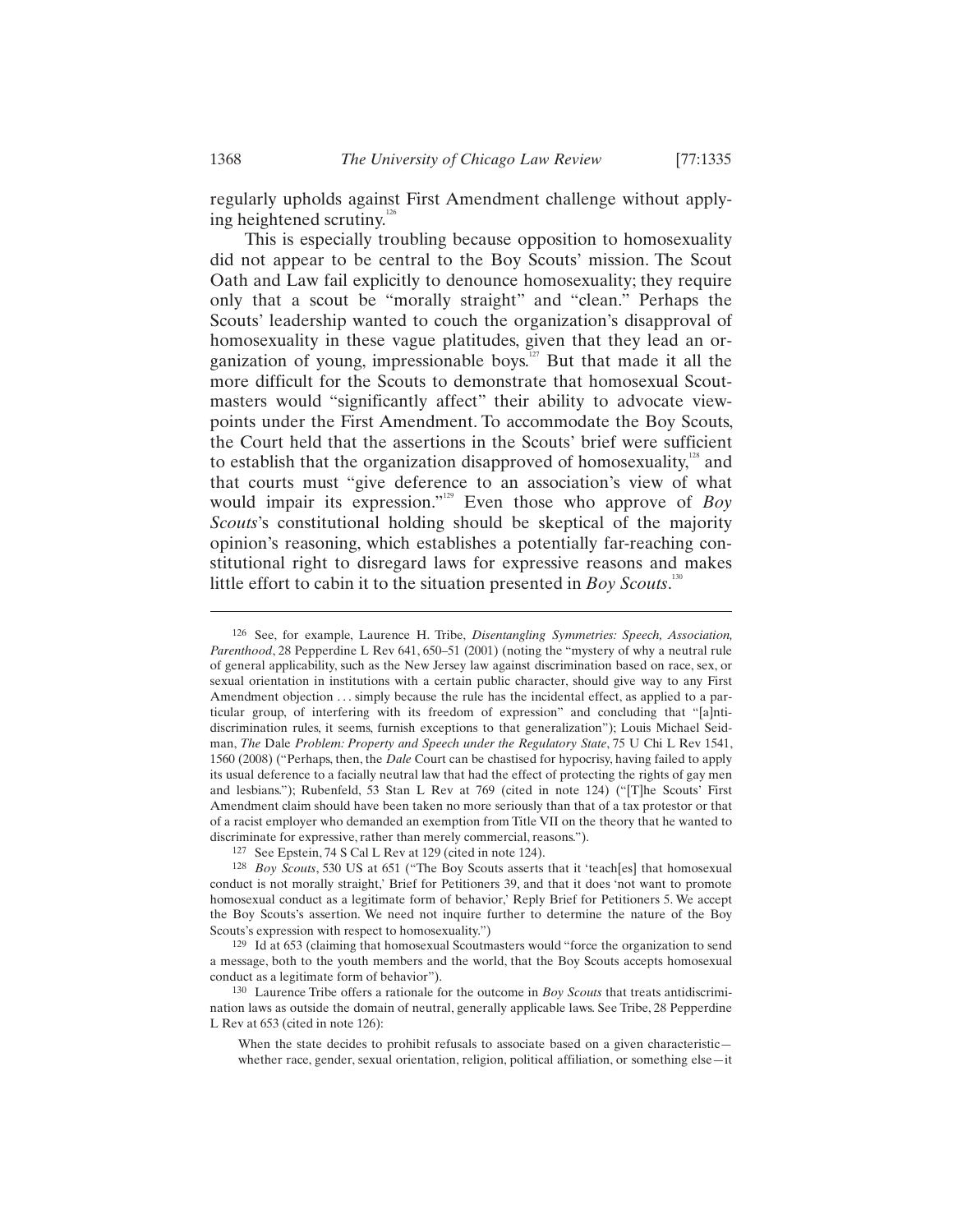The Supreme Court also held that the New Jersey Supreme Court's interest in quelling discrimination against homosexuals was insufficient to overcome the Boy Scouts' First Amendment interests. This constitutionalized another controversial proposition, which many *Boy Scouts* critics regard as a grievous error.<sup>131</sup> Yet even those who agree with the Court's decision to prioritize the Boy Scouts' institutional autonomy over the New Jersey Supreme Court's efforts to protect homosexuals from discrimination should be hesitant to support the Court's decision to entrench that holding as a matter of federal constitutional law. Our society's willingness to indulge discriminatory practices is sensitive to context and subject to change over time. And attitudes regarding the legitimacy of such anti-homosexuality policies could easily shift over the next few decades. Perceptions of homosexuality are strongly influenced by religious beliefs and competing empirical assumptions about its causes; as these wax or wane, or as new scientific discoveries sharpen understandings of homosexuality, future policymakers might reasonably conclude that antidiscrimination norms should take precedence over the Boy Scouts' desire to exclude homosexuals as Scoutmasters. At the very least, it was precarious for the justices to constitutionalize the notion that First Amendment interests can trump laws protecting homosexuals from discrimination, even in future situations where a representative legislature might clearly and explicitly opt for a contrary policy. This type of entrenchment risks ensconcing a policy that may prove to be misguided in light of future experience.<sup>1</sup>

As for decision costs, the *Murdock* regime spared those that the Supreme Court would have incurred in reviewing the New Jersey Supreme Court's interpretation of the Law Against Discrimination. But these will be dwarfed by the decision costs that future courts and

is rarely, if ever, enacting a "neutral" rule of general applicability akin to a rule against destroying government property or using a dangerous and addictive substance .... "[D]iscrimination" is but a pejorative label for the very thing the individual or group must do in order to express its contrary philosophy and transmit that philosophy to the next generation.

This may provide a plausible basis for reconciling *Boy Scouts* with the Court's general reluctance to recognize constitutionally mandated exceptions to neutral, generally applicable laws, but the *Boy Scouts* opinion does not purport to limit its holding to antidiscrimination laws. To the contrary, it recognizes that "[g]overnment actions that may unconstitutionally burden" the right of expressive association "*may take many forms, one of which is* 'intrusion into the internal structure or affairs of an association' like a 'regulation that forces the group to accept members it does not desire.'" *Boy Scouts*, 530 US at 648, quoting *Roberts*, 468 US at 623 (emphasis added). 131 See, for example, Koppleman, 23 Cardozo L Rev at 1835–37 (cited in note 124).

<sup>132</sup> See, for example, Ronald J. Allen, *Constitutional Adjudication, the Demands of Knowledge, and Epistemological Modesty*, 88 Nw U L Rev 436, 448 (1994) (arguing that the "complexity suffusing important issues" creates a "need to keep decisionmaking open").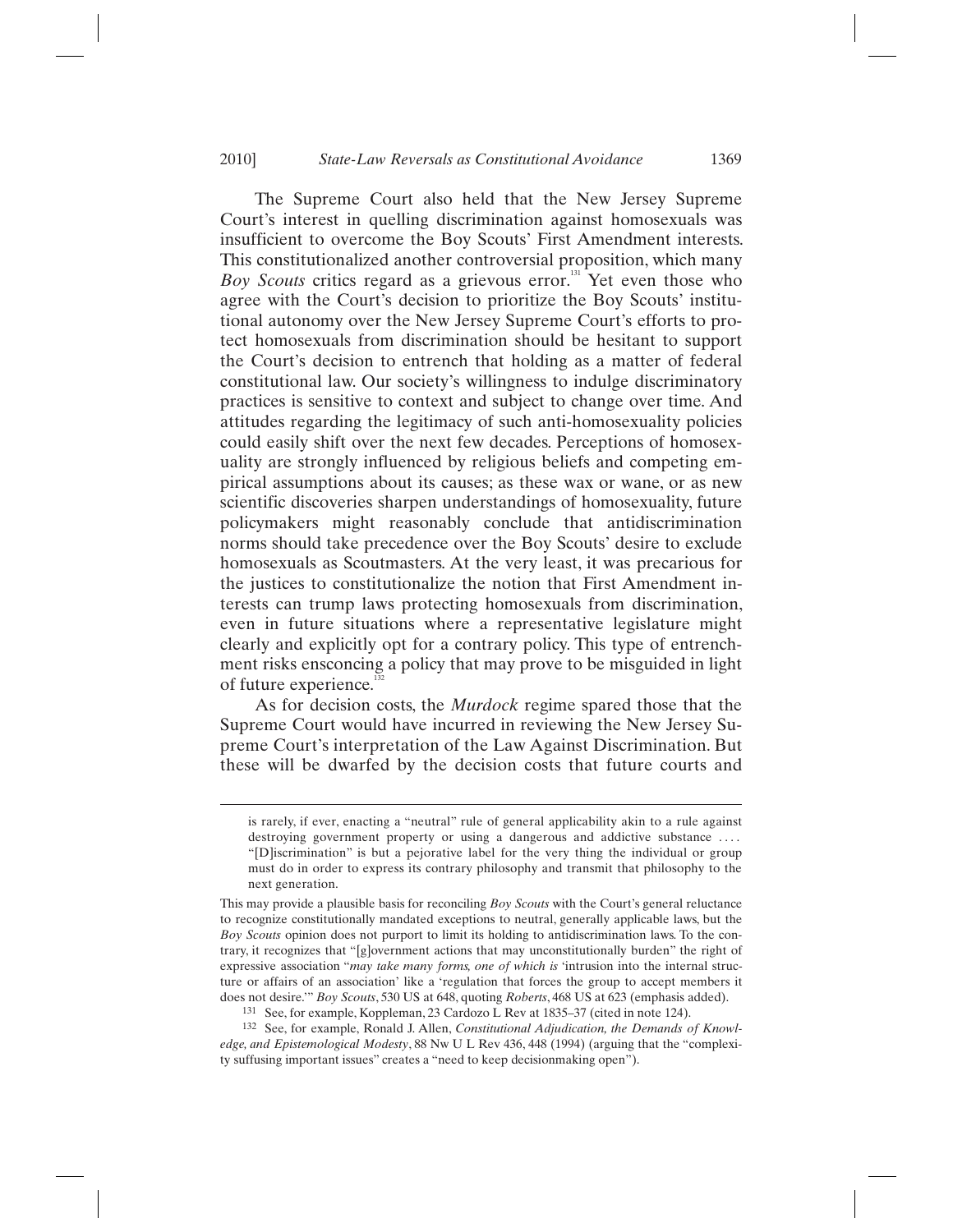litigants will face in resolving *Boy Scouts*–like First Amendment claims.133 Practically any organization that intentionally discriminates against homosexuals, women, racial minorities, military recruiters, or other groups can characterize its discriminatory acts as "expressive association." By deferring to the Boy Scouts' characterizations of its expressive efforts and to its claim that the New Jersey court ruling "significantly burdens" the Boy Scouts, the Court's opinion provides a potential First Amendment shield for anyone accused of unlawful discrimination. The Court tried to stave off these implications,<sup>134</sup> but it is hard to see a nonarbitrary basis for distinguishing the Boy Scouts' decision to exclude a homosexual Scoutmaster from that of an employer or institution claiming to express beliefs about white supremacy or the role of women in society.<sup>135</sup> Earlier cases allowed government efforts to eradicate race or sex discrimination to override First Amendment expressive-association claims,<sup>136</sup> yet the *Boy Scouts* opinion asserts (without reasons or analysis) that the New Jersey Supreme Court's desire to squelch discrimination against homosexuals is insufficient to tip the balance.<sup>137</sup> Many resources will be dissipated in future litigation as parties fight over whether an antidiscrimination norm is sufficiently "compelling" to overcome an organization's desire to violate it, or whether the expressive-association claims should prevail. Of course, *Boy Scouts* was not the first case to recognize a constitutional right of expressive association; earlier cases, such as *Roberts v United*  States Jaycees,<sup>138</sup> had indicated that federal courts would protect a

<sup>133</sup> Litigants have already invoked *Boy Scouts* to challenge the Solomon Amendment's denial of federal funding to academic institutions that deny military recruiters access to their campuses, see *Rumsfeld v Forum for Academic and Institutional Rights*, 547 US 47 (2006), to challenge extensive border searches against entrants who attended Islamic conferences in Canada, see *Tabbaa v Chertoff*, 509 F3d 89 (2d Cir 2007), and to assert that public schools must recognize student organizations with restrictive membership criteria, see *Christian Legal Society v Martinez*, 130 S Ct 2971 (2010).<br><sup>134</sup> *Boy Scouts*, 530 US at 652 ("That is not to say that an expressive association can erect a

shield against antidiscrimination laws simply by asserting that mere acceptance of a member from a particular group would impair its message."). 135 See, for example, Richard A. Posner, *Pragmatism versus Purposivism in First Amendment* 

*Law*, 54 Stan L Rev 737, 749 (2002) (stating that *Boy Scouts v Dale* "was decided incorrectly" because "laws against discrimination would be ineffectual if discrimination that was based on opinion—which much, maybe most, discrimination is based on—were constitutionally privileged").

<sup>136</sup> See, for example, *Roberts*, 468 US at 623 ("We are persuaded that Minnesota's compelling interest in eradicating discrimination against its female citizens justifies the impact that application of the statute to the Jaycees may have on the male members' associational freedoms."); *Bob Jones University v United States*, 461 US 574, 604 (1983) (asserting that the government has a "compelling" interest in eradicating racial discrimination in education, which "outweighs" burdens on the University's First Amendment rights).

<sup>137 530</sup> US at 659 ("The state interests embodied in New Jersey's public accommodations law do not justify such a severe intrusion on the Boy Scouts's rights to freedom of expressive association."). 138 468 US 609 (1984).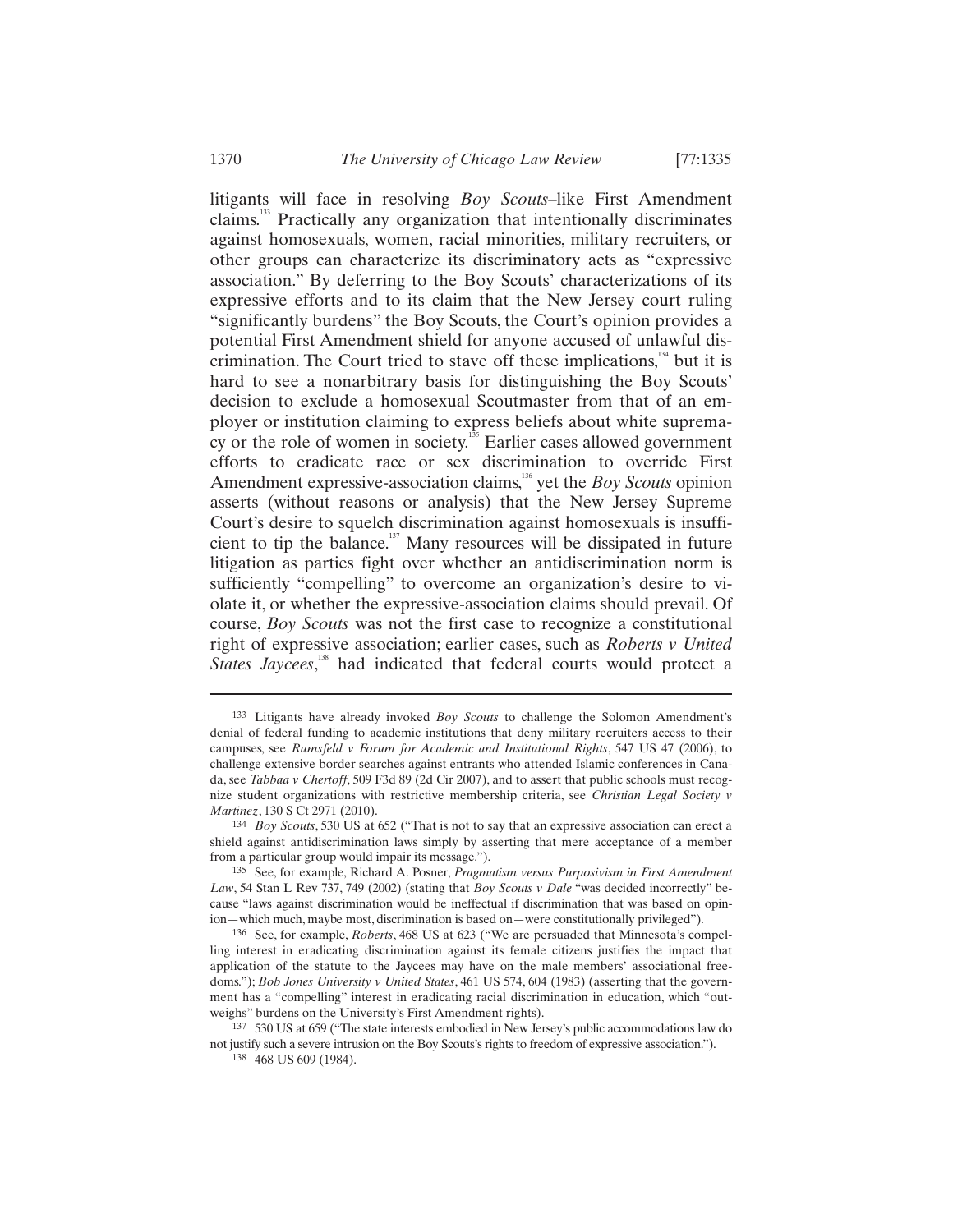"right to associate with others in pursuit of a wide variety of political, social, economic, educational, religious, and cultural ends."<sup>139</sup> But *Boy Scouts* significantly expanded the reach of such rights by holding for the first time that they could trump antidiscrimination laws, and left future courts with little guidance on the extent to which expressiveassociation claims can displace neutral, generally applicable laws.

The Supreme Court could have avoided these problems by reversing the New Jersey court solely on state-law grounds and holding that the Boy Scouts failed to qualify as a "place of public accommodation" under New Jersey's Law Against Discrimination. Indeed, any single justice in the 5-4 majority could have opted for a state-law reversal and deprived the Court's opinion of the fifth vote necessary to entrench its holding as federal constitutional law. Either outcome would have countered the New Jersey Supreme Court's overreaching and protected the Boy Scouts' institutional autonomy without establishing a controversial federal constitutional pronouncement that threatens to impose high decision costs in future cases and high error costs if the justices' views prove to be mistaken.

### B. *Bouie v City of Columbia*

 $\overline{a}$ 

South Carolina's trespass statute criminalized "*entry* upon the lands of another ... *after notice* from the owner or tenant prohibiting such entry."<sup>140</sup> Two African-Americans entered a restaurant that had no visible signs or notices stating that blacks were unwelcome. After they sat down, a restaurant employee displayed a "no trespassing" sign. The manager then asked the duo to leave; they refused and were arrested. At trial, the petitioners argued that their entry occurred *before* the notice that they were unwelcome. But the state supreme court affirmed their trespassing convictions, construing the statute to encompass those who remain on premises after receiving notice to leave.<sup>141</sup>

At the Supreme Court, the petitioners challenged their convictions under the Due Process and Equal Protection Clauses; these federal-law claims gave the Supreme Court jurisdiction over the entire state-court judgment under 28 USC § 1257. But the justices, influenced by *Murdock*, would not consider reversing the state supreme court simply for misinterpreting South Carolina's trespass statute. Instead, they reversed on federal constitutional grounds in a 6-3 vote. The justices' desire to

<sup>139</sup> Id at 622. See also John D. Inazu, *The Strange Origins of the Constitutional Right of Association*, 77 Tenn L Rev 485, 558 (2010).

<sup>140</sup> *Bouie v City of Columbia*, 378 US 347, 349 n 1 (1964) (emphasis added), quoting SC Code § 16-386 (Michie 1952 & Supp 1960). 141 See *City of Columbia v Bouie*, 124 SE2d 332 (SC 1962).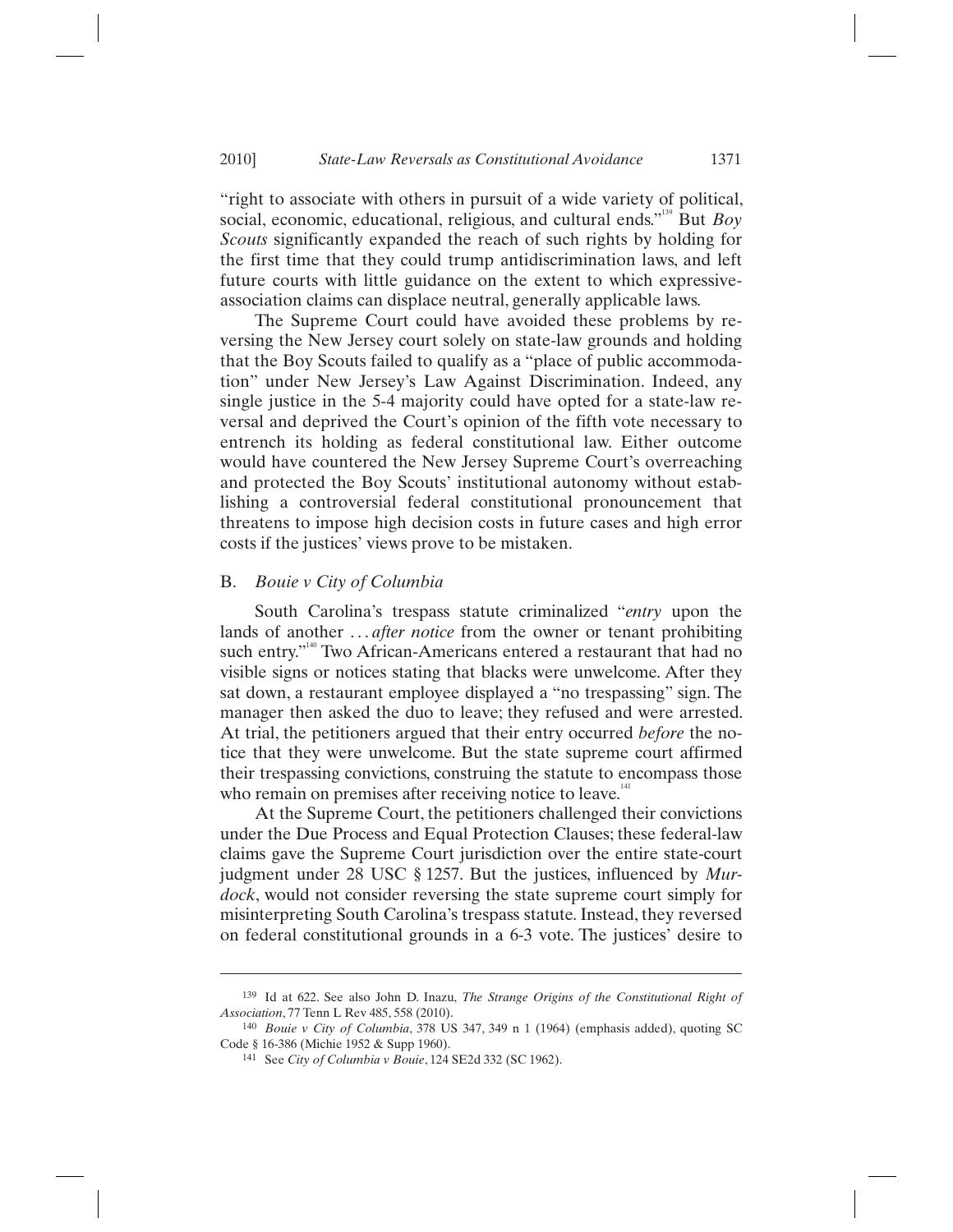reverse the South Carolina Supreme Court was understandable; the state court had adopted an atextual reading of its trespass statute, likely motivated by bias against civil-rights demonstrators. But as *Murdock* foreclosed a reversal on state-law grounds, the Court had to concoct a federal constitutional violation in order to reverse the convictions.

Justice Brennan's meandering opinion purported to find one. After dispatching the petitioners' ex post facto and void-for-vagueness claims, $\frac{1}{2}$  it held that the state court's judgment violated the dueprocess requirement that a criminal statute "give fair warning of the conduct which it prohibits"<sup>143</sup> because the state court's interpretation was "unexpected and indefensible by reference to the law which had been expressed prior to the conduct in issue."<sup>144</sup>

Once again, *Murdock*'s jurisdictional fiction induced the justices to issue a novel and unnecessary constitutional pronouncement in the course of reversing a dubious state supreme court ruling. Of course, *Bouie*'s constitutional holding was more fact-bound than the holding in *Boy Scouts*, and largely avoided the risk of error that arises whenever the justices decide to entrench a broad substantive principle to govern a divisive policy issue. But *Bouie*'s constitutional pronouncement has produced significant decision costs that the Court would have avoided had it reversed the South Carolina Supreme Court solely on state-law grounds. First, *Bouie*'s constitutional holding has empowered state prisoners to file habeas corpus petitions in federal district court challenging any alleged misinterpretations of state criminal statutes as constitutional due-process violations.<sup>145</sup> A state-law resolution in *Bouie* would have precluded such attempts to bootstrap statutory-construction issues into constitutional violations, and conserved judicial resources in future habeas corpus litigation.<sup>146</sup> (Federal district and appellate courts, unlike the Supreme Court, lack the prerogative to deny certiorari, and must resolve all claims in habeas corpus petitions

<sup>142</sup> The Ex Post Facto Clause applies only to state legislatures. See US Const Art I, § 10 ("No State shall . . . pass any . . . ex post facto law."). See also *Marks v United States*, 430 US 188, 191 (1977) (stating that the Ex Post Facto Clause "is a limitation upon the powers of the Legislature, and does not of its own force apply to the Judicial Branch of government"). And the Court acknowledged that the South Carolina trespass statute was "admirably narrow and precise" and could not be void for vagueness. *Bouie*, 378 US at 351.

<sup>&</sup>lt;sup>144</sup> Id at 354.<br><sup>145</sup> See, for example, *Webster v Woodford*, 369 F3d 1062 (9th Cir 2004) (rejecting a habeas corpus petitioner's due-process challenge to a state court's interpretation of California's robbery statute). See also *Hunter v United States*, 559 F3d 1188, 1190 (11th Cir 2009) (refusing to issue a certificate of appealability for a postconviction due-process challenge to a trial court's erroneous interpretation of a statutory sentencing enhancement), vacd and remd, 130 S Ct 1135 (2010). 146 Federal habeas relief is unavailable for mere errors of state law. See *Lewis v Jeffers*, 497

US 764, 780 (1990).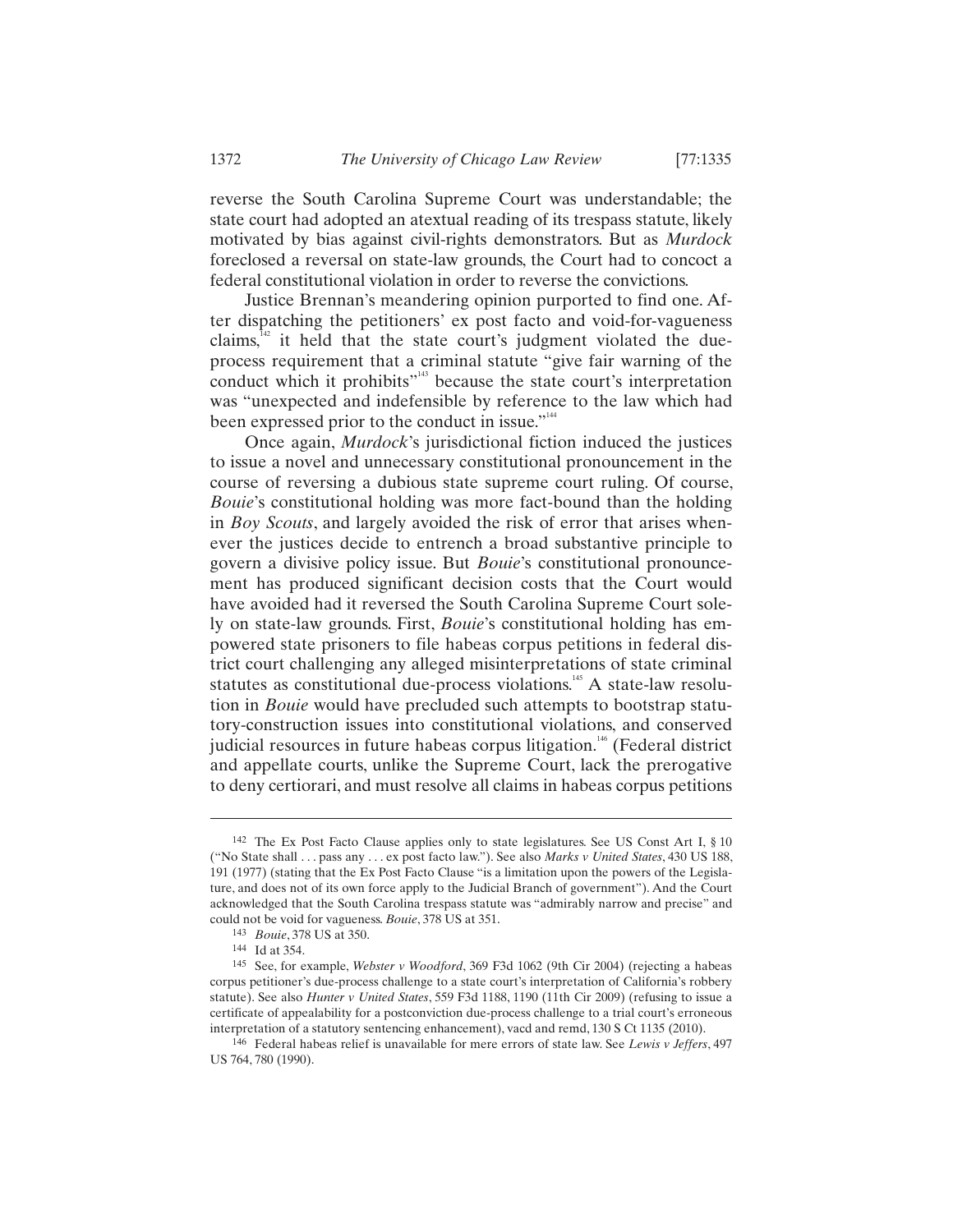on the merits.) Second, *Bouie* established a loose standard for deciding when a state court's interpretation of state law violates the Due Process Clause: it must be "unexpected" and "indefensible." This creates considerable latitude for judges who must decide whether to extend *Bouie* to other contexts, and imposes still more decision costs as litigants fight over just how "unexpected" and "indefensible" a state-court interpretation must be.<sup>147</sup> Reversing the South Carolina court solely on state-law grounds would have enabled the justices to vindicate the defendants while avoiding the need to expand federal constitutional law in this manner.

### C. The 2000 Election Dispute

 $\overline{a}$ 

During the 2000 election controversy, George W. Bush twice asked the Supreme Court to review decisions in which the Florida Supreme Court had issued questionable interpretations of the state election code. Because of *Murdock*, these cases were litigated under the assumption that the justices lacked jurisdiction to reverse the Florida Supreme Court solely on state-law grounds. This left Bush's lawyers scrambling to find a federal-law ground that could supply not only a basis for jurisdiction, but also a basis for reversal.

In both cases, Bush's federal-law claims were weak. But the Supreme Court, as in *Bouie* and *Boy Scouts*, was reluctant to allow the state-court opinions to stand. Some have gone so far as to assert that this reflected nothing more than a partisan preference for a Bush presidency.148 A more charitable view might attribute the justices' actions to their perception that the Florida Supreme Court was determined to rewrite Florida's election code in order to produce a Gore victory.149 Whatever the justices' motives, the *Murdock* regime caused them to issue unpersuasive pronouncements of constitutional law that left many Gore supporters believing that the election had been stolen. In a world without *Murdock*, the Supreme Court could have intervened in a more statesmanlike manner to counter what the justices perceived as the Florida Supreme Court's disregard of state election

<sup>147</sup> See, for example, *Rogers v Tennessee*, 532 US 451 (2001) (refusing, by a 5-4 vote, to extend *Bouie* to the Tennessee Supreme Court's decision to abolish the common-law rule that precluded a murder conviction when the victim lived more than a year and a day after the attack).<br><sup>148</sup> More than five hundred people describing themselves as "teachers whose lives have

been dedicated to the rule of law" signed a letter accusing the five justices in the *Bush v Gore* majority of "acting as political proponents for candidate Bush, not as judges." See *554 Law Professors Say*, NY Times A7 (Jan 13, 2001) (advertisement attributed to Law Professors for the Rule of Law). 149 See, for example, David A. Strauss, Bush v Gore*: What Were They Thinking?*, 68 U Chi L

Rev 737, 738 (2001).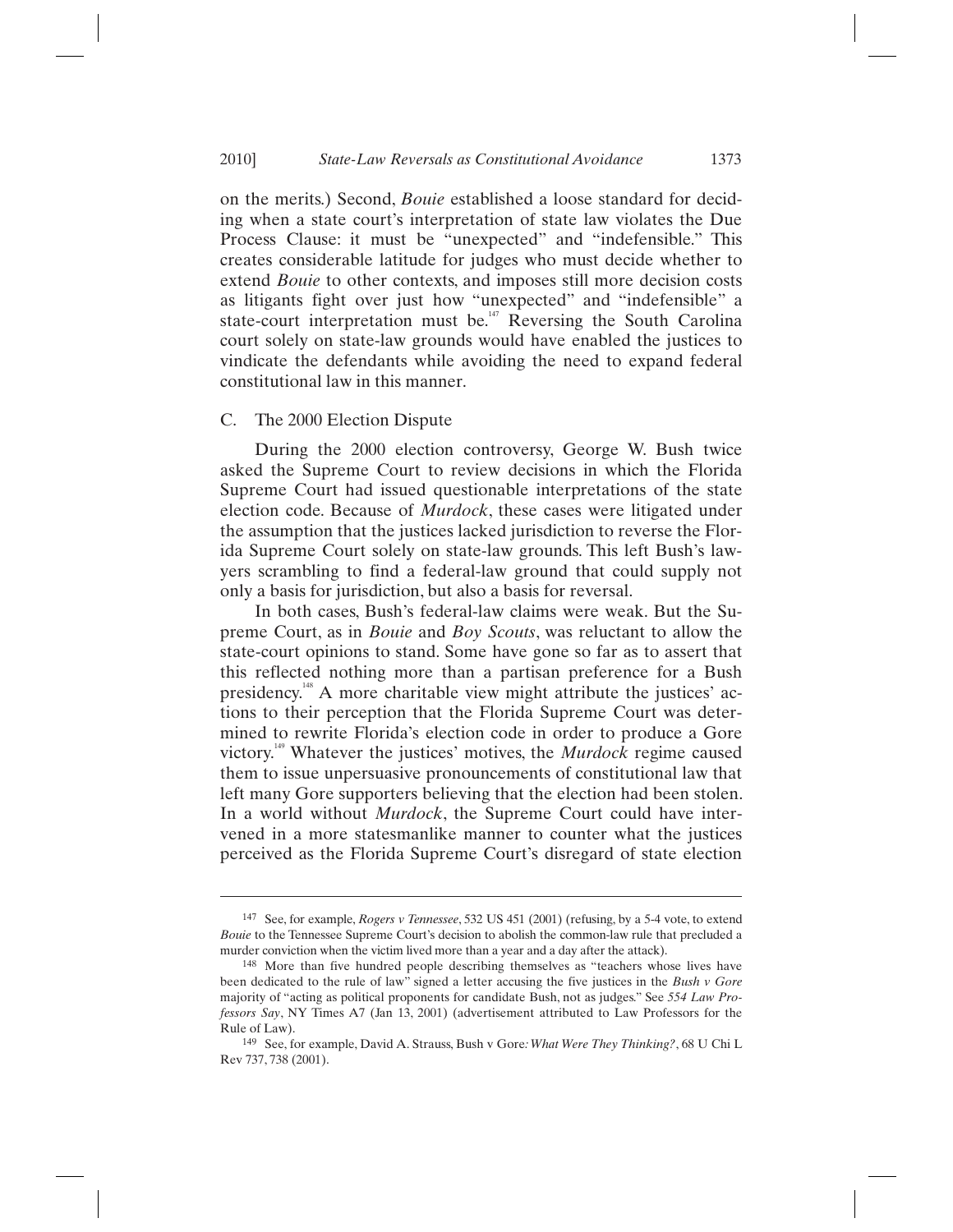law while still giving Vice President Gore and the country a meaningful opportunity to ensure that Bush had won.

### 1. *Bush v Palm Beach County Canvassing Board*.

Florida's election-night tally had Bush leading Gore by a slim margin, and Florida's election code required all counties to certify their vote totals by 5:00 PM on the seventh day following an election.<sup>150</sup> In 2000, this date was November 14. During that seven-day window, candidates may "protest" a county's election returns as "being erroneous" and "request" a manual recount in that county.<sup>151</sup> The county canvassing board "may authorize" a partial hand count in response to such a request,<sup>152</sup> and if that partial recount indicates an "error in the vote tabulation which could affect the outcome of the election," the county canvassing board can "manually recount all ballots."<sup>153</sup> If a county canvassing board manually recounts all ballots, but fails to file its amended returns within the seven-day protest window, the secretary of state "may" ignore those results and certify the returns on file.<sup>154</sup> (Another statute said that such late returns "shall be ignored" in the certified results.<sup>155</sup> Either way, the secretary undoubtedly had the *power* to ignore late returns.) After the secretary certifies a winner, a candidate may "contest" the certified election results in court.<sup>15</sup>

Gore filed "protests" and requested manual recounts in four of Florida's most Democratic-leaning counties. All four counties opted for a full manual recount, but only one (Voluisa) completed the task by November 14. When the secretary of state announced that she would ignore the results of any manual recount not completed before the November 14 certification deadline, the Florida Supreme Court issued a unanimous decision in *Palm Beach County Canvassing Board v Harris<sup>157</sup>* commanding the secretary to postpone certification until

<sup>150</sup> See Fla Stat Ann § 102.111(1) (West 2000).<br>
<sup>151</sup> See Fla Stat Ann §§ 102.112(1), 102.166(1), 102.166(4)(a).<br>
<sup>152</sup> See Fla Stat Ann § 102.166(4)(c). See also *Broward County Canvassing Board v Hogan*, 607 S2d 508, 510 (Fla App 1992) ("The statute clearly leaves the decision whether or not to hold a manual recount of the votes as a matter to be decided within the discretion of the canvassing board.").<br>
<sup>153</sup> Fla Stat Ann § 102.166(5)(a)–(c).<br>
<sup>154</sup> See Fla Stat Ann § 102.112(1).<br>
<sup>155</sup> See Fla Stat Ann § 102.111(1).<br>
<sup>155</sup>

to office . . . may be contested in the circuit court by any unsuccessful candidate for such office or nomination."). 157 772 S2d 1220 (Fla 2000).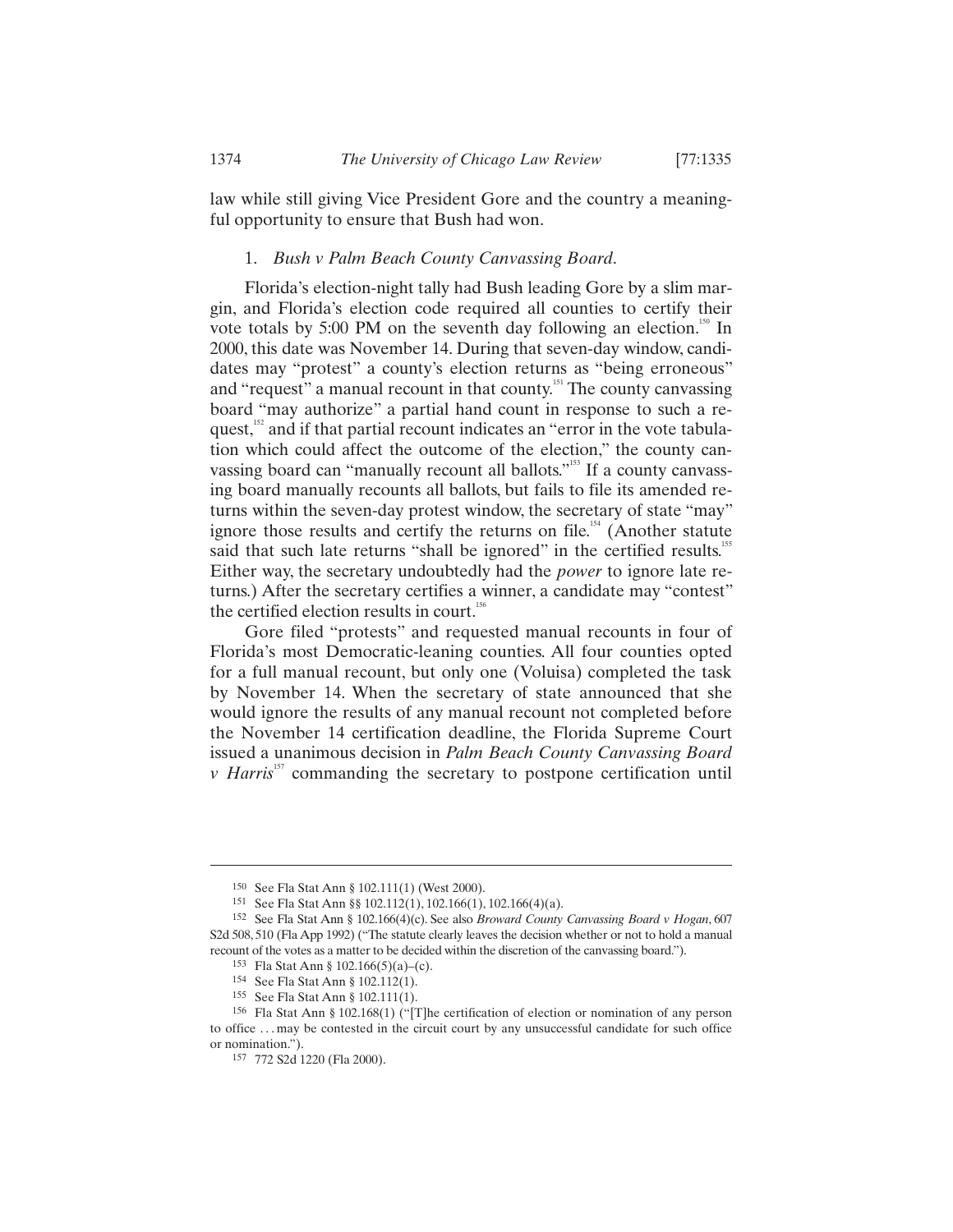5:00 PM on November 26 and include the results of any manual recounts completed before that time.<sup>15</sup>

This ruling was irreconcilable with the provisions in Florida's election-protest statute. To begin, Florida's election code explicitly delegated interpretive authority over its provisions to the secretary of state.<sup>159</sup> Even without that provision, the secretary's refusal to accommodate the manual recounts was undoubtedly permissible under the protest statute, which says that late returns "may be ignored" in the certified results. It was the secretary of state's prerogative to decide whether to certify returns filed after the statutory deadline; absent a constitutional violation or an abuse of discretion, the Florida Supreme Court could not arrogate this power to itself.<sup>160</sup> The Florida Supreme Court tried to assert that the seven-day certification deadline "conflicted" with the provisions allowing the county canvassing boards to conduct manual recounts on the theory that manual recounts might extend beyond that deadline in populous counties or if a candidate waits until the sixth day to request a hand count.<sup>161</sup> But that is not a statutory conflict. If time is short, the county canvassing board can forego the manual recount (no provision of Florida law *requires* manual recounts at the protest phase), or it can ask the secretary of state

161 In the Florida Supreme Court's words:

*Palm Beach County Canvassing Board*, 772 S2d at 1233.

<sup>158</sup> The court declared that the secretary could enforce the seven-day certification deadline "only if the returns are submitted so late that their inclusion will preclude a candidate from contesting the certification or preclude Florida's voters from participating fully in the federal electoral process." Id at 1239.<br><sup>159</sup> Fla Stat Ann § 97.012 (giving the Secretary of State responsibility to "[o]btain and main-

tain uniformity in the application, operation, and interpretation of the election laws"). 160 The secretary had valid reasons for ignoring the late manual recounts. Including them

could bias the certified results by including hand counts from heavily Democratic counties while entirely excluding undervotes from more Republican-leaning counties in the state. And there were reasons to doubt the accuracy and integrity of the manual recounts; the Broward County Canvassing Board counted dimpled chads as votes (even on ballots where the voter punched through chads for nonpresidential candidates), see Mike Williams, *Florida Names Bush Winner as He Asks Gore to Halt Fight*, Atlanta Journal-Const A1 (Nov 27, 2000), and the Palm Beach County Canvassing Board changed its treatment of dimples multiple times throughout its manual recount, see Lynette Holloway and Rick Bragg, *Tempers Flare as Broward Recount Plods On*, NY Times A1 (Nov 24, 2000).

<sup>[</sup>L]ogic dictates that the period of time required to complete a full manual recount may be substantial, particularly in a populous county, and may require several days. The protest provision thus conflicts with section 102.111 and 102.112, which state that the Boards "must" submit their returns to the Elections Canvassing Commission by 5:00 p.m. of the seventh day following the election or face penalties. For instance, if a party files a precertification protest on the sixth day following the election and requests a manual recount and the initial manual recount indicates that a full countrywide recount is necessary, the recount procedure in most cases could not be completed by the deadline in sections 102.111 and 102.112, i.e., by 5:00 p.m. of the seventh day following the election.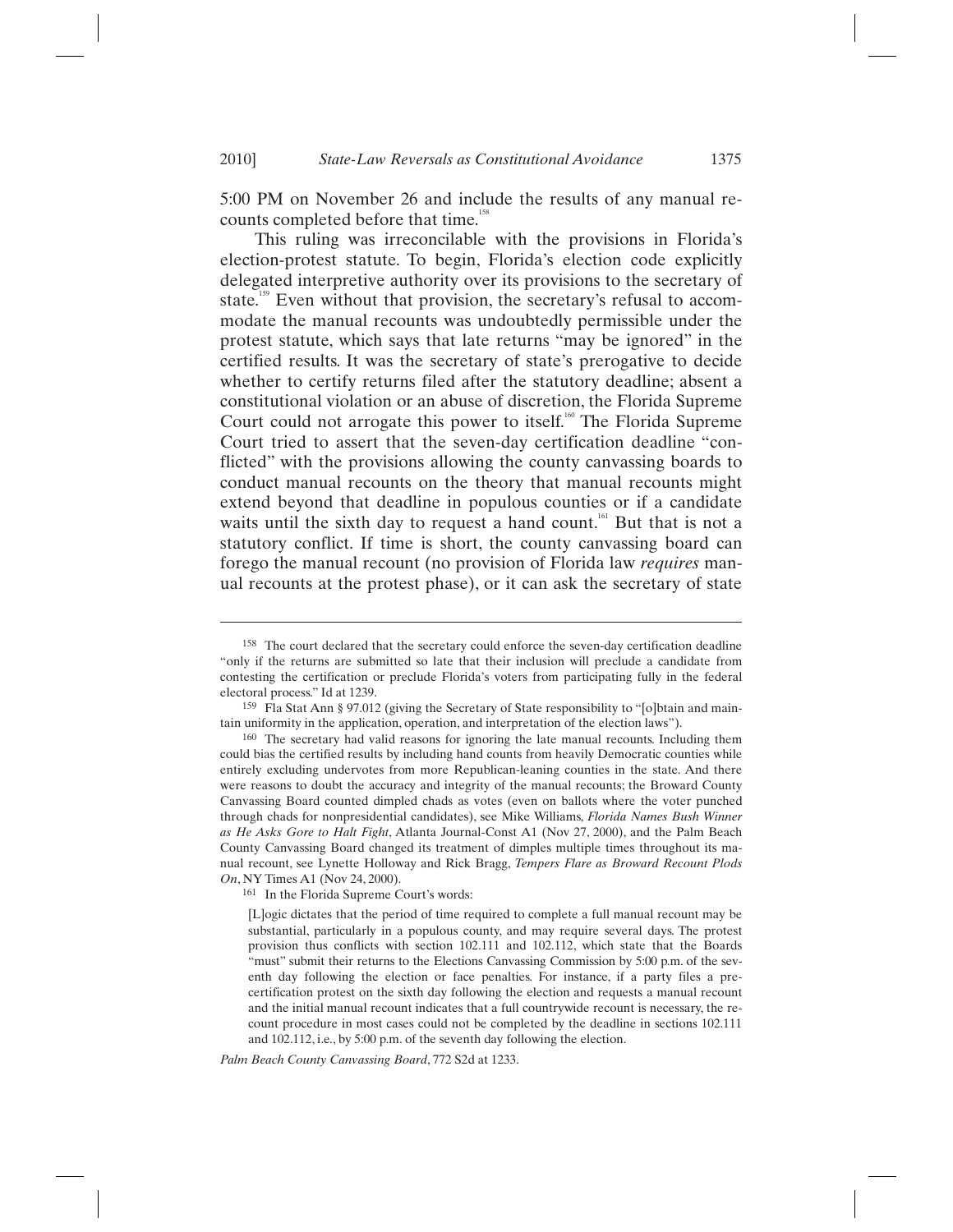to exercise her discretion to accept the late results. And even if these provisions in the protest statute conflicted with each other, the prerogative to resolve that conflict belonged to the secretary of state, not the Florida Supreme Court.<sup>162</sup> Finally, the Florida Supreme Court suggested (without explicitly holding) that adhering to the November 14 certification deadline might contravene state constitutional provisions guaranteeing the right to vote.<sup>163</sup> But if this right to vote requires manual recounts when voters fail to mark their ballots in a machinereadable manner, then that should require protest-stage hand counts in *every* Florida county, not just the four Democratic-leaning counties handpicked by Gore. Whatever protections the state constitution confers on voters must extend equally to voters in Bush-leaning counties; if it guarantees them a right to protest-stage hand counts in close elections, that right cannot be defeasible at the whim of the Gore campaign. The Florida Supreme Court was unwilling to interpret the state constitution to require such statewide measures, and it therefore had no basis to rewrite the election-protest statute in the guise of avoiding a constitutional violation.

Of course, 28 USC § 1257 blocked Bush from seeking Supreme Court review unless he could present a federal claim. His certiorari petition relied on Article II, § 1, clause 2 of the Constitution, which requires states to appoint presidential electors "in such Manner as the Legislature thereof may Direct," and argued that the Florida Supreme Court's interpretation of the election-protest statute had unconstitutionally changed the legislature's "manner" of appointing presidential electors. The Supreme Court then granted certiorari in *Bush v Palm* 

<sup>162</sup> See note 159. Akhil Amar has defended the Florida Supreme Court's actions in the recount litigation by suggesting that the Florida legislature implicitly delegated authority to the Florida judiciary to construe liberally the state's election statutes. See Akhil Reed Amar, *Bush, Gore, Florida, and the Constitution*, 61 U Fla L Rev 945, 953–56 (2009). That view is hard to square with the provision of Florida's election code that explicitly delegated interpretive authority over Florida's election statutes to the secretary of state. See note 159. Nor is it plausible to believe that legislation that establishes a deadline implicitly delegates power to the state's courts to replace it with a deadline of their own choosing; implied delegations exist only when a statute contains ambiguity. See, for example, *Chevron U.S.A. Inc v NRDC*, 467 US 837 (1984). See also *United States v Locke*, 471 US 84, 89–90, 93–96, 98–100 (1985) (holding that a statute requiring certain documents to be filed "prior to December 31" precludes courts from accepting documents filed *on* December 31, even for litigants who acted in good faith and mistakenly construed the statute to mean that they could "wait[] until December 31 to submit" their documents).

<sup>163</sup> See *Palm Beach County Canvassing Board*, 772 S2d at 1239 ("Because the right to vote is the preeminent right in the Declaration of Rights of the Florida Constitution, the circumstances under which the Secretary may exercise her authority to ignore a county's returns filed after the initial statutory date are limited."); id at 1240 ("[T]o allow the Secretary to summarily disenfranchise innocent electors in an effort to punish dilatory Board members . . . misses the constitutional mark.").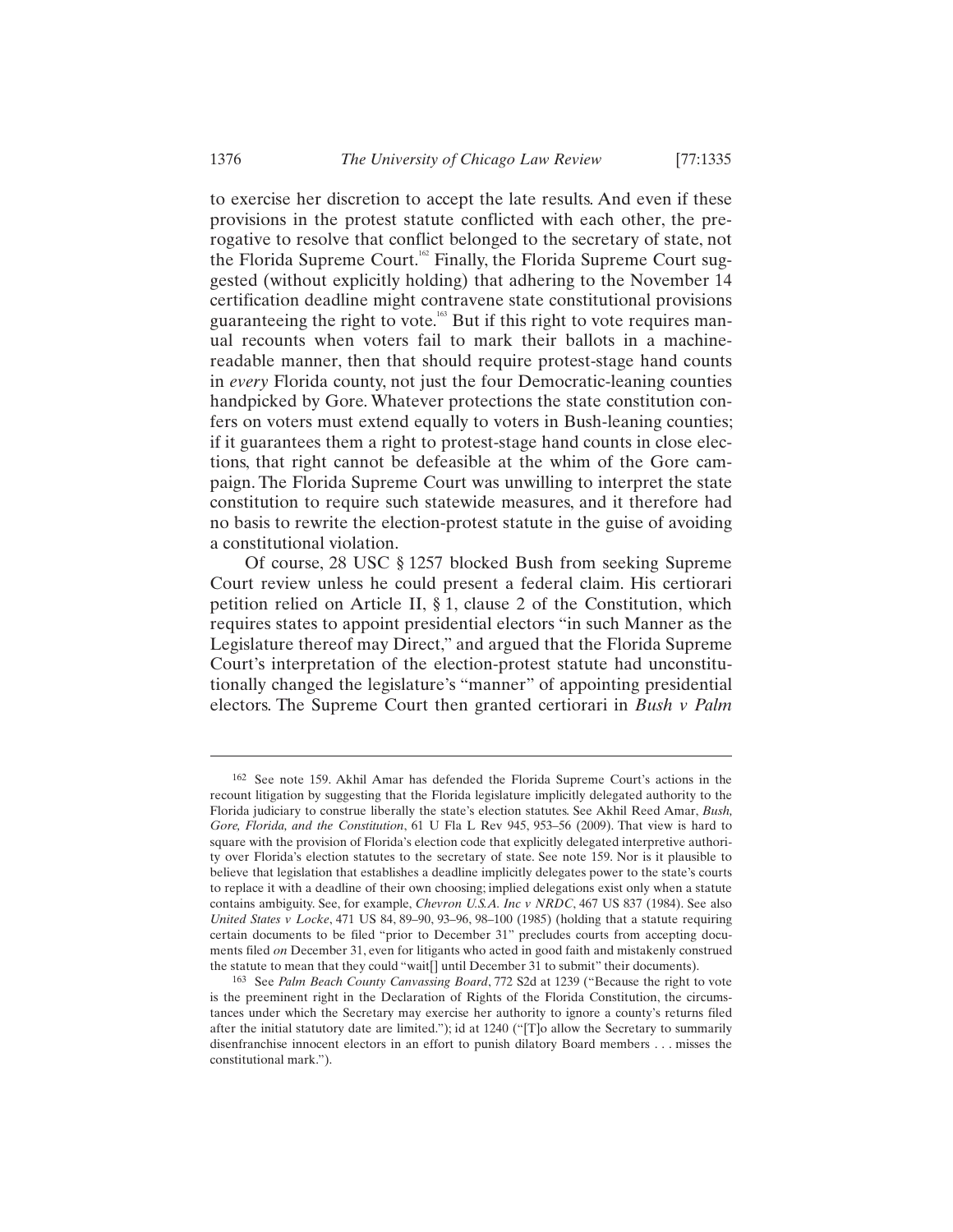*Beach County Canvassing Board*<sup>164</sup> and unanimously vacated the Florida Supreme Court's ruling. *Murdock* precluded the justices from directly reviewing the Florida Supreme Court's interpretation of state law, so the justices relied exclusively on Article II grounds. They did not go so far as to hold that the Florida Supreme Court had violated Article II, § 1, clause 2; they stated only that they were "unclear as to the extent to which the Florida Supreme Court saw the Florida Constitution as circumscribing the legislature's authority under Art. II, § 1, cl. 2. $"$ 

The Supreme Court's decision to rely on these federal constitutional grounds in *Bush v Palm Beach County Canvassing Board* was problematic for several reasons. First, it was far from evident that Article II, § 1, clause 2 even applied to Florida's election-protest statute; only statutes that "direct" the "manner" of appointing presidential electors can be immune from judicial revision. Section 103.011 of the Florida Statutes was the provision specifying that presidential electors "shall be elected" by the voters in a winner-take-all election, and it required the secretary of state to certify "the presidential electors of the candidates for President and Vice President who receive the highest number of votes," without specifying whether those votes should be counted by machine or hand. Bush, however, was challenging the Florida Supreme Court's interpretation of the election-protest statute, a statute that applied across the board to *all* Florida elections. It is hard to believe that a violation of Article II, § 1, clause 2 occurs whenever a state court misinterprets a provision in a state's general election code that incidentally affects a state's final vote tally in a presidential election. Such a view could allow even nonpresidential candidates to launch constitutional challenges to state-court interpretations of statutes defining the scope of the franchise or establishing electiondispute mechanisms, so long as those statutes also apply in the state's presidential election. That the Florida Supreme Court's alleged misconstruction of the election-protest statute might have affected the outcome of the 2000 presidential election does not mean that it changed the "manner" for appointing presidential electors into something other than the winner-take-all, statewide election that the Florida legislature had "directed" in § 103.011 of the Florida Statutes.<sup>166</sup> It is not as though the Florida Supreme Court had ordered that the presidential electors be chosen by congressional district, or awarded in proportion to the candidate's statewide popular vote.

<sup>164 531</sup> US 70 (2000).<br>
<sup>165</sup> Id at 78.<br>
<sup>166</sup> See Fla Stat Ann § 103.011 (West 2000).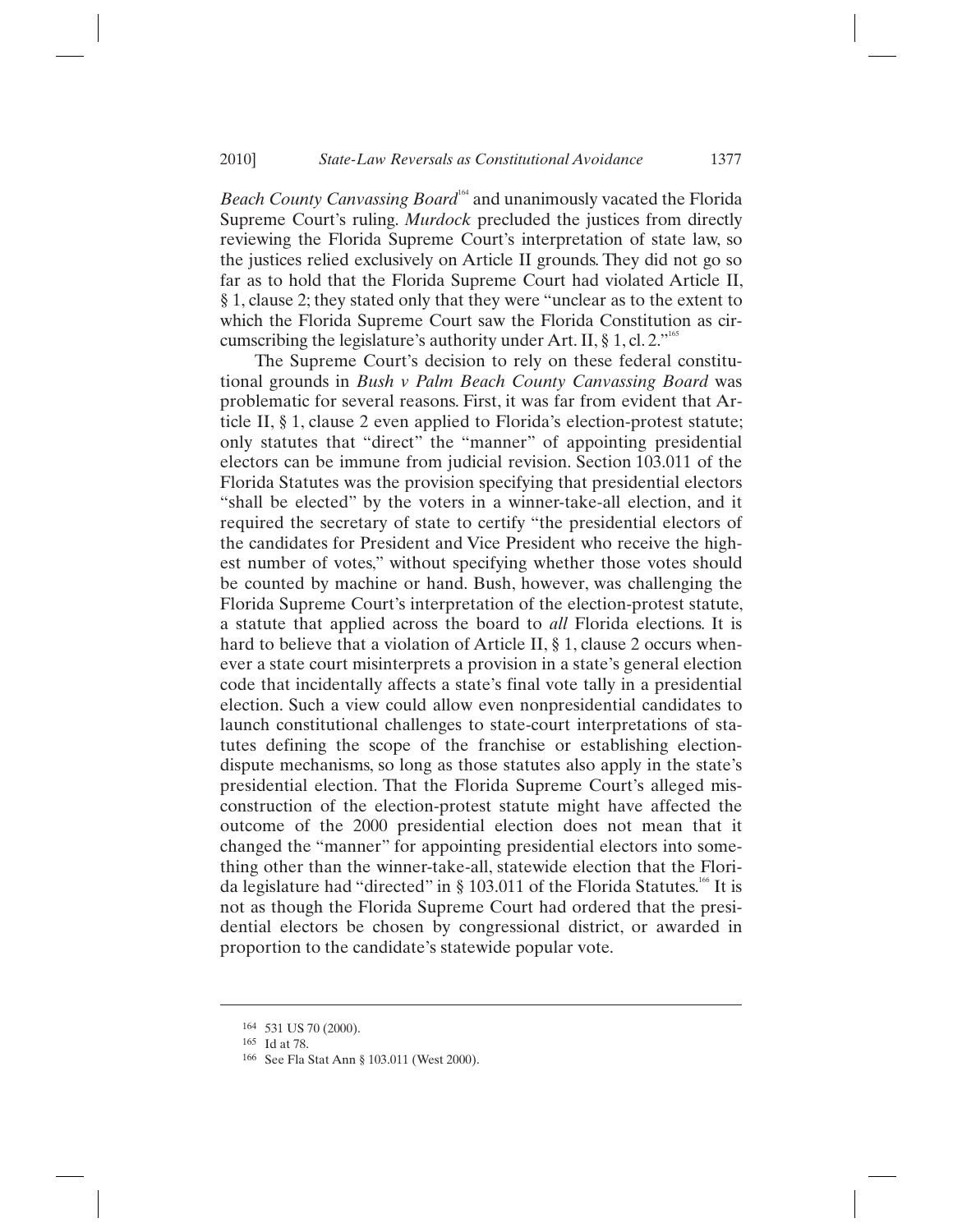Second, by criticizing the Florida Supreme Court's inattention to Article II, § 1, clause 2, the opinion in *Bush v Palm Beach County Canvassing Board* left the Florida Supreme Court justices in a catch-22 when they ordered a statewide recount of undervotes in *Gore v Harris*:<sup>167</sup> If they specified a uniform standard for discerning the "intent" of the voter," they would risk a reversal on Article II grounds for imposing a definition of "legal vote" that the state legislature had not "directed."<sup>168</sup> But leaving the "intent of the voter" vague and unresolved would open the door to the arbitrary and inconsistent treatment of ballots that the justices later held to be an equal-protection violation in *Bush v Gore*.<sup>169</sup>

### 2. *Bush v Gore*.

By the time the Supreme Court issued its ruling in *Bush v Palm Beach County Canvassing Board*, Bush had been certified as the winner and the recount proceedings were in the "contest" stage. Florida's contest statute allowed Gore to challenge the certified election results if he could show the "rejection of a number of legal votes sufficient to change or place in doubt the result of the election," $10$ <sup>170</sup> and it authorized the "circuit judge to whom the contest is presented" to "provide relief appropriate under the circumstances. $"$ <sup>171</sup> The circuit court denied relief, but the Florida Supreme Court, in *Gore v Harris*, held that all ballots displaying the clear intent of the voter were "legal votes," even if unreadable by machines, and that the machines' inability to read such ballots were "rejections" of such votes. The court then ordered a manual recount of undervotes (but not overvotes) in every Florida county.

This decision to order a statewide recount was controversial, but it did not fly in the face of any legislative directive, as the earlier Florida Supreme Court decision had done. To be sure, many have questioned whether *Gore v Harris* adopted the most plausible interpretation of the contest statute; the provision for a precertification "protest" phase implies a more modest role for courts at the contest stage, limited to reviewing the earlier decisions of county canvassing boards.<sup>172</sup> But the statutory language is vague—a court can "provide"

<sup>167 773</sup> S2d 524 (Fla 2000).

<sup>168</sup> See id at 526 ("The 'intent of the voter' standard adopted by the Legislature was the standard in place as of November 7, 2000, and a more expansive ruling would have raised an issue as to whether this Court would be substantially rewriting the Code after the election, in violation of article II, section 1, clause 2 of the United States Constitution and 3 U.S.C. § 5 (1994).").<br>  $^{169}$  531 US 98 (2000).<br>  $^{170}$  Fla Stat Ann § 102.168(3)(c).<br>  $^{171}$  Fla Stat Ann § 102.168(8).

<sup>&</sup>lt;sup>172</sup> See, for example, *Bush v Gore*, 531 US at 118 (Rehnquist concurring); Richard A. Epstein, "In Such Manner as the Legislature Thereof May Direct": The Outcome in Bush v Gore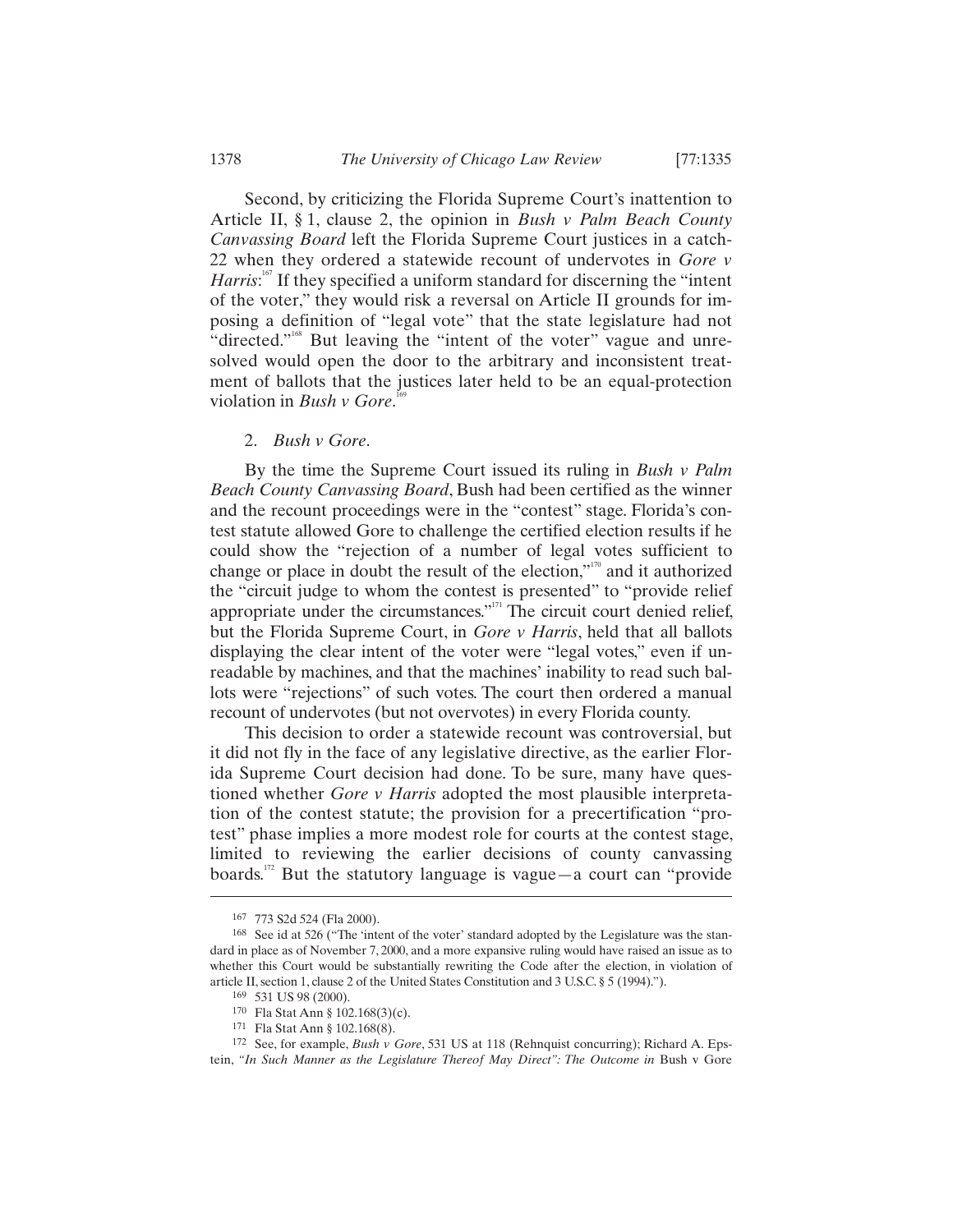any relief appropriate under the circumstances"—and, more importantly, the judiciary (rather than the secretary of state) is the institution charged with resolving contest disputes. The problem in *Gore v Harris* was that the Florida Supreme Court did not appear to exercise its discretion in an impartial or prudent manner. It never explained why it excluded overvotes from the statewide-recount order, which appeared to stack the deck against Bush because overvotes may have been handcounted in the four Democratic-leaning counties that manually recounted their ballots during the protest phase.<sup>173</sup> It issued the recount order on December 8 in the face of looming deadlines brought about by its earlier decision to extend the protest phase beyond November 14. And the Florida Supreme Court failed even to acknowledge, let alone resolve, Bush's legal challenge to Broward County's decision to include dimpled chads as votes, leaving the status of dimples unresolved as the statewide recount began.

Bush again asked the Supreme Court to review the Florida Supreme Court's judgment. This time, the Court held in *Bush v Gore* that the recount order violated the Equal Protection Clause because the court-mandated "intent of the voter" standard lacked safeguards to ensure equal treatment for dimpled chads and other recurrent ballot issues, and a 5-4 majority refused to order a new recount to proceed under uniform standards.<sup>174</sup>

### 3. The effects of *Murdock* on the Supreme Court's rulings.

Events could have unfolded differently in a world without *Murdock*. Both the Bush and Gore campaigns could have benefited if the Supreme Court had simply reviewed the Florida Supreme Court's interpretations of state law and avoided the need to decide the federal constitutional issues that Bush's lawyers raised in *Bush v Palm Beach County Canvassing Board* and in *Bush v Gore*. In the former case, the justices' disapproval of the Florida Supreme Court's decision to extend the certification deadline should have led them to reverse solely on state-law grounds without opining on the Article II issue. That would have prevented the Supreme Court's Article II pronouncement from looming over the contest proceedings, where it may have deterred the Florida Supreme Court from specifying uniform standards

*Defended*, 68 U Chi L Rev 613, 629–34 (2001); Michael W. McConnell, *Two-and-a-Half Cheers for* Bush v Gore, 68 U Chi L Rev 657, 668–69 (2001); Richard A. Posner, Bush v Gore*: Prolegomenon to an Assessment*, 68 U Chi L Rev 719, 728–32 (2001).<br><sup>173</sup> Chief Justice Wells's dissenting opinion criticized the majority for its unexplained refusal

to include overvotes in the statewide recount, yet the majority did not deign to reply. See *Gore v Harris*, 772 S2d at 1264 n 26 (Wells dissenting). 174 See *Bush v Gore*, 531 US at 105–12.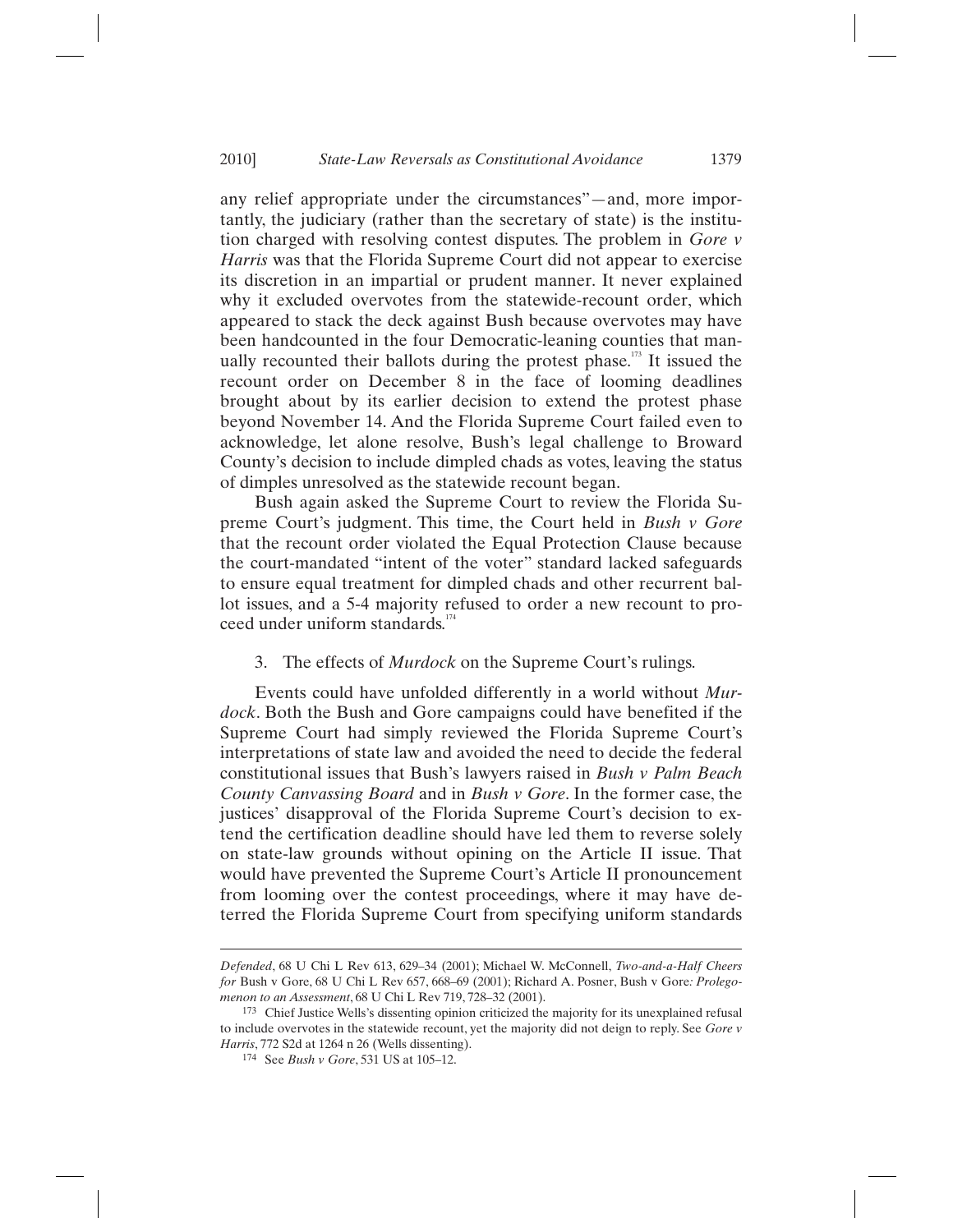for counting ballots in *Gore v Harris* out of fear that any such pronouncement would lead to an Article II reversal at the Supreme Court.175 A prompt, state-law reversal in *Bush v Palm Beach County Canvassing Board* would have aided Bush by enabling the secretary of state to certify him as the winner sooner. But it also would have aided Gore's recount efforts by giving him extra time to pursue manual recounts during the post-certification contest stage. And the Florida courts would have been able to specify uniform standards for the treatment of dimples without facing the dilemma of contradicting standards that county canvassing boards used during the protestphase hand counts, as those hand counts would no longer be included in the certified vote tally. Under this scenario, the Supreme Court might not even have intervened in *Bush v Gore*. If the Florida Supreme Court had issued a statewide recount order that specified uniform standards for deciphering votes on ballots, there would have been no grounds for the equal-protection claim that convinced the justices to reverse the recount order in *Bush v Gore*.

And in *Bush v Gore*, the justices' desire to reverse the *Gore v Harris* recount order should have led them to issue a state-law reversal rather than an equal-protection holding. The recount order's failure to ensure uniform treatment among voters is a problem that infects every election, including the initial vote cast on Election Day 2000, where different counties used different ballots and different vote-counting machinery. To declare this an equal-protection violation is to question the constitutional validity of every election, $176$  and proclaiming that the holding is "limited to the present circumstances"<sup>177</sup> conveys an impression that the Court's equal-protection analysis rested on partisan preferences rather than neutral principles. The real flaws in the Florida Supreme Court's *Gore v Harris* ruling were its unexplained decision to exclude overvotes, its decision to order a statewide recount only days before the electoral college was scheduled to meet, and its failure to acknowledge or resolve Bush's legal challenges to Broward County's inclusion of dimpled chads.<sup>178</sup> The justices could have invoked these shortcomings to show that the Florida Supreme Court failed to provide "relief appropriate under the circumstances" under Florida's election-contest statute; this would have enabled the justices to reverse solely on state-law grounds and avoid any need to resolve Bush's weak equal protection claim.

<sup>175</sup> See note 168 and accompanying text.

<sup>&</sup>lt;sup>176</sup> See, for example, Amar, 61 U Fla L Rev at 962 (cited in note 162).<br><sup>177</sup> See *Bush v Gore*, 531 US at 109.<br><sup>178</sup> See note 173 and accompanying text.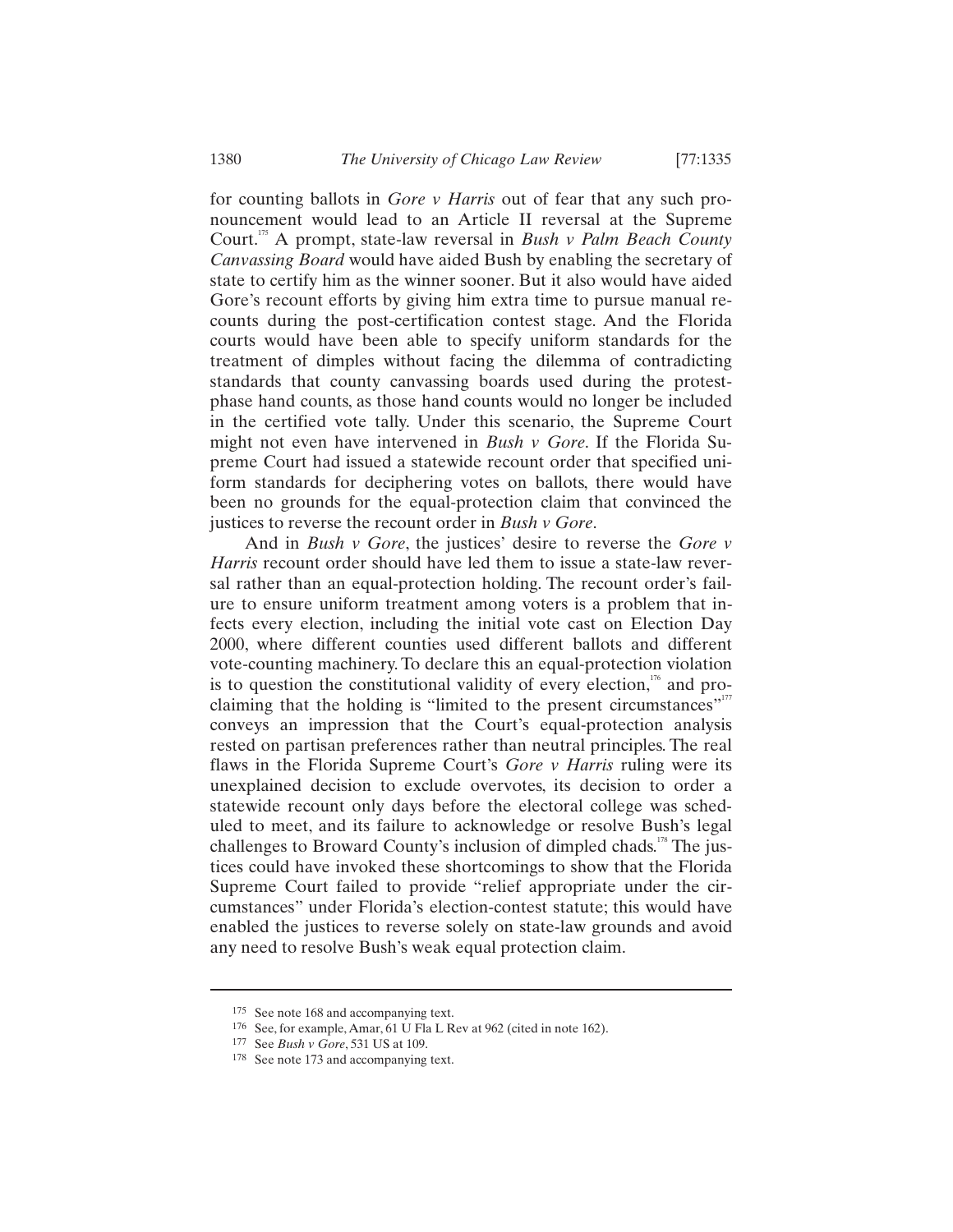In both *Bush v Palm Beach County Canvassing Board* and *Bush v Gore*, *Murdock*-related habits of thinking led the Supreme Court to adopt problematic constitutional rationales for judgments that should have rested exclusively on state-law grounds. The equal-protection holding in *Bush v Gore* has created significant new decision costs in election-contest litigation; the justices' efforts to minimize these costs by limiting their constitutional holding to the facts of *Bush v Gore*<sup>19</sup> has failed to prevent courts and litigants from invoking the equalprotection analysis in routine election disputes.<sup>180</sup> The error costs of the constitutional holdings in those cases are also significant. Justice Stevens may have overstated matters by asserting that these costs included the loss of "the Nation's confidence in the judge as an impartial guardian of the rule of law,"<sup>181</sup> but the Court's equal-protection analysis and its "this train only" caveat have led many to denounce *Bush v Gore*'s constitutional holding as lawless.<sup>182</sup> And it is particularly hard to defend the Court's remedy in *Bush v Gore*; after concluding that the Florida Supreme Court's recount order violated the Equal Protection Clause, the justices should have remanded for a new recount to proceed under uniform standards.<sup>183</sup>

<sup>179</sup> See *Bush v Gore*, 531 US at 109 ("Our consideration is limited to the present circumstances, for the problem of equal protection in election processes generally presents many complexities."). 180 See, for example, *Coleman v Franken*, 767 NW2d 453 (Minn 2009) (resolving a contest to a

US Senate election that relied, in part, on *Bush v Gore*); *League of Women Voters of Ohio v Brunner*, 548 F3d 463, 477–78 (6th Cir 2008) (allowing litigants to pursue a *Bush v Gore* challenge to Ohio's voting system); *Black v McGuffage*, 209 F Supp 2d 889, 898 (ND Ill 2002) (noting that the "rationale behind" *Bush v Gore* allowed litigants to state an equal-protection claim when a state used "different types of voting equipment with substantially different levels of accuracy"). See also Richard L. Hasen, *The Untimely Death of* Bush v. Gore, 60 Stan L Rev 1, 5 (2007) ("*Bush v. Gore*'s main legacy has been to increase the amount of election-related litigation.").<br><sup>181</sup> *Bush v Gore*, 531 US at 129 (Stevens dissenting).<br><sup>182</sup> See, for example, Strauss, 68 U Chi L Rev at 756 (cited in note 147); Cass R. Su

*Order without Law*, 68 U Chi L Rev 757, 759 (2001); Laurence H. Tribe, *The Unbearable Wrongness of* Bush v. Gore, 19 Const Comment 571, 574 (2002); Michael J. Klarman, Bush v. Gore *through the Lens of Constitutional History*, 89 Cal L Rev 1721, 1723 (2001). Some law clerks from the Supreme Court's October Term 2000 believed that the *Bush v Gore* decision was so lawless that it released them from their obligations of confidentiality to the Court. See David Margolick, Evgenia Peretz, and Michael Shnayerson, *The Path to Florida*, Vanity Fair 310, 320 (Oct 2004) (quoting an anonymous law clerk who rationalized his actions as follows: "We feel that something illegitimate was done with the Court's power, and such an extraordinary situation justifies breaking an obligation we'd otherwise honor . . . . Our secrecy was helping to shield some of

those actions."). 183 The per curiam opinion defended its refusal to order a new recount by claiming that Florida wanted to satisfy a safe-harbor provision in the Electoral Count Act, 3 USC § 5, which would immunize Florida's electors from congressional challenge if finally determined on or before December 12, 2000. Because the Supreme Court issued its decision shortly before midnight on December 11, there was insufficient time to complete a constitutional recount before the safe-harbor date. Yet nothing in Florida's election code established the December 12 safeharbor date as a mandatory deadline for resolving presidential election disputes. The justices inferred this supposed requirement of state law from statements in Florida Supreme Court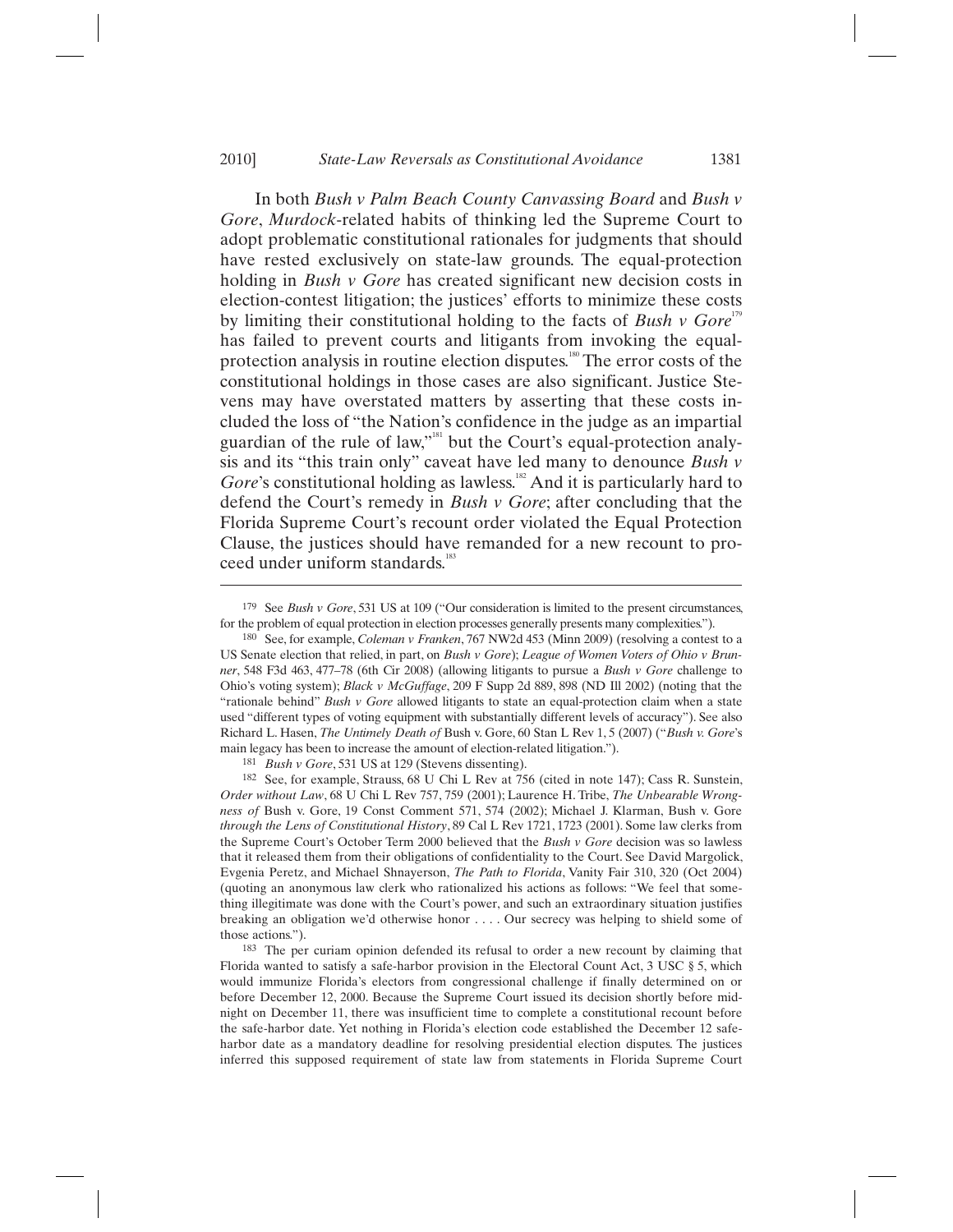State-law reversals could have avoided all of these problems. Although such reversals would have caused the Court to incur the decision costs associated with resolving issues of Florida election law in the 2000 election litigation, these are one-time decision costs; they would not have imposed decisional burdens on future courts by manufacturing novel constitutional doctrines to govern election disputes. The risk of error would also have been lower had the justices based their decisions to set aside the Florida Supreme Court's rulings on state-law grounds rather than on federal constitutional law. The Florida Supreme Court's initial decision to extend the certification deadline was a clear departure from the state's election-protest statute; the justices could have reversed this decision without risking a novel and questionable constitutional pronouncement on the Article II, § 1, clause 2 issue. And the justices' decision to vacate the statewide recount order in *Gore v Harris* would have been far more defensible had it rested solely on state-law grounds. The election-contest statute empowered the state judiciary to issue "relief appropriate under the circumstances," and the Florida Supreme Court's unexplained refusal to include overvotes in the statewide recount and its unwillingness to address Bush's challenges to dimpled chads appeared to evince bias sufficient to disqualify the recount order as "appropriate" relief. Even if the justices might have misinterpreted Florida election law in the process of resolving the cases solely on state-law grounds, such mistakes would have been easier to change than decisions that misconstrue federal constitutional provisions. The former can be amended with new state legislation, whereas the latter can be changed only by constitutional amendments or new Supreme Court appointments. The 2000 election litigation vividly illustrates the problems that can arise when the *Murdock* regime forces the justices to choose between allowing a questionable state supreme court ruling to stand and reversing on federal constitutional grounds.

### D. Punitive Damages

 $\overline{a}$ 

In the early 1990s, BMW refinished a newly manufactured automobile after its paint sustained acid-rain damage and sold it to Ira Gore without disclosing this fact. This nondisclosure was consistent with BMW's nationwide policy in cases where a new car had sustained damage but the costs of repair were less than 3 percent of the sales

opinions, but even those opinions never went so far as to suggest that state law would forbid recounts that extend beyond that federal safe-harbor date. See *Gore v Harris*, 773 S2d at 528–29 (Shaw concurring) ("December 12 was not a 'drop-dead' date under Florida law. . . . It certainly was not a *mandatory* contest deadline under the plain language of the Florida Election Code (i.e., it is not mentioned there) or this Court's prior rulings.").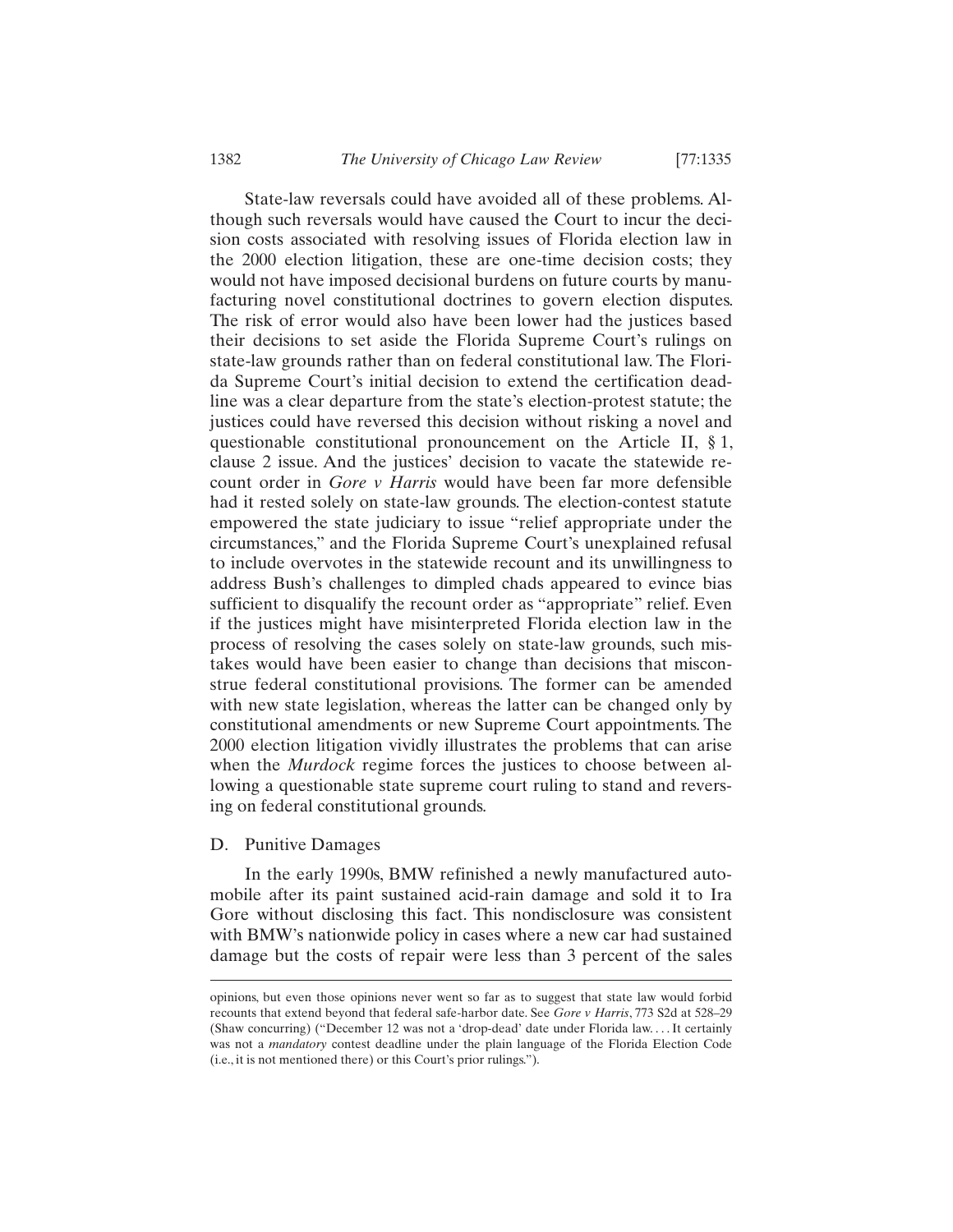price. When Gore discovered that his car had been refinished, he sued BMW for fraud. An Alabama jury awarded him \$4,000 in compensatory damages and \$4 million in punitive damages. The jury computed the punitive damages by multiplying Gore's compensatory damages by the number of BMW's similar sales throughout the United States, even though BMW's nondisclosure policy is legal in many US jurisdictions. The trial court denied BMW's new-trial motion, and the Alabama Supreme Court affirmed this denial on the condition that Gore accept a remittitur of \$2 million in punitive damages. The Alabama Supreme Court held that the jury erred by using BMW's out-of-state acts as a multiplier, $184$  but did not explain how it decided that \$2 million was an appropriate remittitur.<sup>185</sup>

BMW petitioned for certiorari and alleged that this \$2 million punitive-damages award violated its constitutional rights under the Fourteenth Amendment's Due Process Clause. The Supreme Court granted certiorari in *BMW v Gore*<sup>186</sup> and, for the first time in its history, invalidated a punitive-damages award under the federal Constitution. A 5-4 majority held that the Fourteenth Amendment's Due Process Clause prohibits states from imposing "grossly excessive" punishments on tortfeasors, and requires "fair notice" of the "severity of the penalty that a State may impose."<sup>187</sup> The majority thought BMW lacked fair notice of this \$2 million award because its conduct was insufficiently reprehensible, the state-law civil penalties for its misconduct were only \$2,000, and the 500-to-1 ratio between the punitive and actual damages was "breathtaking" and unjustifiable.<sup>188</sup> The dissenters protested this decision to create a new constitutional law of punitive damages as lacking any textual basis in the Constitution, $\frac{189}{10}$  being incapable of principled application, $\frac{1}{2}$ <sup>n</sup> and saddling state and federal courts with the daunting responsibility of measuring every punitive-damages award against *BMW*'s constitutional test, in addition to the already-established common-law standards for granting new trials or remittiturs.<sup>191</sup>

<sup>184</sup> See *BMW v Gore*, 646 S2d 619, 627 (Ala 1994) ("[T]his jury could not use the number of similar acts that a defendant has committed in other jurisdictions as a multiplier when determining the *dollar amount* of a punitive damages award. Such evidence may not be considered in setting the size of the civil penalty, because neither the jury nor the trial court had evidence before it showing in which states the conduct was wrongful."). <sup>185</sup> See id at 629.

<sup>186 517</sup> US 559 (1996).<br>
187 Id at 574–75, 583.<br>
189 Id at 599 (Scalia dissenting).<br>
190 *BMW*, 517 US at 602–07; id at 612 (Ginsburg dissenting) ("Tellingly, the Court repeats that it brings to the task no 'mathematical formula,' no 'categorical approach,' no 'bright line.' It has only a vague concept of substantive due process, a 'raised eyebrow' test, as its ultimate guide."). 191 Id at 605–07 (Scalia dissenting).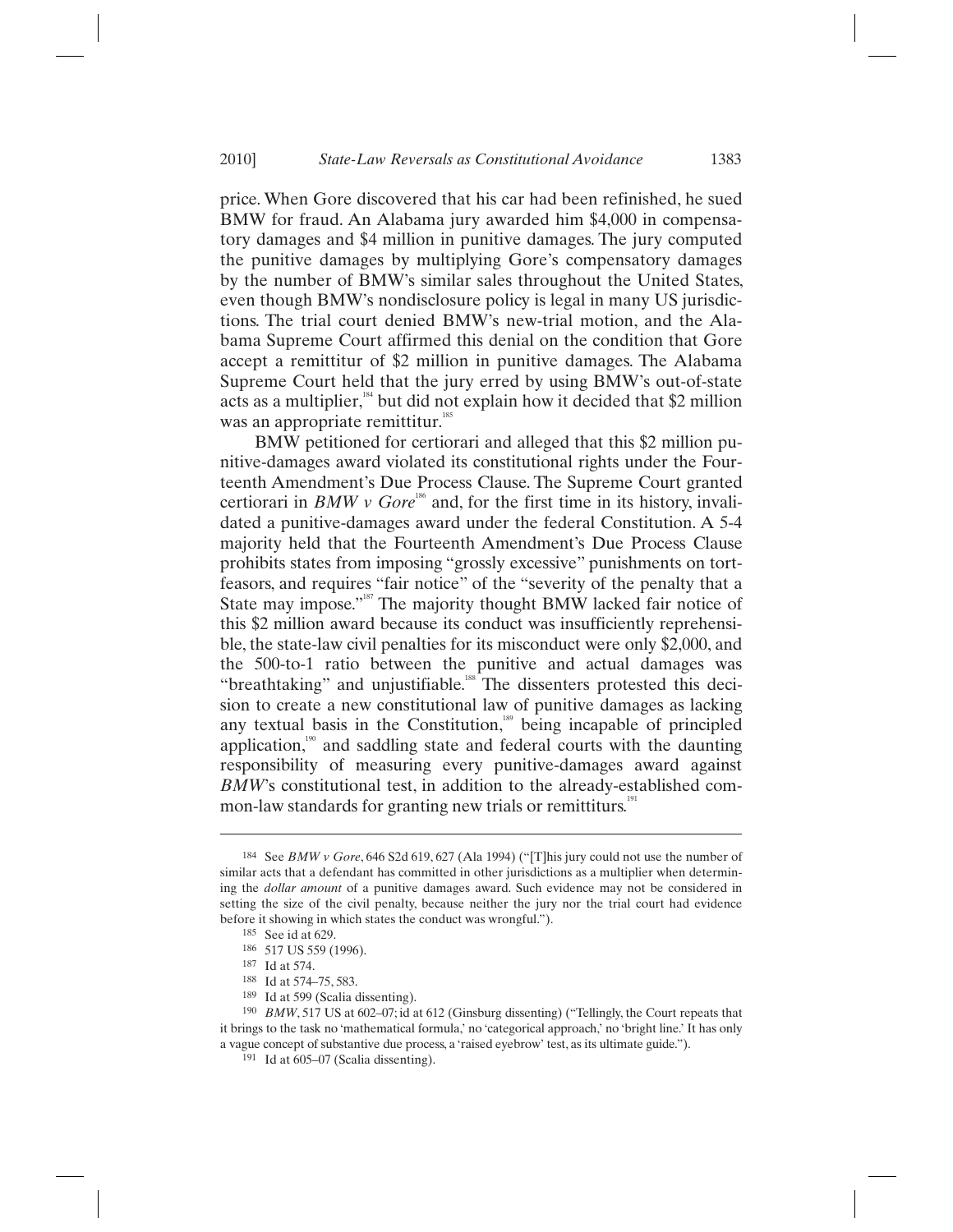Once again, the *Murdock* illusion precluded the justices from reversing the Alabama Supreme Court's judgment on state-law grounds, and forced the justices to choose between affirming the punitivedamages award and creating a novel and contentious federal constitutional doctrine to counter the excessive jury verdict in that case. Yet BMW's federal constitutional claim gave the Court jurisdiction over the entire state-court "judgment or decree" under 28 USC § 1257, and the justices could have overturned the punitive-damages award by relying solely on Alabama law, which provides that punitive damages "must not exceed an amount that will accomplish society's goals of punishment and deterrence."<sup>192</sup> It would have been far more defensible for the Supreme Court majority to have granted BMW's new-trial motion on the ground that the \$2 million punitive-damages award was inconsistent with this state common-law standard, rather than constitutionalizing punitive-damages law and holding that this large jury verdict violated the Fourteenth Amendment's Due Process Clause.

Consider first the risk of error costs in a decision to reverse the Alabama Supreme Court on federal constitutional grounds. The Eighth Amendment prohibits "excessive" bail and fines in criminal proceedings, yet no constitutional provision purports to create uniform federal protections against excessive civil jury verdicts. To justify its constitutional holding, the *BMW* Court had to rely on "substantive due process," a controversial doctrine that many jurists and commentators deem illegitimate. Even those who embrace the Court's use of substantive due process in other contexts should be wary of using this doctrine to protect economic rights or business interests; such substantive-dueprocess rulings have produced some of the most reviled and discredited Supreme Court decisions of all time.<sup>193</sup> "Substantive due process" is also an awkward fit with the constitutional text, $194$  and departures from constitutional language weaken the document's ability to serve as a focal point that enables a diverse society to agree on what qualifies as law.<sup>195</sup> There is little reason for the executive branch to forbear from using loose interpretative techniques to declare "unconstitutional" laws or

<sup>192</sup> *Green Oil Co v Hornsby*, 539 S2d 218, 222 (Ala 1989). 193 See, for example, *Dred Scott v Sandford*, 60 US (19 How) 393 (1857); *Lochner v New York*, 198 US 45 (1905).

<sup>194</sup> See, for example, John Harrison, *Substantive Due Process and the Constitutional Text*, 83 Va L Rev 493 (1997); Henry P. Monaghan, *Our Perfect Constitution*, 56 NYU L Rev 353, 353–60 (1981); John Hart Ely, *Democracy and Distrust: A Theory of Judicial Review* 18 (Harvard 1980). 195 See, for example, David A. Strauss, *Common Law, Common Ground, and Jefferson's* 

*Principle*, 112 Yale L J 1717, 1733–35 (2003) ("Every time the [Constitution's] text is ignored or obviously defied, its ability to serve as common ground, as a focal point, is weakened. . . . It may be that if one person cheats, by failing to follow the text, others are more likely to cheat too, and soon the ability of the text to coordinate behavior will be lost, to everyone's detriment.").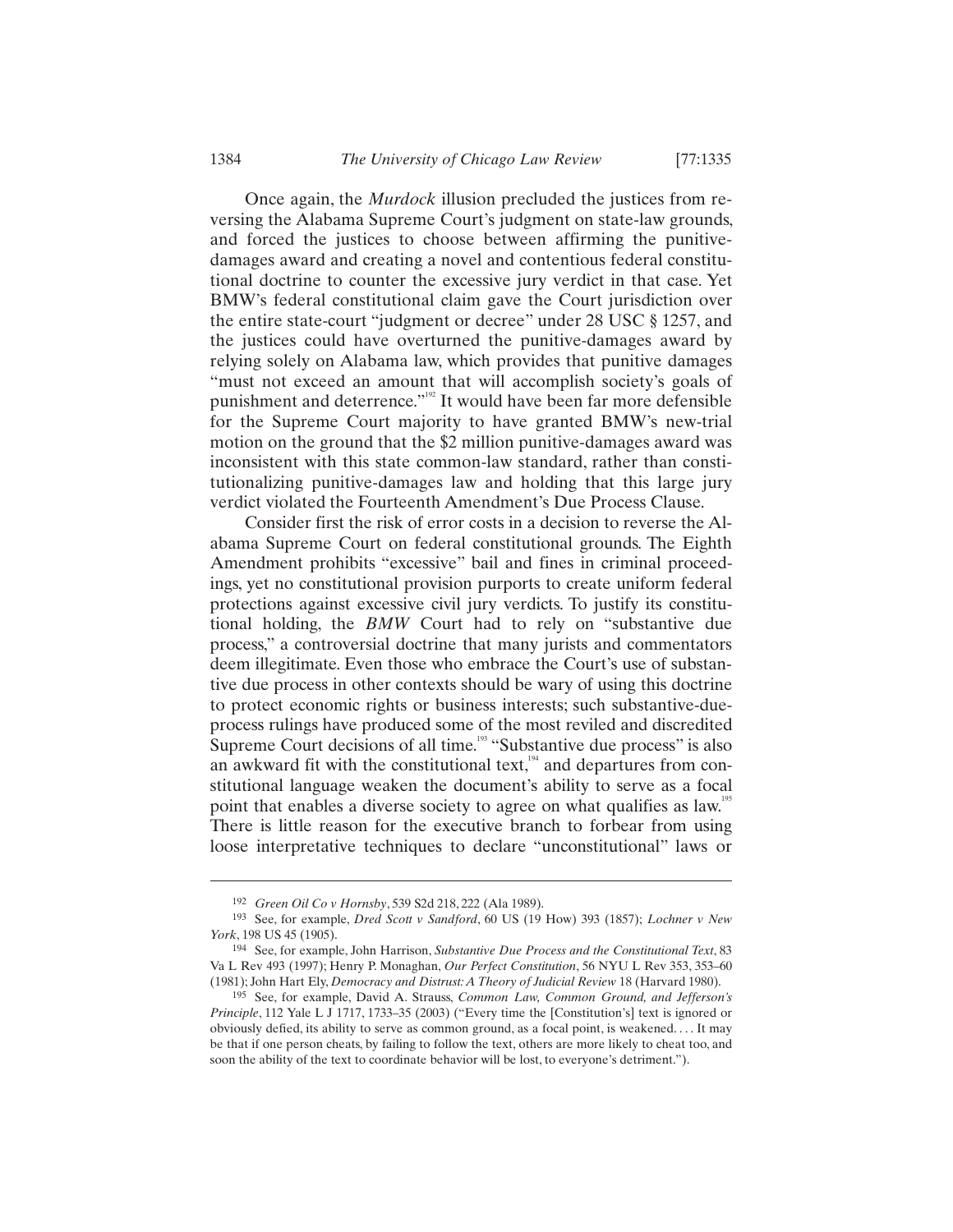policies that it regards as normatively undesirable when Supreme Court opinions invoke similar techniques on behalf of the justices' preferred goals.<sup>196</sup>

If the *BMW* Court had relied on state law to reverse the Alabama Supreme Court, it would have applied Alabama's common-law rule limiting punitive damages to an "amount that will accomplish society's goals of punishment and deterrence."<sup>197</sup> This would have provided the justices with a rule of decision that was clearly established in Alabama law, rather than leaving the justices to invent their own "guideposts" for measuring punitive damages and equate these substantive constraints with "due process of law." Applying this state-law standard would have removed any need to rely on the contentious idea that the Due Process Clause authorizes judges to create and impose substantive policies on state governments, while eliminating any challenge to the legitimacy of the legal standard that the justices would apply. There would still be some risk that the justices might misapply this state-law standard to the facts of *BMW*, but the worst-case scenario would be a Supreme Court opinion that makes a one-time misapplication of a state-law doctrine. It would avoid risking a mistaken federal constitutional pronouncement that can be fixed only with a constitutional amendment or new Supreme Court appointments.

A state-law reversal also would have avoided the decision costs that *BMW*'s constitutional holding imposes on future courts. *BMW* now requires every federal and state court to undertake an openended constitutional inquiry into "gross excessiveness" whenever a jury returns an arguably disproportionate verdict; courts must apply this constitutional test in addition to the common-law standards for new trials and remittiturs whenever a litigant challenges the size of a punitive-damages award. In most if not all cases, these constitutional and common-law standards will diverge. The *BMW* Court requires

<sup>196</sup> The Bush administration's legal memoranda provide abundant examples of this. See, for example, DOJ, *Legal Authorities Supporting the Activities of the National Security Agency Described by the President* (Jan 19, 2006), online at http://www.usdoj.gov/opa/whitepaperonnsa legalauthorities.pdf (visited Feb 7, 2010); DOJ, Office of Legal Counsel, Office of the Assistant Attorney General, *Memorandum for Alberto R. Gonzales, Counsel to the President: Re: Standards of Conduct for Interrogation under 18 U.S.C. §§ 2340–2340A* (Aug 1, 2002), online at http://www.washingtonpost.com/wp-srv/politics/documents/cheney/torture\_memo\_aug2002.pdf

<sup>(</sup>visited Feb 7, 2010). 197 *Green Oil*, 539 S2d at 222. Alabama law also requires courts to consider seven factors when determining whether punitive damages are excessive. These include: (1) the relationship between the amount of punitive damages and the actual or likely harm from the defendant's conduct; (2) the degree of reprehensibility of the defendant's conduct; (3) whether the defendant profited from the wrongful conduct; (4) the financial position of the defendant; (5) the costs of litigation; (6) whether criminal sanctions have been imposed on the defendant; and (7) whether other civil actions have been filed against the same defendant based on the same conduct. See id at 223–24.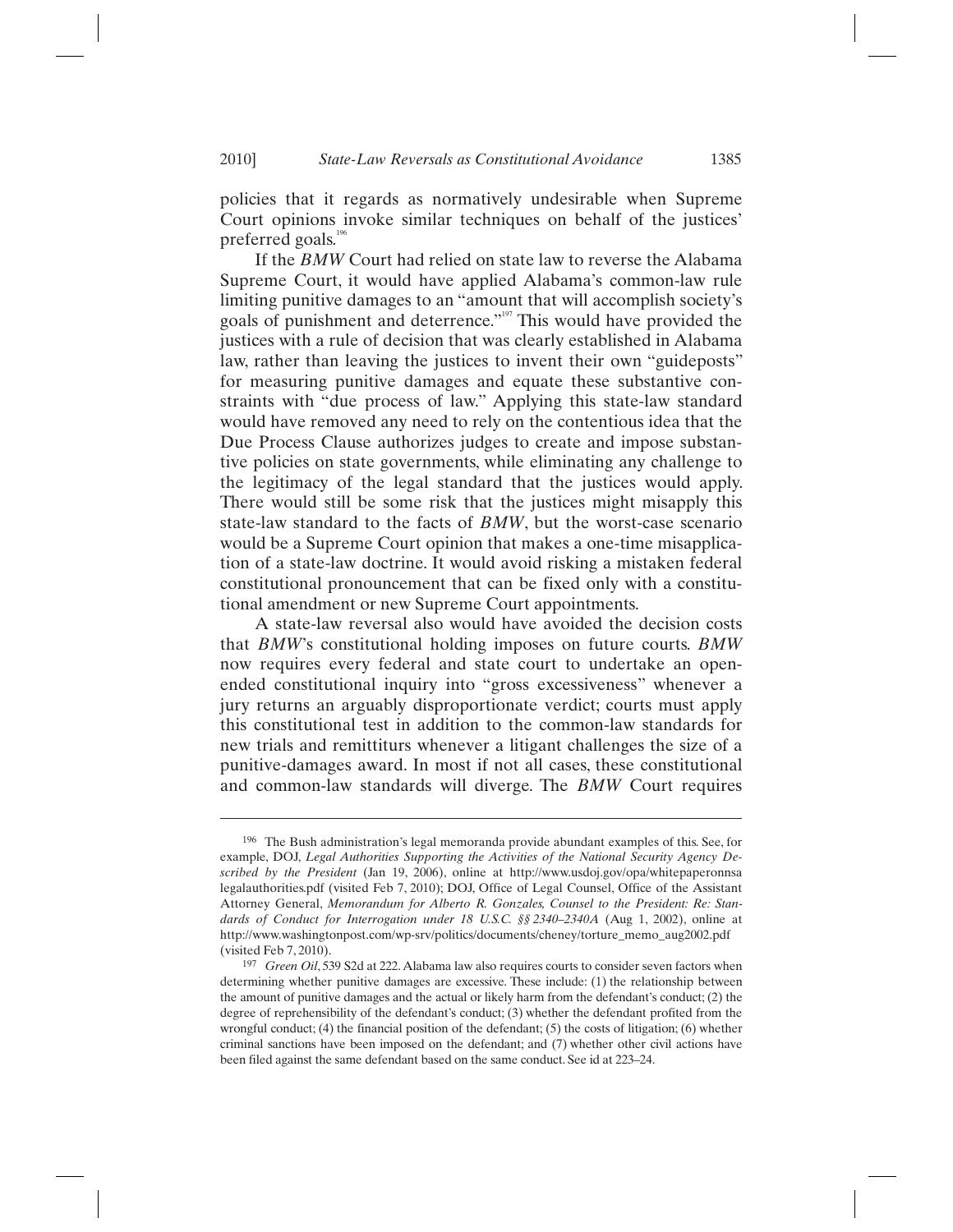courts to consider three "guideposts": the "degree of reprehensibility," the ratio between the amount of punitive damages and the actual harm inflicted on the plaintiff, and the civil or criminal penalties that could be imposed for comparable misconduct. State-law standards for granting new trials or remittiturs may or may not include these factors, and may require courts to consider factors beyond those mentioned in *BMW*.<sup>198</sup> A state-law reversal would have avoided an outcome that requires future courts to apply overlapping federal-law and state-law standards for judicial review of punitive-damage awards. This approach would have enabled the Supreme Court to avoid imposing decision costs on future courts with its constitutional "excessiveness" inquiry, along with the potential error costs of *BMW*'s constitutional analysis.

\* \* \*

These examples just scratch the surface in demonstrating how the *Murdock* regime's prohibition on state-law reversals has caused the justices to use federal constitutional law as a substitute weapon for counteracting state supreme court rulings that they deem mistaken. In addition to the above-described cases, the Supreme Court's decision in *World-Wide Volkswagen v Woodson*<sup>199</sup> relied on constitutional dueprocess grounds to reverse a state supreme court's dubious interpretation of Oklahoma's enumerated long-arm statute;<sup>200</sup> *New York Times v Sullivan*<sup>201</sup> constitutionalized the law of defamation in response to a state supreme court decision that misapplied Alabama's defamation law and upheld a \$500,000 verdict without any showing of actual damages;<sup>202</sup> and *Caperton v A.T. Massey Coal Co*<sup>203</sup> reversed, on constitutional due-process grounds, a state court's questionable interpretation of state-law rules governing judicial recusals.<sup>2</sup>

But rulings that expand federal constitutional law will often be costly substitutes for state-law reversals. In many cases, the risk of error will be higher when the justices issue a controversial federal constitutional pronouncement in the course of reversing a state supreme

<sup>198</sup> See note 197.<br>
199 444 US 286 (1980).<br>
200 Id at 291.<br>
201 376 US 254 (1964).

<sup>&</sup>lt;sup>202</sup> See Richard A. Epstein, *Was New York Times v. Sullivan Wrong?*, 53 U Chi L Rev 782, 790, 793–94, 816 & n 55 (1986) (noting that the Alabama Supreme Court's decision had misapplied state defamation law, including a state statute that denied a public officer recovery of punitive damages in a libel action regarding his official conduct unless he first made a written demand for a public retraction and the defendant failed or refused to comply, and that the plaintiffs failed to show actual damages).<br><sup>203</sup> 129 S Ct 2252 (2009).<br><sup>204</sup> Id at 2257.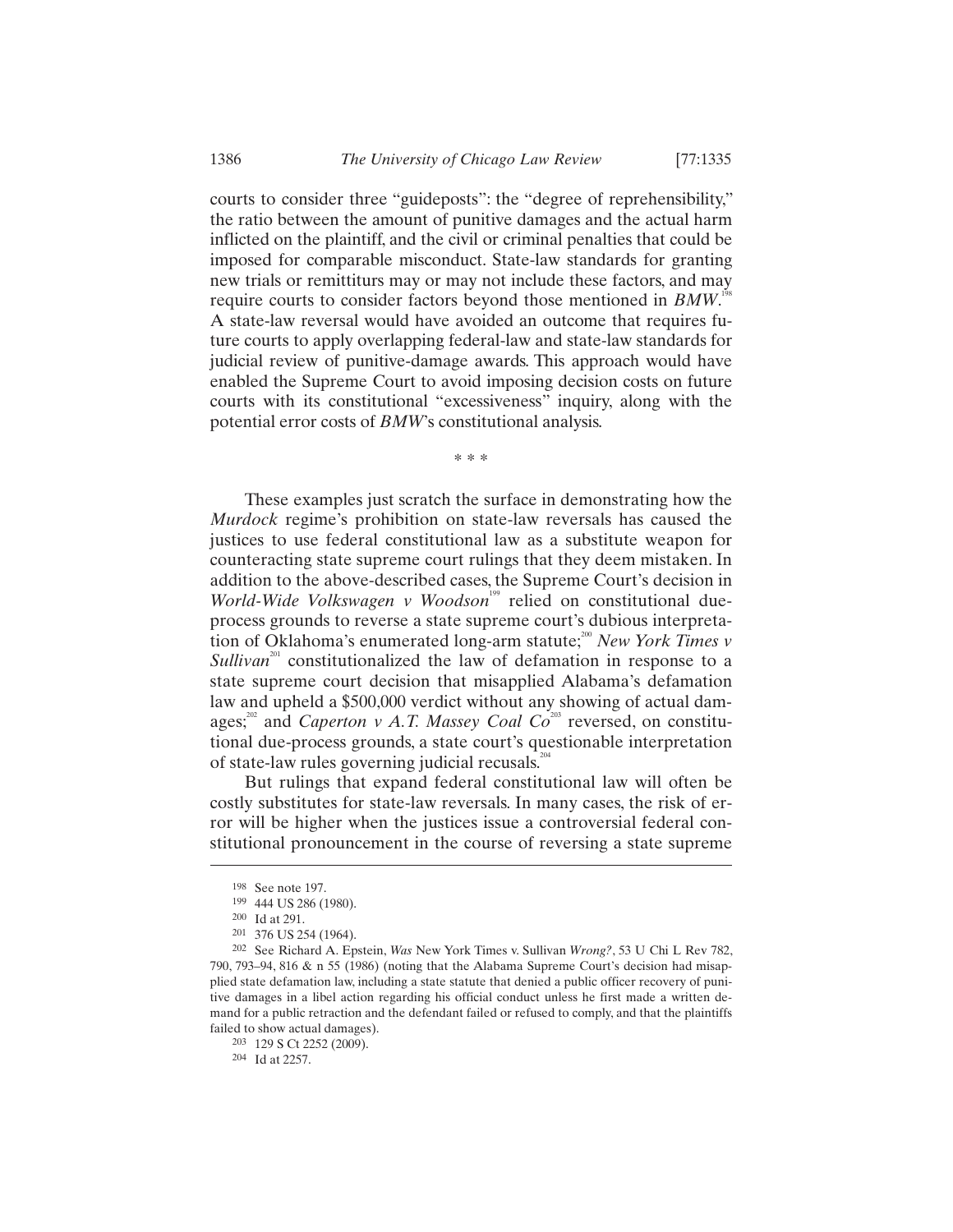court ruling. *Boy Scouts*, *Bouie*, *Bush v Gore*, and *BMW* are all examples of cases in which state-law reversals would have been easier to defend than the contentious and sharply disputed constitutional holdings that the Supreme Court produced. The costs of error are also likely to be higher when the Supreme Court resolves cases on federal constitutional grounds. An erroneous constitutional pronouncement has nationwide impact and is largely entrenched against political-branch override, whereas the Supreme Court's mistaken interpretations of state law would affect only one state and be subject to legislative override. Finally, these *Murdock*-induced constitutional doctrines promise to increase decision costs on future courts by complicating judicial judgments, $\alpha$ especially in the aftermath of the rulings in *Boy Scouts*, *Bouie*, *Bush v Gore*, and *BMW*. State-law reversals in these cases would have spared future courts the need to resolve the precise scope and contours of the novel constitutional doctrines created in those cases.

In some cases, of course, a federal constitutional resolution may still be preferable to a reversal that rests solely on state-law grounds. If the federal constitutional question is straightforward or noncontroversial, or if the case presents arcane state-law issues outside the ken of generalist Supreme Court justices, then the error-cost calculation will cut in favor of refusing to review the state supreme court's interpretation of state law. Or if a federal constitutional resolution would bring doctrinal clarity and reduce decision costs in future litigation, then there is less to gain in using a state-law reversal to avoid a federal constitutional pronouncement. But there have been, and will continue to be, cases in which the decision to issue a state-law reversal as a means to avoid a federal constitutional pronouncement will economize on the decision costs and error costs of Supreme Court rulings. These are the types of cases in which the justices should consider reversing state supreme court rulings solely on state-law grounds.

### III.

The discussion up to this point has shown that the Supreme Court *may* review a state supreme court's interpretation of state law in any case presenting a colorable federal claim, and that the justices *should* consider such state-law reversals in cases that would otherwise be resolved with novel and contentious federal constitutional pronouncements. This Part considers whether anything could motivate the justices to opt for state-law reversals in cases where they already have five

<sup>205</sup> See, for example, Epstein, 53 U Chi L Rev at 808–11 (cited in note 202) (noting how the "actual malice" test that the justices announced in *New York Times v Sullivan* has increased litigation costs in defamation cases).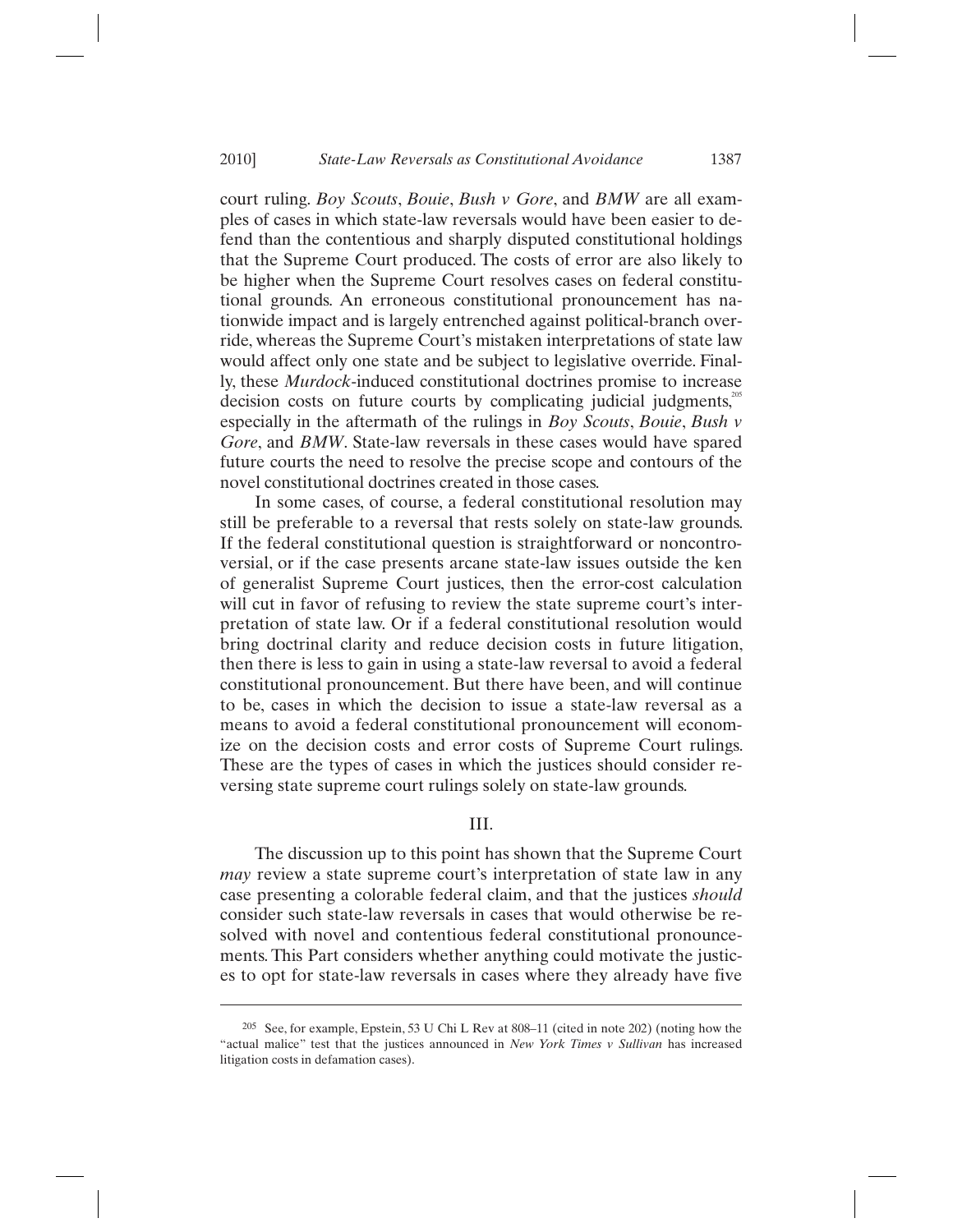votes to reverse on federal constitutional grounds. The Supreme Court's failure to reconsider the *Murdock* regime in recent years, even in cases such as *Boy Scouts* or *Bush v Gore*, suggests that the justices may lack incentives to expand their prerogative to issue state-law reversals, especially given that federal constitutional law remains available as a substitute means for reversing undesirable state-court decisions.

The motivational question is crucial in determining whether this proposal to expand the Supreme Court's use of state-law reversals is feasible. Whenever the justices choose to reverse a state-court judgment, they retain discretion to resolve the case solely on federal constitutional grounds. Demonstrating a legal prerogative to review statelaw issues in cases that present federal claims does not establish a legal obligation for the justices to consider such issues; something beyond the absence of external legal constraints must provide the impetus for the justices to expand their review of state-law issues in this manner. This is especially true when state-law reversals are a means to avoid a reversal that would otherwise rest on federal constitutional grounds. One might think that a rational Supreme Court majority that wants to reverse a state supreme court's judgment will prefer to rest its decision on federal constitutional grounds rather than state-law grounds; the former approach is more durable and more resistant to political-branch override. It is necessary to consider what, if anything, could induce a court majority to weaken the force of its pronouncements by relying solely on state law, especially in cases such as *Boy Scouts*, *Bouie*, *Bush v Gore*, or *BMW*, where it could still muster five votes for a federal constitutional reversal. Several considerations could persuade the justices to use state-law reversals in these situations. First, the Supreme Court announces constitutional doctrines behind a veil of uncertainty; it cannot anticipate or control how future court majorities might use or expand on its constitutional holdings in later cases. Justices who joined the Court's opinion in *Brown v Board of Education*<sup>206</sup> might have been surprised or even appalled at the Roberts Court's reliance on that precedent to invalidate efforts to attain racial balancing in the Seattle public schools.<sup>207</sup> Even case-specific constitutional pronouncements, such as *Bush v Gore*'s attempt to limit its equal-protection holding to "the present circumstances,"<sup>208</sup> are unable to prevent litigants or

<sup>206 347</sup> US 483 (1954). 207 See *Parents Involved in Community Schools v Seattle School District No 1*, 551 US 701, 798–99 (2007) (Stevens dissenting) (denouncing the "cruel irony" in the Court's reliance on *Brown* and accusing the majority of "rewrit[ing] the history of one of this Court's most important decisions"). 208 See 531 US at 109.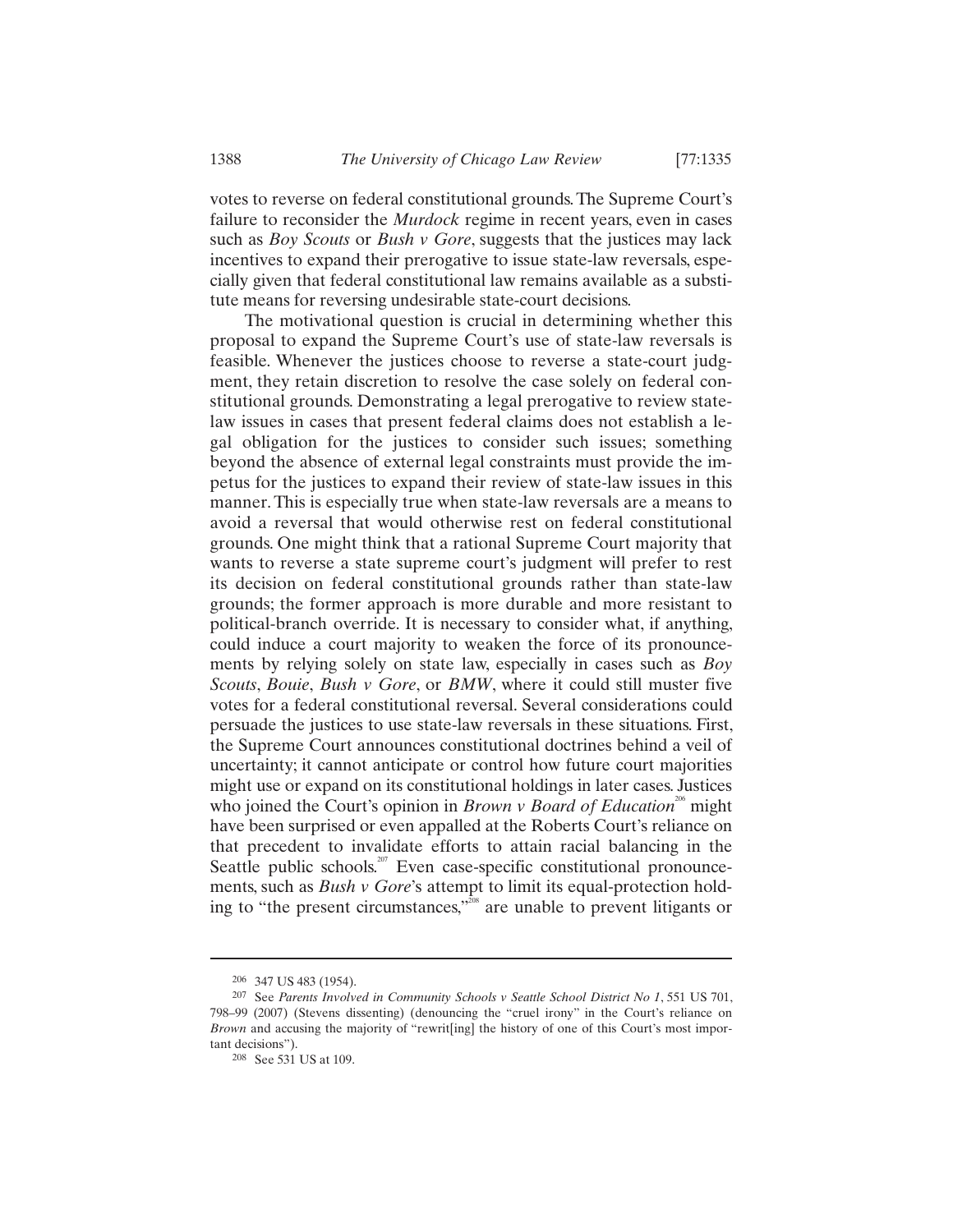courts from extending those cases into new contexts.<sup>209</sup> The inability to foresee the full consequences of a federal constitutional pronouncement can make a state-law reversal seem more attractive to the justices, even when that approach prevents them from entrenching their ruling against legislative override.

Second, any Supreme Court justice is likely to encounter situations in which the federal constitutional grounds for reversing a state supreme court ruling are in tension with his usual approach to constitutional interpretation, but a state-law reversal fits more easily with his methodological commitments. Many commentators noted that the justices in the *Bush v Gore* majority endorsed an interpretation of the Equal Protection Clause that seems inconsistent with the interpretive formalism that those justices advocate in other contexts.<sup>210</sup> And some justices in the *Boy Scouts* majority embraced an interpretation of the First Amendment that is hard to square with previously stated positions that categorically reject First Amendment challenges to neutral, generally applicable laws that regulate conduct.<sup>211</sup> In these types of cases, those justices could opt for a state-law reversal while remaining consistent with their previously stated methodologies, once the Court moves beyond the *Murdock*-created notion that it lacks "jurisdiction" to consider those state-law issues. In such situations, the "civilizing force of hypocrisy" could induce justices to prefer a reversal that rests solely on state-law grounds. $^{212}$ 

Third, a justice may wish to reverse a state supreme court decision yet hold some doubts about the correctness of his views. These doubts may not be enough to convince him to affirm the state supreme court ruling, but they may lead him to opt for the intermediate step of reversing without entrenching his views as a matter of federal constitutional law. Justice O'Connor used this approach in *Thompson v Oklahoma*<sup>213</sup> in which a fifteen-year-old murderer claimed that his death sentence violated the Eighth Amendment. Four justices wanted to entrench a constitutional prohibition on capital punishment for

<sup>209</sup> See note 180 and accompanying text. 210 See, for example, Richard A. Posner, *Law, Pragmatism, and Democracy* 347 (Harvard 2003) (noting that some justices in the *Bush v Gore* majority have "urg[ed] a concept of adjudication that is inconsistent with the majority opinion that they joined"); Strauss, 68 U Chi L Rev at 740 (cited in note 149) (acknowledging that the Court's equal-protection holding was "not entirely implausible" but describing it as "wildly out of character" for the justices who joined the majority opinion).<br><sup>211</sup> See note 125 and accompanying text.

<sup>212</sup> See Elster, 2 U Pa J Const L 345 (cited in note 15) (describing how the "civilizing force of hypocrisy" induces even self-interested actors to want to appear impartial and principled). 213 487 US 815 (1988).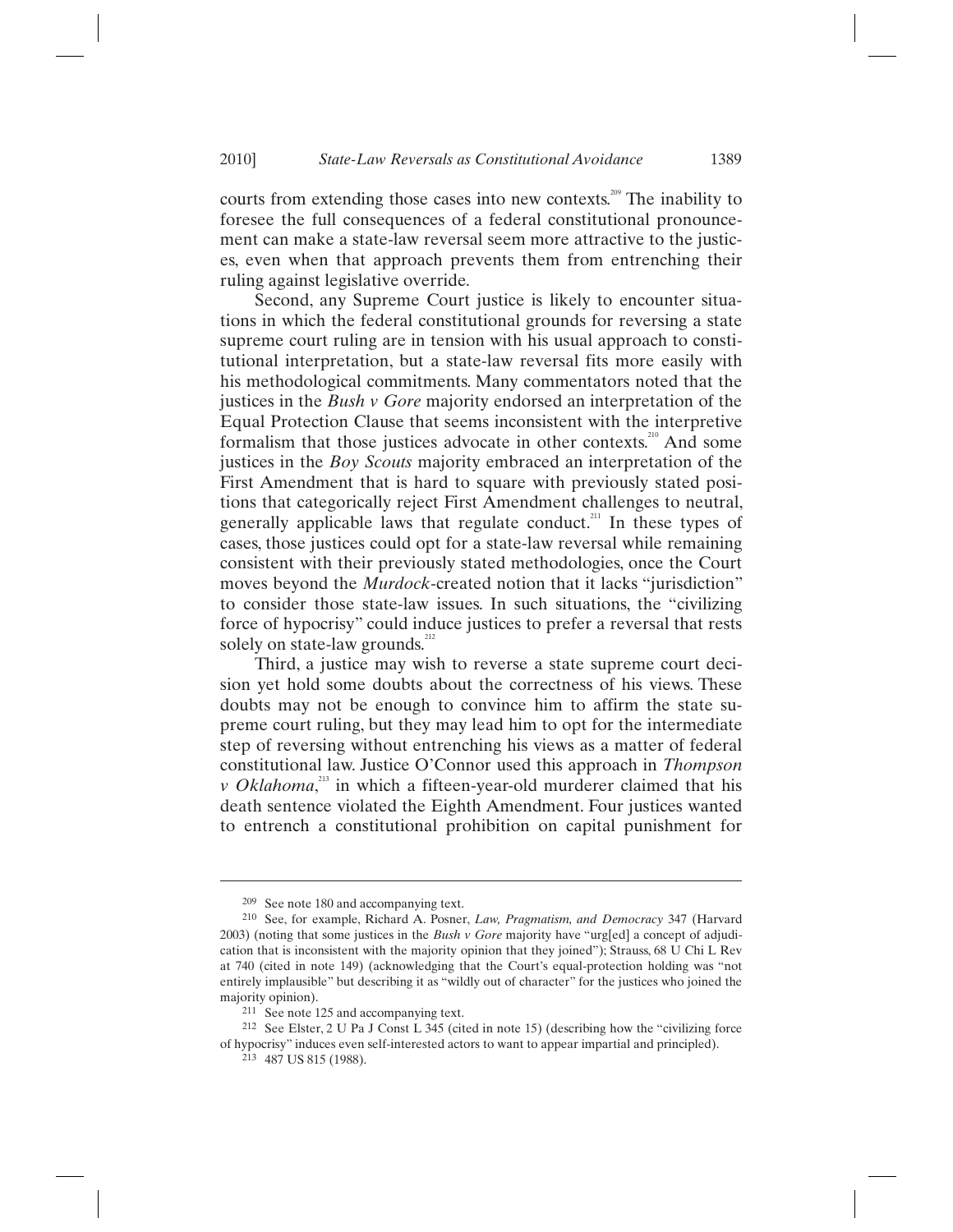crimes committed by offenders younger than sixteen years of age.<sup>214</sup> But Justice O'Connor refused to join their opinion even as she cast the fifth and decisive vote to vacate the petitioner's death sentence. As Justice O'Connor saw matters, it was "very likely" that a national consensus disapproved of capital punishment for such offenders, but she was unwilling to constitutionalize a prohibition on such executions "without better evidence than we now possess."<sup>215</sup> She therefore opted for a more narrow holding that interpreted the Eighth Amendment to prohibit fifteen-year-old offenders from being executed under capitalpunishment statutes that fail to specify a minimum age. This approach made the Supreme Court's ruling in *Thompson* defeasible by state or federal legislation that clearly authorizes capital punishment for fifteen-year-old murderers.<sup>216</sup>

Any justice could be drawn to a similar disposition in cases where *Murdock* and federal constitutional doctrines would otherwise force the Court into an all-or-nothing choice. In a case such as *Boy Scouts*, a justice might believe that the New Jersey Supreme Court should not have forced the Boy Scouts to accept homosexuals as Scoutmasters, yet remain open to the possibility that future experience or changed circumstances might make the Boy Scouts' anti-homosexuality policies seem indefensible. Or a justice might object to the New Jersey Supreme Court's high-handed treatment of the Boy Scouts and its questionable interpretation of the state's antidiscrimination statutes while maintaining a reluctance to constitutionalize a broad First Amendment right for institutions to disregard antidiscrimination laws in other contexts. But the Court's First Amendment doctrines leave no room for a disposition that reverses the New Jersey Supreme Court yet subjects the Supreme Court's ruling to legislative override. Any justice that shares the democracy-protecting sentiments in Justice O'Connor's *Thompson* concurrence, or the epistemic modesty of Judge Learned Hand, who wrote that the "spirit of liberty is that spirit which is not too sure that it is right,"<sup>217</sup> will want to consider state-law reversals as a substitute for rulings that would otherwise entrench a

<sup>&</sup>lt;sup>214</sup> Id at 818–38 (Stevens) (plurality).<br><sup>215</sup> Id at 848–49 (O'Connor concurring).

<sup>216</sup> Id at 858–59 ("[T]he approach I take allows the ultimate moral issue at stake in the constitutional question to be addressed in the first instance by those best suited to do so, the people's elected representatives.").

<sup>217</sup> See Learned Hand, *The Spirit of Liberty*, in Irving Dillard, ed, *The Spirit of Liberty: Papers and Addresses of Learned Hand* 189, 190 (Knopf 1953). See also Michael W. McConnell, *The Importance of Humility in Judicial Review: A Comment on Ronald Dworkin's "Moral Reading" of the Constitution*, 65 Fordham L Rev 1269, 1292 (1997) ("I am confident that an essential element of responsible judging is a respect for the opinions and judgments of others, and a willingness to suspend belief, at least provisionally, in the correctness of one's own opinions.").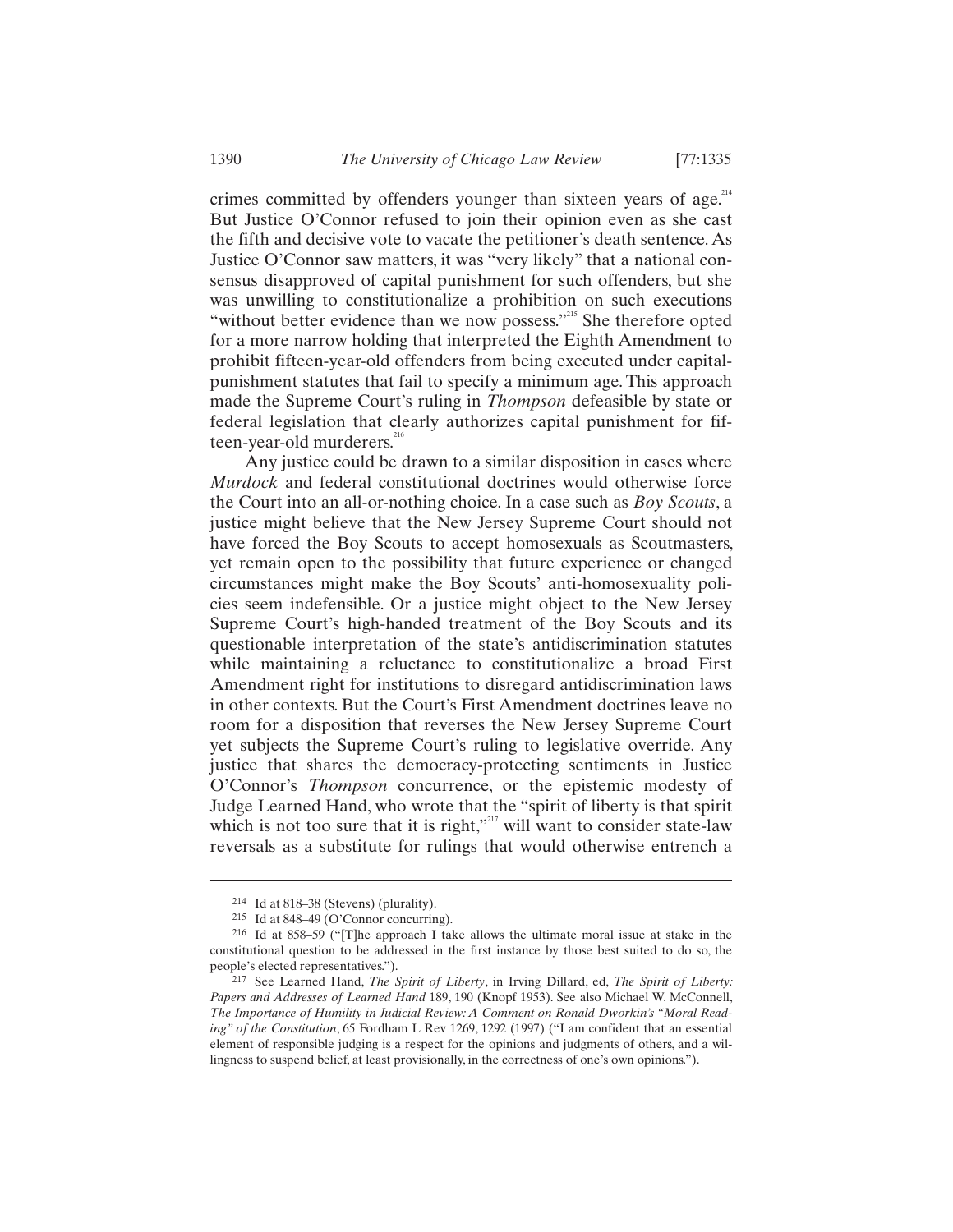novel and contentious federal constitutional pronouncement—once he or she moves beyond *Murdock*'s jurisdictional myth. *Thompson* also illustrates how a single justice can use state-law reversals as a constitutional-avoidance device, without securing the votes of other justices. Indeed, in many cases (including *Boy Scouts*, *Bush v Gore*, *BMW*, and *Caperton*) a single justice's decision to opt for a state-law reversal will be sufficient to prevent the Court from establishing a controversial constitutional holding. $2$ 

Of course, none of these concerns induced the justices to avoid the novel and contentious federal constitutional pronouncements in cases such as *Boy Scouts*, *Bouie*, *Bush v Gore*, and *BMW*, cases where they could have affirmed the state supreme court rulings or denied certiorari.<sup>219</sup> But none of these decisions means that the justices are indifferent to the veil-of-uncertainty risks in creating new constitutional doctrines, or unconcerned with remaining consistent with their publicly stated interpretive philosophies. They show only that such concerns may be outweighed by the justices' desire to reverse what they perceive to be a particularly egregious state supreme court ruling, and that *Murdock* needlessly forces the justices to choose among these competing goals. Allowing for state-law reversals will facilitate constitutional avoidance, because it will no longer require the justices to swallow an unappealing or legally dubious state supreme court ruling as the price of avoiding a federal constitutional reversal.

Finally, the justices' continued adherence to the *Murdock* regime is explainable (at least in part) by litigants' failure to challenge it, as *Murdock* has become a habit of thinking among lawyers and judges alike. Even in high-stakes cases such as *Boy Scouts* or *Bush v Gore*, none of the litigants or amici asked the justices to reconsider their unwillingness to review state-law issues in cases that present federal claims. The *Murdock* regime's durability under these circumstances does not imply an absence of judicial motivation to reconsider it, or that additional retreats from *Murdock* are attainable only in some idealized, first-best world. At worst, it shows only that *Murdock* (like any judicial precedent) can produce herding behavior that dissuades litigants from challenging it;<sup>220</sup> it does not mean that an entrepreneurial

<sup>218</sup> See Vermeule, *Judging under Uncertainty* at 118–48 (cited in note 10) (criticizing theories of adjudication that require sustained judicial coordination in order to achieve the systemic benefits that they purport to advance). 219 See, for example, Adrian Vermeule, *Mechanisms of Democracy: Institutional Design Writ* 

*Small* 20–21, 70 (Oxford 2007) (criticizing "self-defeating proposals," in which "the diagnosis and prescription make different assumptions about relevant features of the relevant actors"). 220 See, for example, Adrian Vermeule, *Law and the Limits of Reason* 74–75 (Oxford 2009).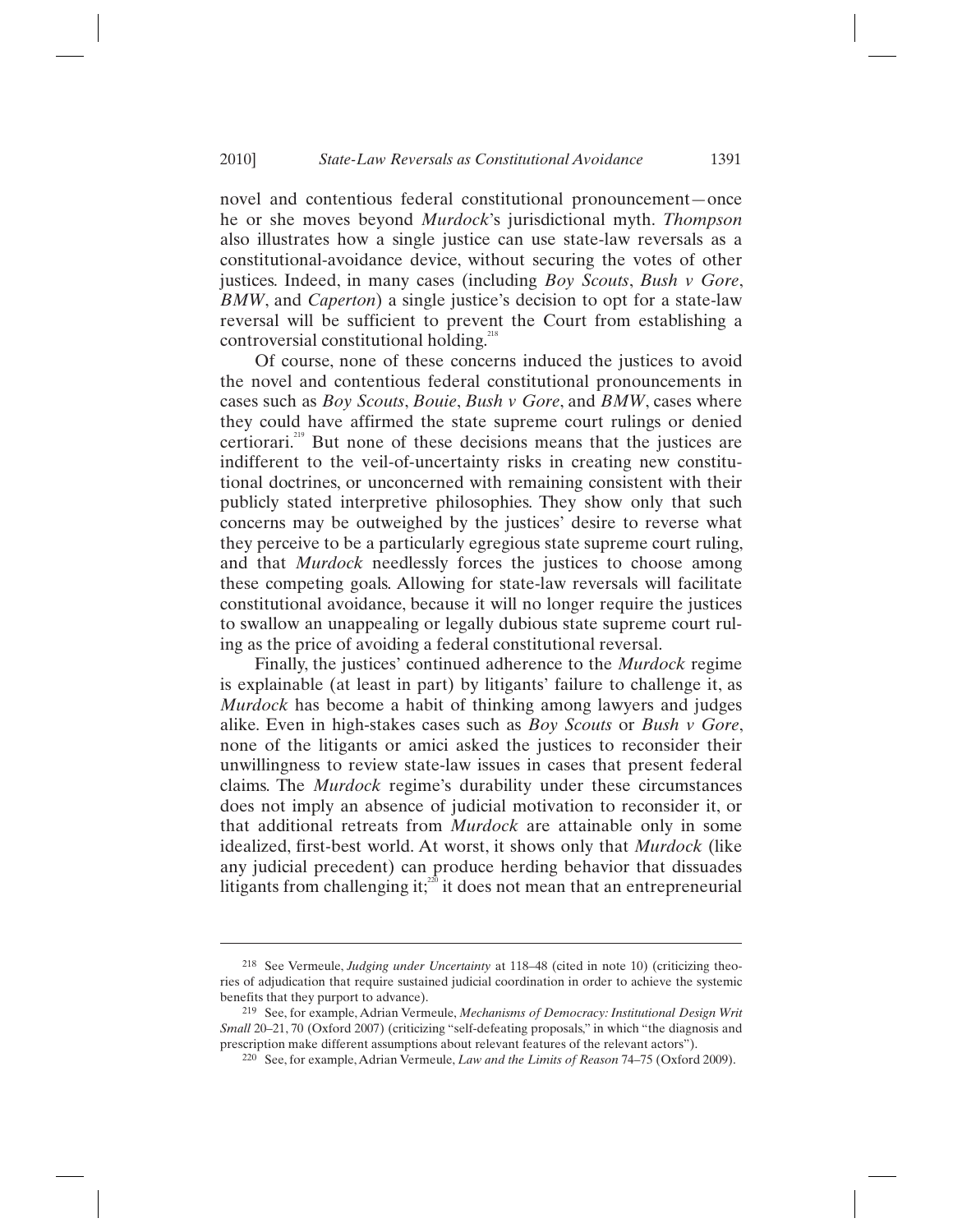litigant will be unable to motivate any of the justices to extend their retreat from *Murdock* if a future case presents a suitable vehicle for it.

### IV.

This Part considers and responds to objections to this proposal. Part IV.A answers concerns that retreating from the *Murdock* regime would unduly infringe state autonomy. It also addresses the extent to which the Supreme Court's interpretations of state law can be "binding" in future state-court litigation. Part IV.B addresses those who believe that Congress, rather than the Supreme Court, should implement this change, because of statutory stare decisis or a Burkean skepticism toward unilateral judicial departures from traditional practices. Part IV.C considers whether this proposal will encourage arbitrary or results-driven Supreme Court decisionmaking.

### A. State-Autonomy Concerns

Some commentators predict dire consequences if the Supreme Court departs from the status quo *Murdock* regime. Martha Field, for example, claims that without *Murdock*'s jurisdictional rule, "it would not be possible to identify any body of law as 'state law,'" because "the content of 'state law' would vary according to whether it was reviewed by the Supreme Court."<sup>221</sup> But such concerns are exaggerated and implausible. The concept of "state law" has survived the *Fairfax* litigation, the decision in *NAACP v Patterson*, the Supreme Court's Contracts Clause jurisprudence, and other cases where the justices rejected a state supreme court's interpretation of state law on direct review without expressly holding it preempted by federal law.<sup>222</sup> This history demonstrates that the Supreme Court need not vest the state supreme courts with absolute supremacy over state-law issues to preserve the concept of "state law" as an independent entity; rather, it needs only to limit the frequency with which it reverses a state supreme court's state-law pronouncements and the circumstances in which it issues such state-law reversals.223 Under this proposed retreat from *Murdock*, the justices will issue state-law reversals only when necessary to avoid novel and contentious federal constitutional pronouncements. This is only a small

<sup>221</sup> Field, 99 Harv L Rev at 921 (cited in note 62) ("It is thus because of *Murdock* that the whole concept of state law as distinct from federal law is a meaningful one.").<br><sup>222</sup> See notes 78–90 and accompanying text.<br><sup>223</sup> See Ernest A. Young, *Institutional Settlement in a Globalizing Judicial System*, 54 Duke L

J 1143, 1191 (2005) ("The trick, then, is to allow enough federal oversight to foreclose hostile state courts from manipulating state law to thwart federal rights, but not so much federal secondguessing as to eliminate state court supremacy over state law.").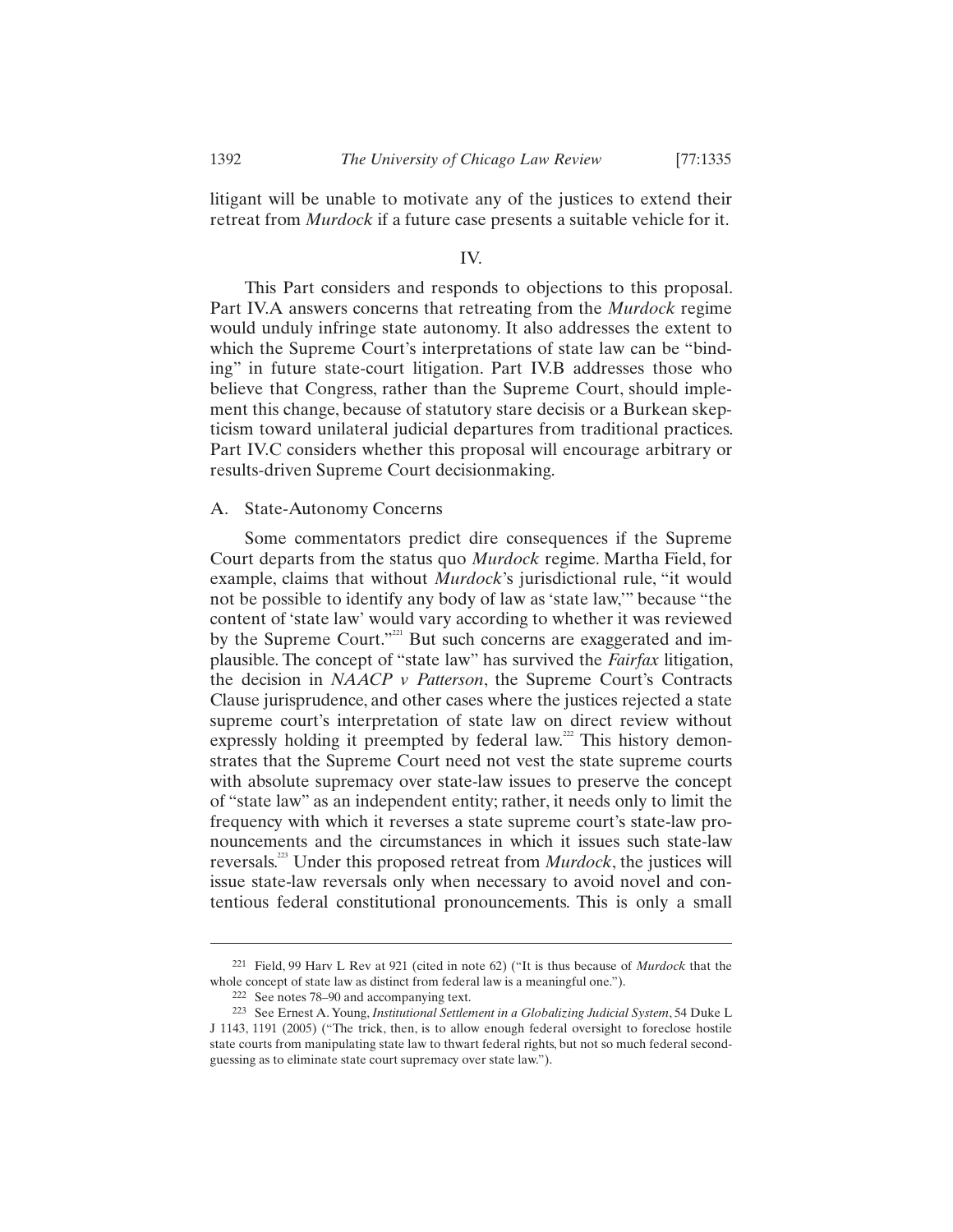step beyond its current practice, which rejects a state supreme court's interpretations of state law when it frustrates a litigant's efforts to vindicate federal rights in state court. And in all events, the Supreme Court will be unable to take over state law even if it wanted to; institutional constraints sharply limit the number of cases that it can decide each year, and the justices are unlikely to shift their attention away from the significant federal-law cases that they must resolve to delve into mundane state-law issues.

Those who fear that this proposal would give the Supreme Court too much power and influence over state law must bear in mind that the Supreme Court *already* enjoys the prerogative to reverse state supreme courts' interpretations of state law; the only limitation is that the justices rest their decisions on federal-law grounds rather than on state law. Cases such as *Boy Scouts*, *Bouie*, *Bush v Gore*, and *BMW* show how weak this constraint can be. The justices' interpretive power over the Constitution enables them to expand federal constitutional doctrines to justify their decisions to reverse unacceptable state-court decisions, and the Court's equal-protection, First Amendment, and substantive-due-process doctrines are sufficiently capacious to enable litigants and justices to find federal constitutional rationales capable of reversing many state-law rulings of which five justices disapprove. The *Murdock* regime therefore does little to ensure Supreme Court deference to the state supreme courts' state-law pronouncements; it simply shunts the Supreme Court's reasoning into federal constitutional law rather than state law, and induces the justices to devise new federal constitutional rights and doctrines to counter what they perceive as biased or erroneous state supreme court decisions. Indeed, it is somewhat ironic that the *Murdock* regime is so often defended as a doctrine that protects federalism and state autonomy<sup>224</sup> when these *Murdock*-induced constitutional pronouncements do far more to restrict state prerogatives than a state-law reversal would have done. The Supreme Court's constitutional holding in *Boy Scouts*, for example, restricts the autonomy of all fifty states. A state-law reversal, by contrast, might have offended the New Jersey Supreme Court, but it

<sup>224</sup> See, for example, Field, 99 Harv L Rev at 922 (cited in note 62) (describing *Murdock* as part of the "well-established foundation of the system on which many of our suppositions concerning federalism have been built"); Young, 54 Duke L J at 1191 (cited in note 223) (describing *Murdock* and the state courts' interpretive supremacy over state law as "one of the pillars of our federalism"). See also *Kansas v Marsh*, 548 US 163, 184 (2006) (Scalia concurring) ("When state courts erroneously invalidate actions taken by the people of a State . . . on *state-law* grounds, it is generally none of our business; and our displacing of those judgments would indeed be an intrusion upon state autonomy."); William J. Brennan, Jr, *The Bill of Rights and the States: The Revival of State Constitutions as Guardians of Individual Rights*, 61 NYU L Rev 535, 550–52 (1986); David L. Shapiro, *Federalism: A Dialogue* 1–3 (Northwestern 1995).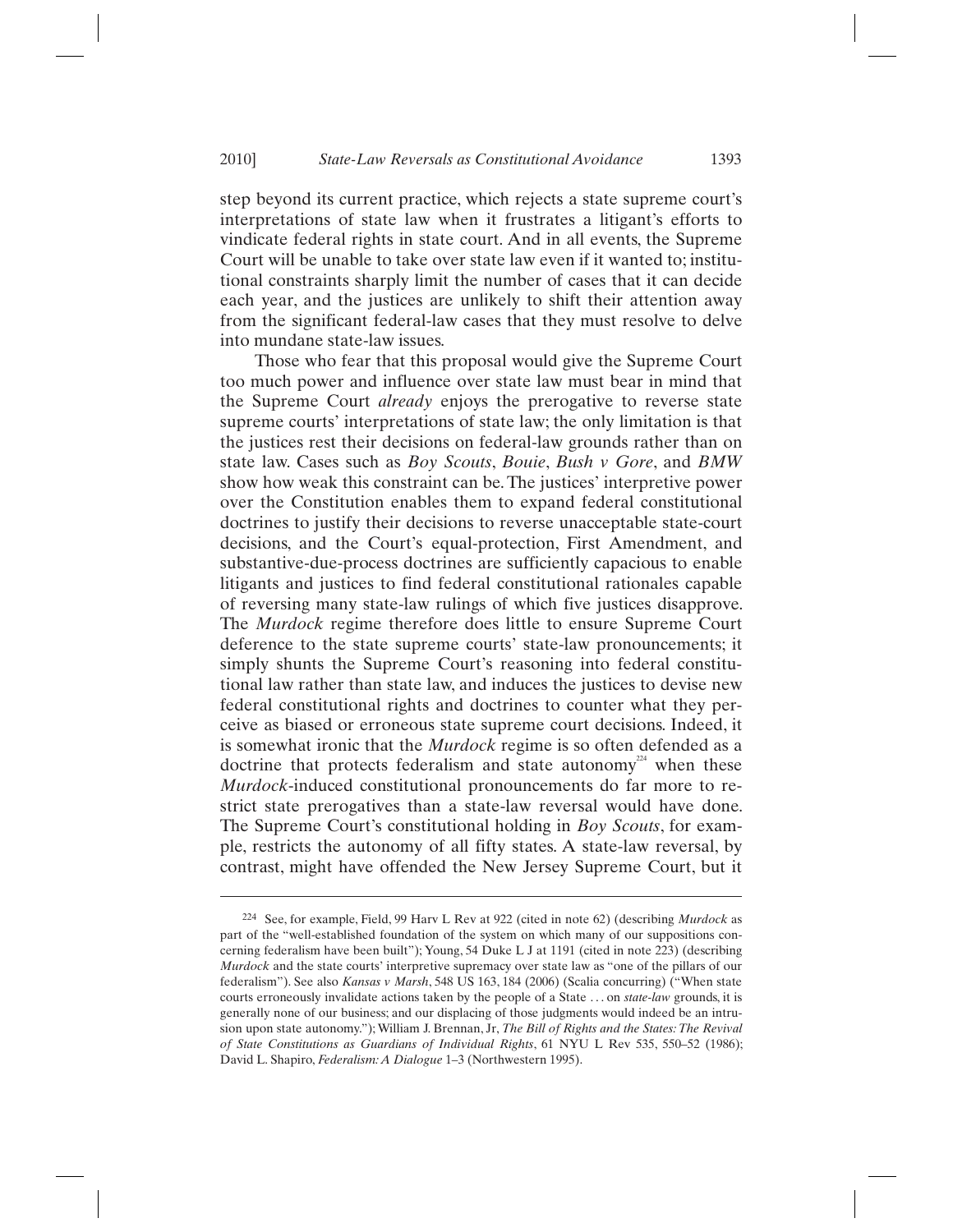would have preserved the option for state legislators in New Jersey and elsewhere to enact more expansive antidiscrimination laws if societal attitudes or mores change regarding the rights of homosexuals or the rights of organizations to exclude unwanted members. Now the states are unable to do this absent a constitutional amendment or a Supreme Court decision that overrules *Boy Scouts*.

The concern that Supreme Court review of state-law issues will cause the meaning of state law to vary from case to case is similarly overstated. It is doubtful that the Supremacy Clause can impose a binding legal obligation on state-court judges to follow the Supreme Court's interpretations of *state* law.<sup>225</sup> Nevertheless, Article III empowers the Supreme Court to declare the law of the case whenever it reviews a state supreme court's ruling, and its appellate jurisdiction over the state supreme courts makes its state-law pronouncements "binding" in the legal-realist sense; the justices can quickly reverse a future state-court ruling that attempts to reinstate the interpretation of state law that they had repudiated. Of course, under Article III and Congress's jurisdictional statutes, the Supreme Court of the United States is powerless to review a state supreme court ruling that fails to present a federal claim, or that otherwise fails to qualify as an Article III "case" or "controversy." That seems to open the door, at least in theory, for a state supreme court to depart from the Supreme Court's state-law interpretations in later cases that fail to present a colorable federal claim, or involve requests for advisory opinions that fall outside the scope of Article III. But this proposal urges the Supreme Court to reverse on state-law grounds only to avoid reversals that would otherwise rest on novel and contentious federal constitutional pronouncements. These state-law issues will *always* give rise to a federal claim that triggers the Supreme Court's appellate jurisdiction if a state supreme court attempts to reinstate its repudiated interpretation. No state supreme court will be able to reassert the controversial interpretations of state law from *Boy Scouts*, *Bouie*, *Bush v Gore*, or *BMW* without simultaneously creating a colorable federal constitutional claim for one of the litigants. By limiting its intervention to cases where the state supreme court's disputed state-law pronouncement will give rise to a federal constitutional claim in *any* factual context, the Supreme Court can assure its ability to police the state supreme courts in future cases presenting the same state-law issue. And if a

-

<sup>225</sup> But see *Cooper v Aaron*, 358 US 1 (1958) (holding that the Supremacy Clause binds state officials to follow the Supreme Court's interpretations of *federal* constitutional provisions). The Supremacy Clause extends only to the Constitution, federal statutes made in pursuance thereof, and treaties made under the authority of the United States; it omits any reference to state law or to Supreme Court rulings. See US Const Art VI.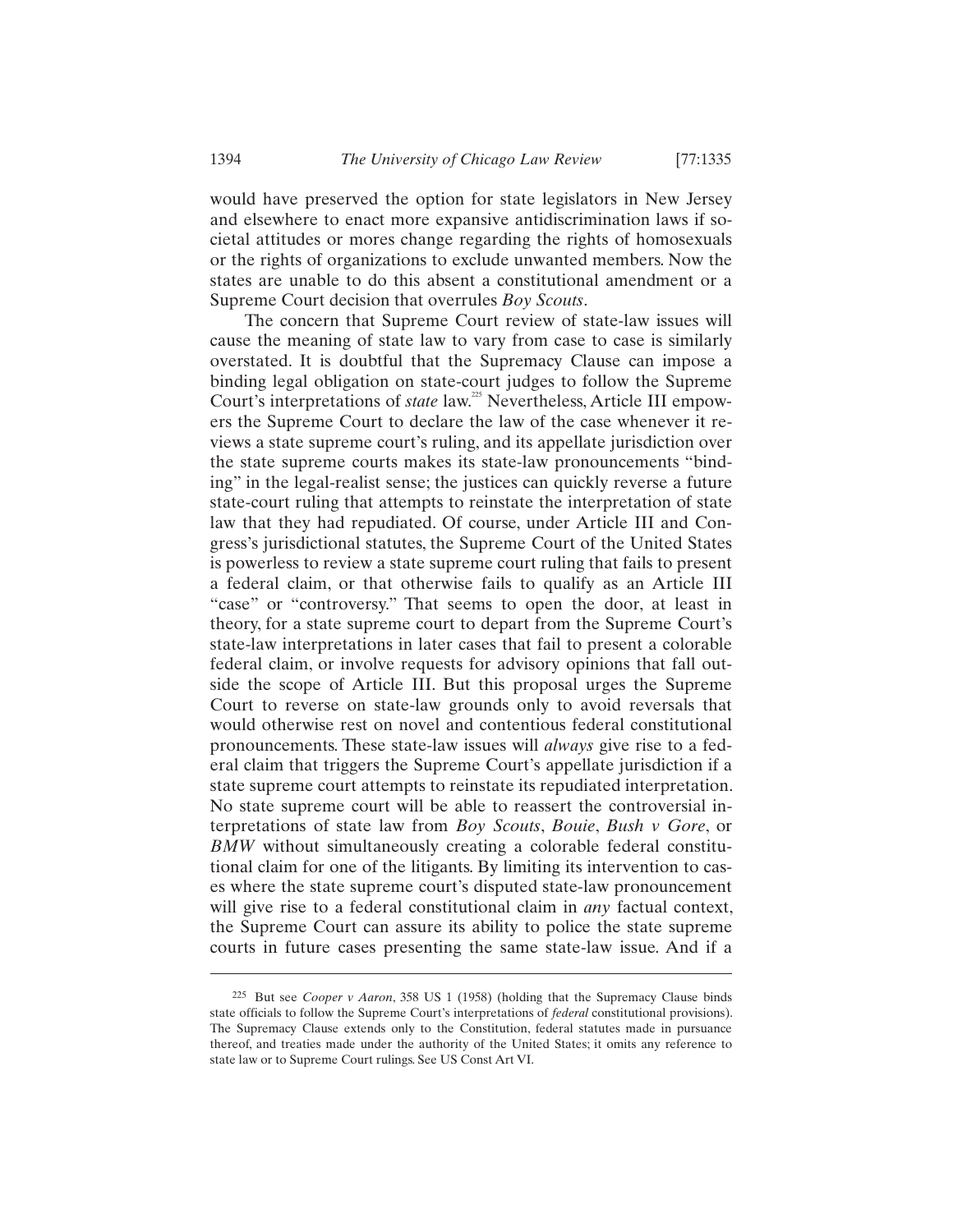state supreme court tries to use advisory opinions that depart from the Supreme Court's state-law pronouncements, the Supreme Court will still retain the power to reassert its views in any state-court proceeding affecting the rights of litigants.<sup>226</sup>

Finally, many if not all state-court judges may believe that they have a legal obligation to follow the Supreme Court's interpretations of their states' laws, even without the threat of reversal under Holmes's bad-man theory. In the early 1980s, when Congress threatened to remove the Supreme Court's appellate jurisdiction over abortion-related controversies, the Conference of Chief Justices of state courts announced that state courts would continue to follow the Supreme Court's abortion pronouncements if Congress enacted such a law.<sup>227</sup> And this is at least a plausible interpretation of their Article VI obligation to obey the Constitution. The Constitution describes the Supreme Court as the "one supreme court," which suggests that "inferior" courts and state courts should follow its holdings and reasoning even in the absence of penalties for noncompliance.<sup>228</sup> I take no position on whether the Constitution actually imposes such an obligation on the state courts; the point is only that many state-court judges will act under the belief that it does, and that will reduce or eliminate the likelihood of state courts issuing state-law pronouncements that diverge from the Supreme Court's rulings.

# B. Burkean Stare Decisis Concerns

 $\overline{a}$ 

*Murdock* has been on the books for 137 years. Yet Congress has never enacted legislation that explicitly overrules that decision, even as it has amended and reenacted the statutes governing the Supreme Court's appellate jurisdiction over the state courts.<sup>229</sup> Some may think that this congressional passivity establishes a legal obligation to adhere to the *Murdock* regime. Another way to put this argument is that

<sup>226</sup> See, for example, *ASARCO Inc v Kadish*, 490 US 605 (1989). 227 See Conference of Chief Justices, *Resolution Relating to Proposed Legislation to Restrict the Jurisdiction of the Federal Courts* (Jan 30, 1982), reprinted in 128 Cong Rec S 869 (Feb 4, 1982) (declaring that state-court judges have an "obligation[] to give full force to controlling Supreme Court precedents," and that if Congress were to enact legislation that repeals the Supreme Court's appellate jurisdiction over abortion-related controversies, the Supreme Court's earlier pronouncements "would remain the unchangeable law of the land, absent constitutional amendments, beyond the reach of the United States Supreme Court or state supreme courts to alter or overrule").

<sup>228</sup> See, for example, Edwin Meese, III, *The Tulane Speech: What I Meant*, 61 Tulane L Rev 1003, 1003 (1987) (conceding that Supreme Court decisions "have general applicability" and that "[i]n addition to binding the parties in the case at hand, a decision is binding precedent on lower federal courts as well as state courts"). 229 See, for example, Act of December 23, 1914, ch 2, 38 Stat 790; Act of June 27, 1988 § 3,

<sup>102</sup> Stat at 662.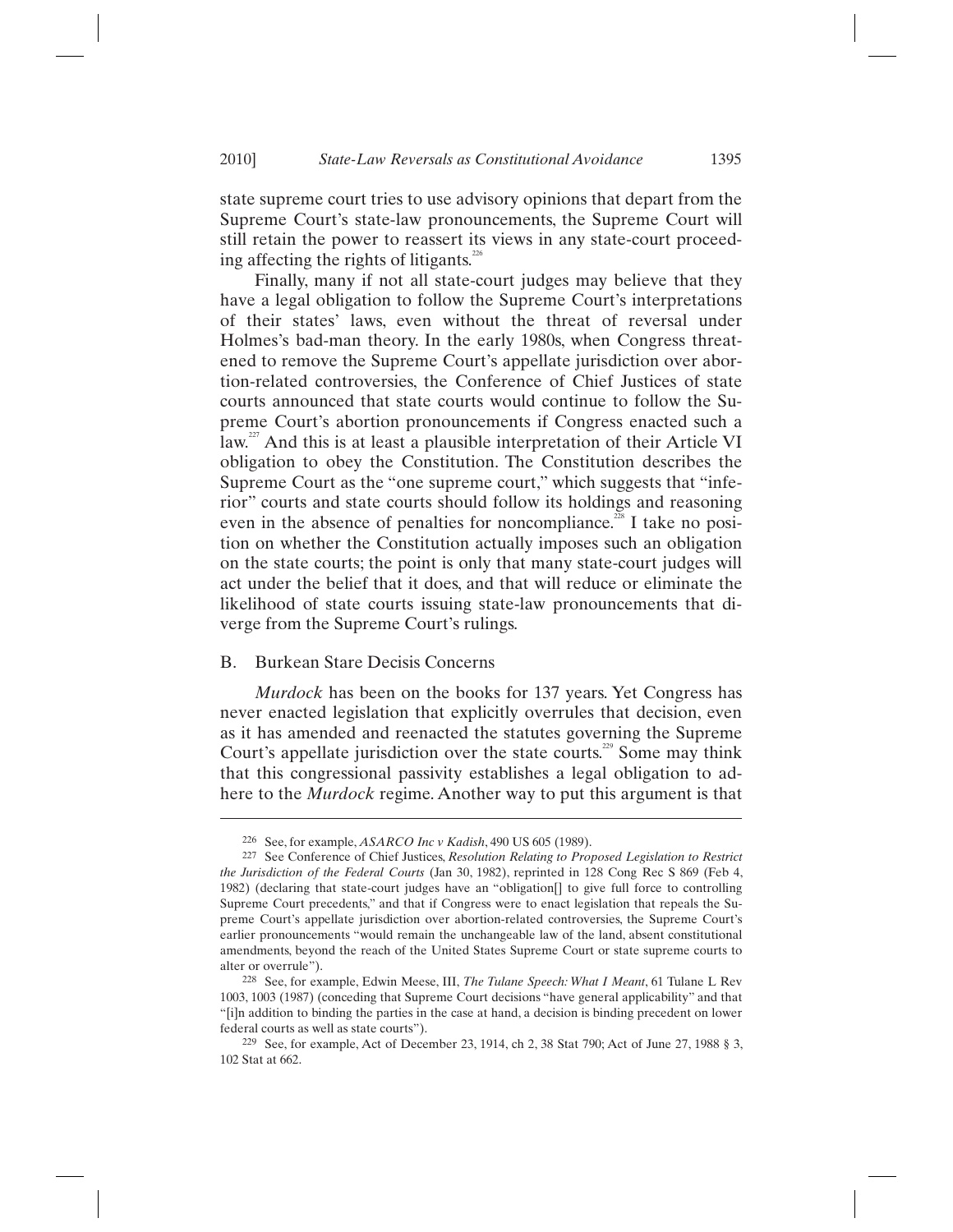stare decisis should control, given that Congress has had opportunities to overrule *Murdock* explicitly via statute yet has declined to do so.<sup>23</sup>

None of this can impose a legal obligation on the Supreme Court to retain *Murdock* in the face of this normative case for abandoning it. The Supreme Court often repudiates longstanding interpretations of statutes even when Congress has been content to leave matters alone; this is especially true when the issues of statutory interpretation lack political salience with legislators and their constituents. Examples include *Erie Railroad Co v Tompkins*,<sup>231</sup> the decision in *Brown v Allen*<sup>232</sup> to overrule earlier cases that limited federal habeas corpus relief to "jurisdictional" errors, and numerous decisions overruling earlier interpretations of the Sherman Antitrust Act.<sup>233</sup> All of these rulings discarded prior statutory interpretations in favor of new ones when there were compelling normative arguments to do so; any contention that congressional acquiescence establishes a legal duty to adhere to past statutory interpretations is untenable.<sup>234</sup> Congress's failure to enact legislation to overrule *Murdock* no more signifies a legal obligation to adhere to that decision than its failure to codify *Murdock* establishes a duty to abandon it. The Court's stare decisis doctrines recognize changed circumstances as reasons to depart from earlier-decided cases,235 and post-*Murdock* developments such as the proliferation of certiorari jurisdiction and Supreme Court rulings that review and set aside state supreme court interpretations of state law have undermined *Murdock*'s holding that the Supreme Court lacks "jurisdiction" to review state-law issues decided by state courts.

A more measured stare decisis argument might invoke Burkean skepticism toward judicial decisions that unilaterally abandon longstanding practices. Proponents of this argument might view the Supreme Court's deep-seated unwillingness to reverse state-court decisions solely on state-law grounds as reflecting the accumulated wisdom of past generations, and be reluctant to replace that settled practice

<sup>230</sup> See generally *Flood v Kuhn*, 407 US 258 (1972); Adrian Vermeule, *Interpretive Choice*,

 $231$  304 US 64 (1938) (overruling the longstanding interpretation of the Rules of Decision Act, 28 USC § 1652).<br><sup>232</sup> 344 US 443 (1953).

<sup>&</sup>lt;sup>233</sup> See, for example, *Leegin Creative Leather Products, Inc v PSKS, Inc*, 551 US 877 (2007) (overruling a longstanding interpretation of the Sherman Antitrust Act).

<sup>234</sup> See Eric A. Posner and Adrian Vermeule, *Legislative Entrenchment: A Reappraisal*, 111 Yale L J 1665, 1679–80 (2002) (noting that the Supreme Court regularly "dump[s] traditional practices overboard when their claims on our rational or normative allegiance wear too thin").

<sup>235</sup> See, for example, *State Oil Co v Khan*, 522 US 3, 20 (1997) (recognizing that statutory stare decisis may be overcome by the interest in "recognizing and adapting to changed circumstances and the lessons of accumulated experience").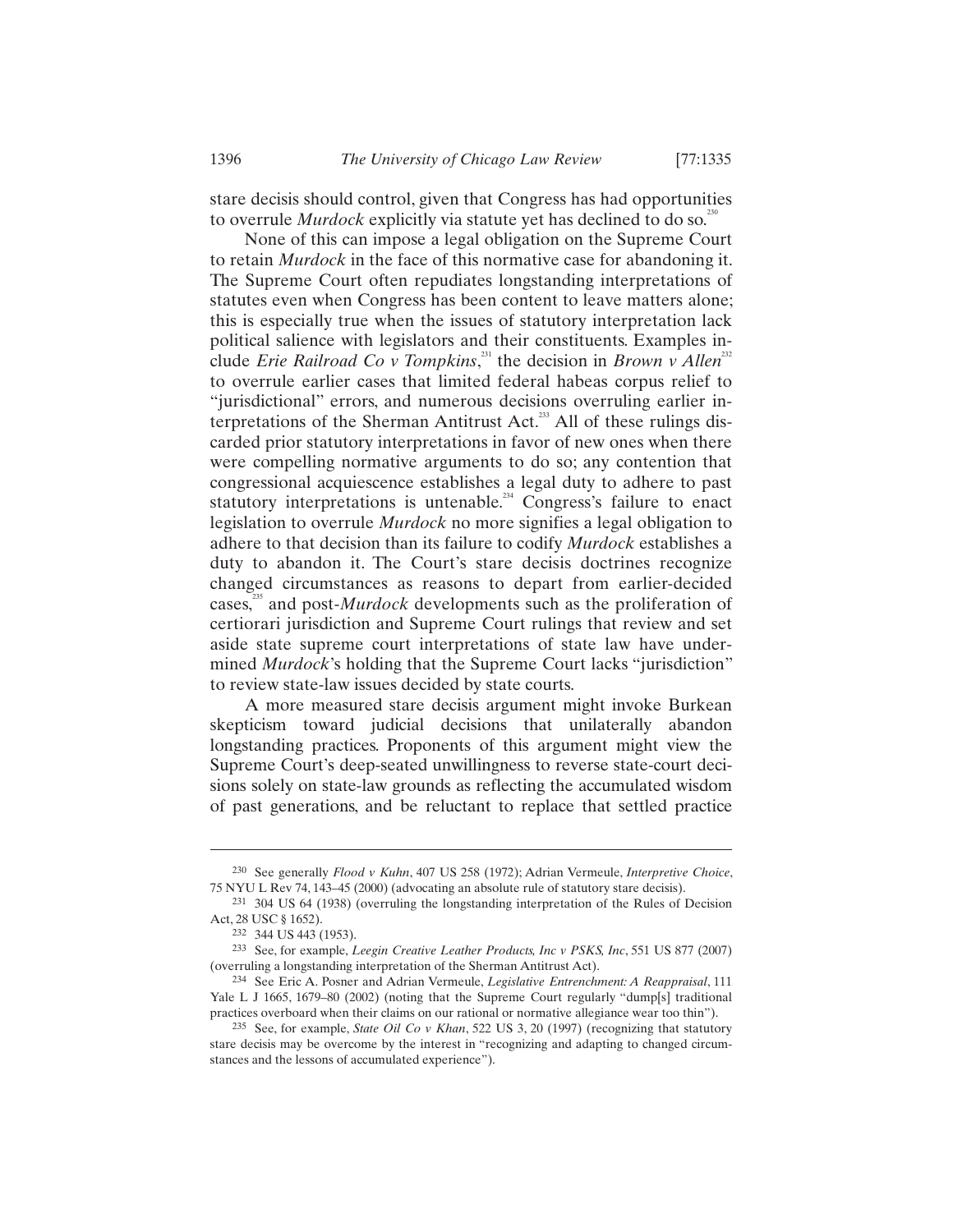with a novel and untested regime.<sup>236</sup> Some Burkeans regard adherence to traditional practices as intrinsically valuable; others defer to traditions out of epistemic humility, a distrust of abstract theorizing, or for other consequentialist reasons.<sup>237</sup> Either way, Burkeanism might counsel in favor of retaining the *Murdock* regime as a matter of prudence, even if the case was wrongly decided and has produced undesirable consequences for Supreme Court decisionmaking.

But on closer examination, such Burkean arguments offer little, if any, support for retaining the status quo *Murdock* regime. To begin, the empirical claim that the *Murdock* regime embodies a common stock of accumulated wisdom is doubtful. The original *Murdock* decision was decided under circumstances that are much different from those existing today. State-court litigants no longer have a right to Supreme Court review, so *Murdock*'s emphasis on docket-control concerns cannot support the *current* Supreme Court's refusal to assert appellate jurisdiction over ancillary state-law issues.<sup>238</sup> And the early Court decisions that followed *Murdock* lacked a perspective of its unintended consequences, which have produced a regime that has needlessly expanded the scope of federal constitutional law. Indeed, few, if any, of the Court decisions (or denials of certiorari) that apply *Murdock*'s jurisdictional rule consider or analyze the reasons that support it. Rather, they instinctively adhere to *Murdock* on stare decisis grounds, further undermining the proposition that the status quo regime reflects the contributions of many minds over time.<sup>239</sup>

Second, this proposal to abandon *Murdock* is hardly a radical departure from the Supreme Court's current practices. As mentioned earlier, the justices already review and reverse state supreme court interpretations of state law in cases that *enforce* federal rights against the states; examples include *NAACP v Patterson*, the early twentiethcentury Contracts Clause jurisprudence, and the justices' continued willingness to disregard state-court interpretations that lack "adequate" or "fair and substantial" support when necessary to ensure the efficacy

<sup>236</sup> See Edmund Burke, *Reflections on the Revolution in France* 74 (Yale 2003) (Frank Turner, ed) (originally published 1790). For efforts to apply Burkean thought to Supreme Court decisionmaking, see Cass R. Sunstein, *Burkean Minimalism*, 105 Mich L Rev 353, 353 (2006); David A. Strauss, *Common Law Constitutional Interpretation*, 63 U Chi L Rev 877, 894 (1996); Ernest A. Young, *Rediscovering Conservatism: Burkean Political Theory and Constitutional In-*

<sup>&</sup>lt;sup>237</sup> See Adrian Vermeule, *Common Law Constitutionalism and the Limits of Reason*, 107 Colum L Rev 1482, 1486–87 (2007) (describing these two different strands of Burkean thought). 238 See notes 75–77 and accompanying text. 239 See Vermeule, 107 Colum L Rev at 1498–99 & n 53 (cited in note 237) (describing the

<sup>&</sup>quot;Burkean paradox," which arises when judges rely on a precedent to reduce the costs of information gathering and decisionmaking, but in doing so the practice becomes less likely to reflect the accumulated wisdom of many independent minds over time or to contain any epistemic value).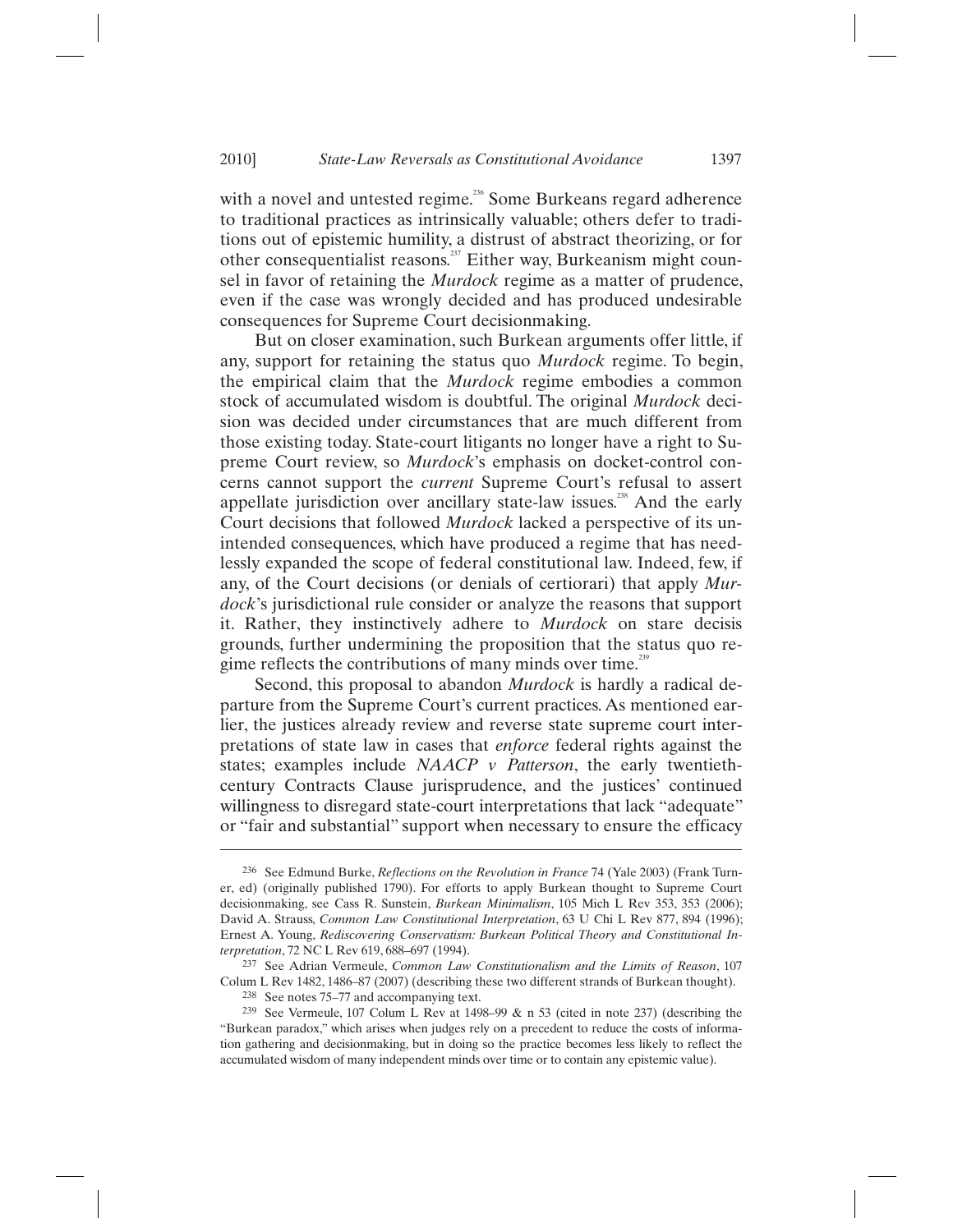of federal rights litigated in state-court proceedings. Extending this prerogative to cases where state-law reversals will avoid reversals that would otherwise rest on a novel and contentious constitutional pronouncement is only an incremental change from the status quo. And this minor shift in jurisdictional understandings will help reconcile the Court's jurisprudence with another tradition with an impressive Burkean pedigree: the need for the Supreme Court to avoid issuing contentious federal constitutional pronouncements wherever possible.<sup>240</sup> Finally, *Murdock* has induced the Court to announce novel and un-Burkean constitutional doctrines as a result of its belief that it lacks power to issue state-law reversals in cases such as *Boy Scouts*, *Bouie*, *Bush v Gore*, and *BMW v Gore*. This makes efforts to defend the status quo *Murdock* regime on Burkean grounds self-defeating; even the most committed Burkean should seriously question the value of retaining it.

### C. Principled-Judging Concerns

A final concern with this proposal is that empowering the justices to issue state-law reversals may encourage opportunistic and unprincipled Supreme Court decisionmaking. When the justices must establish a constitutional principle to justify their decision to reverse a state supreme court ruling, they know that such principles will be valid in future cases with different parties, and this veil of uncertainty can encourage impartial and evenhanded treatment of litigants.<sup>241</sup> A holding from the Supreme Court declaring that the Boy Scouts have a First Amendment right to exclude homosexuals as Scoutmasters will apply to similarly situated organizations, even if they lack the resources and influence of the Boy Scouts. By contrast, enabling the justices to reverse solely on state-law grounds might lead to case-specific rulings that have little prospect of affecting future Supreme Court decisionmaking. A holding in *Boy Scouts* resting solely on state-law grounds would have no bearing in future cases brought by organizations raising challenges to other jurisdictions' antidiscrimination laws; this could open the door to unprincipled or preferential treatment of litigants.

<sup>240</sup> See cases cited in note 6. See also *Ex parte Randolph*, 20 F Cases 242, 254 (CC Va 1833) (Marshall) ("[I]f the case may be determined on other points, a just respect for the legislature requires, that the obligation of its laws should not be unnecessarily and wantonly assailed.").

<sup>241</sup> See, for example, Adrian Vermeule, *Veil of Ignorance Rules in Constitutional Law*, 111 Yale L J 399, 416–17 (2001) (noting that stare decisis can cause judges to "reason impartially if they anticipate that the decision may be invoked in future cases whose valence in terms of the decisionmakers' future interests is unpredictable"); Herbert Wechsler, *Toward Neutral Principles of Constitutional Law*, 73 Harv L Rev 1 (1959) (arguing that constitutional adjudication "must rest on reasoning and analysis that transcend the immediate result").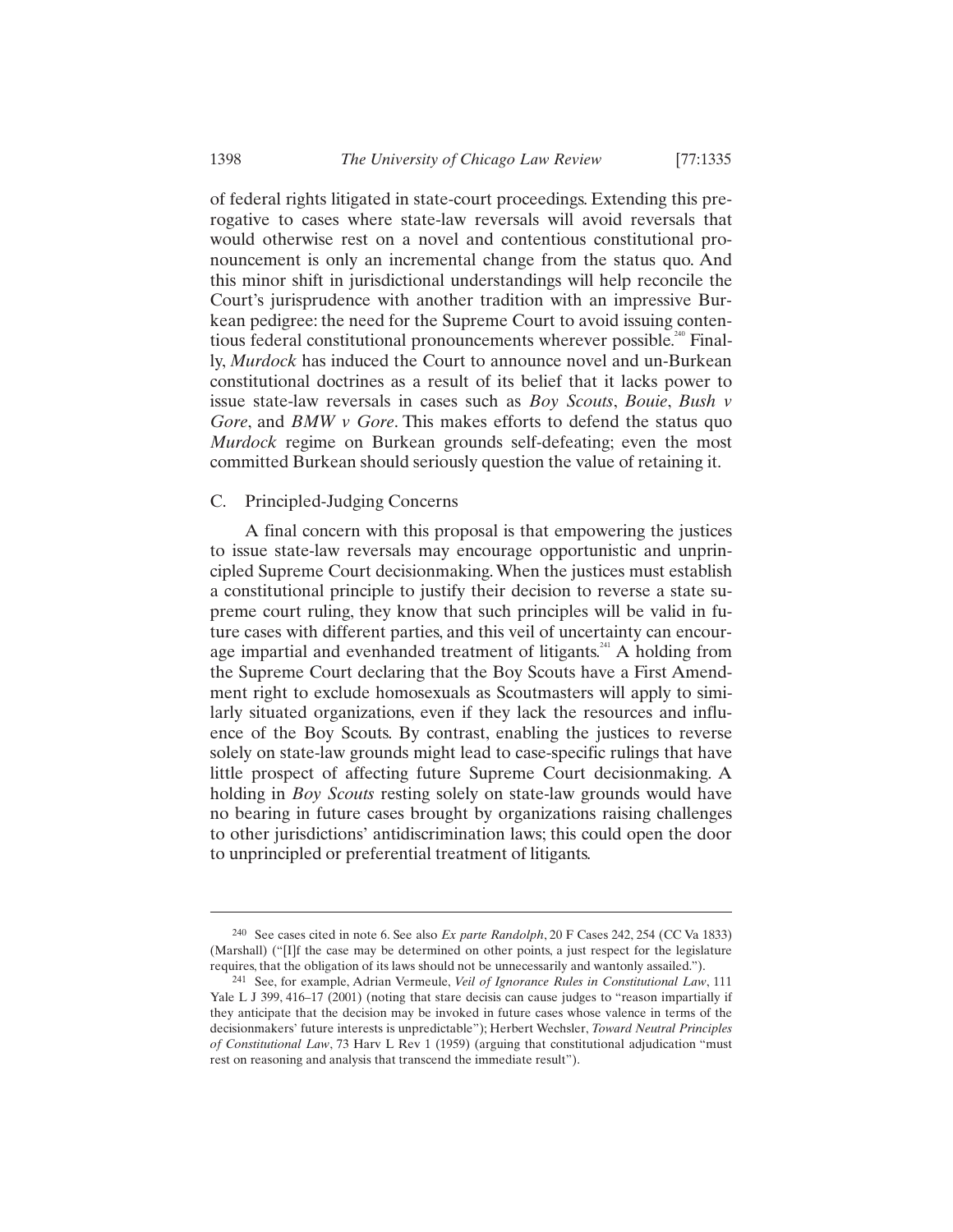But it is a mistake to assume that federal constitutional reversals are inherently more principled than reversals that rest solely on statelaw grounds; none of the Court's *Murdock*-induced constitutional pronouncements in *Boy Scouts*, *Bouie*, *Bush v Gore*, or *BMW* appears to be more neutral or impartial than state-law holdings in those cases would have been. In *Boy Scouts*, for example, the Court recognized that "States have a compelling interest in eliminating discrimination against women in public accommodations<sup>"242</sup> yet held without explanation that no such compelling interest supported the New Jersey Supreme Court's efforts to eliminate discrimination against homosexuals. *Bush v Gore* attempted to limit its equal-protection holding "to the present circumstances." And *Bouie* and *BMW* established loose standards for determining the constitutionality of state-court interpretations of criminal statutes or the size of punitive-damage awards; these will do little to prevent arbitrary and inconsistent treatment of future litigants. What is more, decisions that reverse state supreme courts solely on state-law grounds can rest on neutral interpretive principles, such as textualism, that could establish rule-bound precedents for future cases that confront either federal constitutional or state-law issues. Reversing a state supreme court that departs from state election statutes to benefit a Democratic candidate establishes a precedent that will allow future justices to reverse state supreme courts that twist election statutes to benefit Republican candidates. Such state-law reversals will be far from the type of "low-visibility techniques" or "passive virtues" mechanisms that facilitate unprincipled or arbitrary dispositions of Supreme Court cases.<sup>24</sup>

### **CONCLUSION**

Article III and 28 USC § 1257 empower the Supreme Court to review and reverse a state supreme court's interpretation of state law in any case presenting a colorable federal claim. And the justices exercise this prerogative in cases where such state-law pronouncements frustrate a litigant's efforts to vindicate federal rights in state court; the Court's holdings in *NAACP v Patterson* and the Contracts Clause cases reject a state supreme court's interpretation of state law without declaring it preempted by any provision of federal law. Yet the justices issue such state-law reversals only in cases where they wish to *enforce* federal rights against the states. For more than a century the justices

<sup>242</sup> *Boy Scouts of America v Dale*, 530 US 640, 657 (2000).

<sup>243</sup> Vermeule, *Mechanisms of Democracy* at 93 (cited in note 219). See also Gerald Gunther, *The Subtle Vices of the "Passive Virtues"—A Comment on Principle and Expediency in Judicial Review*, 64 Colum L Rev 1 (1964).